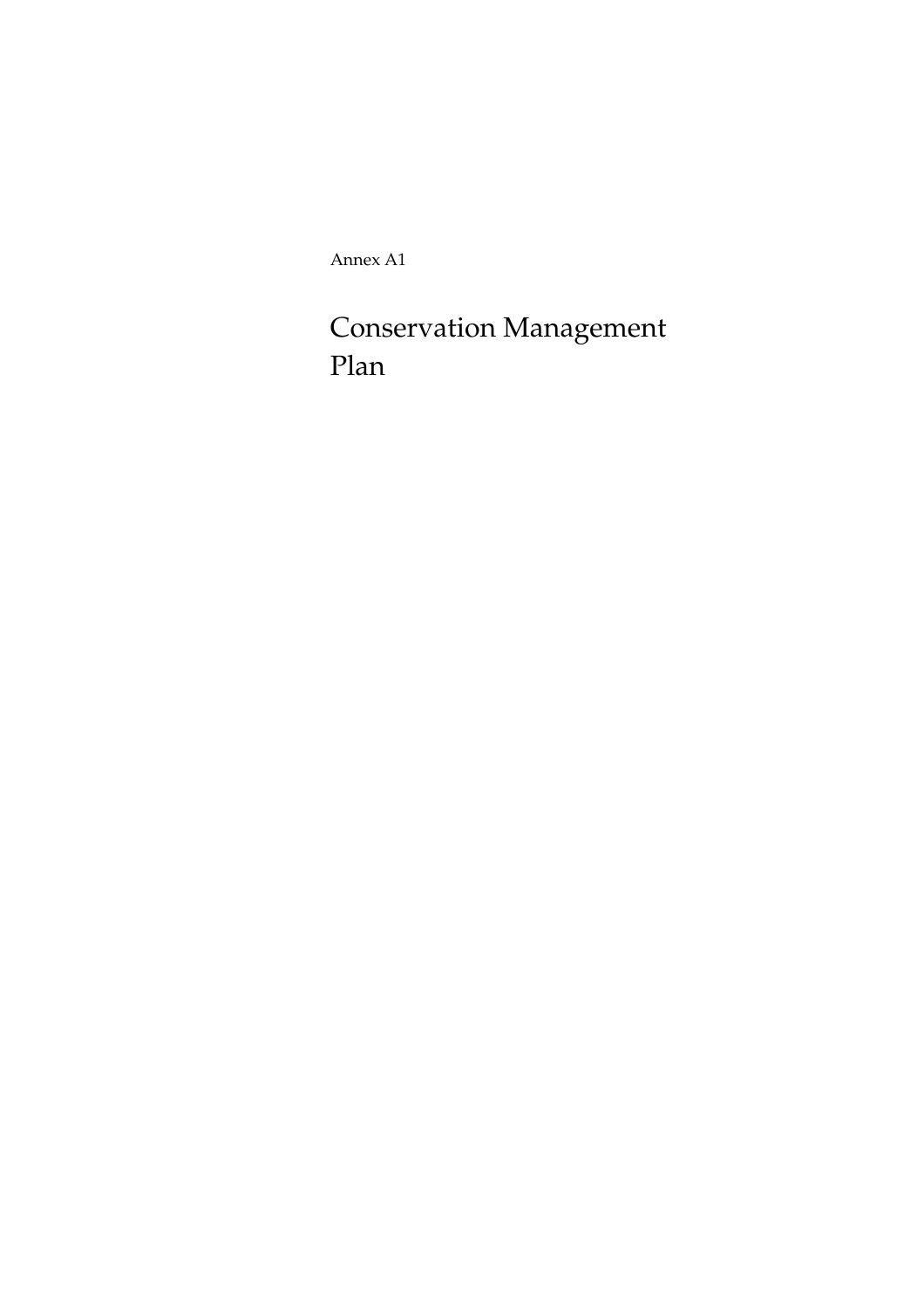# **Pilot Project for Public-Private Conservation Scheme Sha Lo Tung Valley, Tai Po**

## **Conservation Management Plan**

**(February 2012)**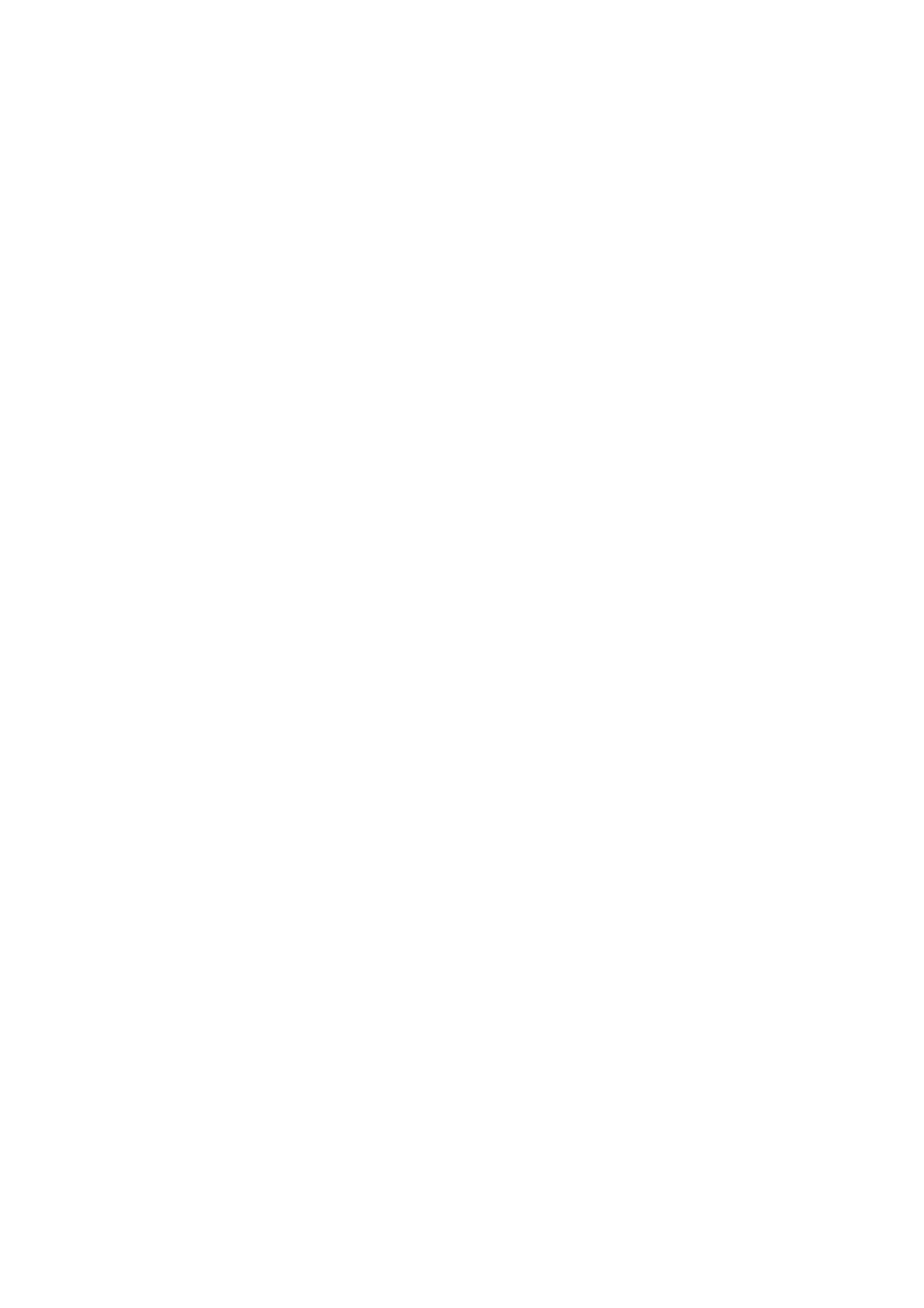## **Table of Contents**

| $\mathbf{1}$            |     |                                                                               |  |
|-------------------------|-----|-------------------------------------------------------------------------------|--|
|                         | 1.1 |                                                                               |  |
|                         | 1.2 |                                                                               |  |
|                         | 1.3 |                                                                               |  |
|                         | 1.4 |                                                                               |  |
| $\overline{2}$          |     |                                                                               |  |
|                         | 2.1 |                                                                               |  |
|                         | 2.2 |                                                                               |  |
|                         | 2.3 |                                                                               |  |
| $\mathbf{3}$            |     |                                                                               |  |
|                         | 3.1 |                                                                               |  |
|                         | 3.2 |                                                                               |  |
|                         | 3.3 |                                                                               |  |
|                         | 3.4 |                                                                               |  |
|                         | 3.5 |                                                                               |  |
|                         | 3.6 |                                                                               |  |
|                         |     |                                                                               |  |
| $\overline{\mathbf{4}}$ |     |                                                                               |  |
|                         | 4.1 | <b>OBJECTIVE 1: CONSERVE DRAGONFLY BIODIVERSITY BY PROTECTING AND</b>         |  |
|                         |     |                                                                               |  |
|                         | 4.2 | <b>OBJECTIVE 2: ENHANCE UPLAND HABITATS BY REMOVAL OF EXOTIC VEGETATION 8</b> |  |
|                         | 4.3 |                                                                               |  |
|                         | 4.4 | OBJECTIVE 4: RESTORE AND REHABILITATE ABANDONED AGRICULTURAL LANDS  9         |  |
|                         | 4.5 |                                                                               |  |
|                         | 4.6 |                                                                               |  |
|                         | 4.7 | <b>OBJECTIVE 7: ENHANCE CONSERVATION EDUCATION OPPORTUNITIES 10</b>           |  |
| 5                       |     | <b>MANAGEMENT CONSTRAINTS &amp; POTENTIAL IMPACTS  11</b>                     |  |
|                         | 5.1 |                                                                               |  |
|                         | 5.2 |                                                                               |  |
| 6                       |     |                                                                               |  |
|                         | 6.2 |                                                                               |  |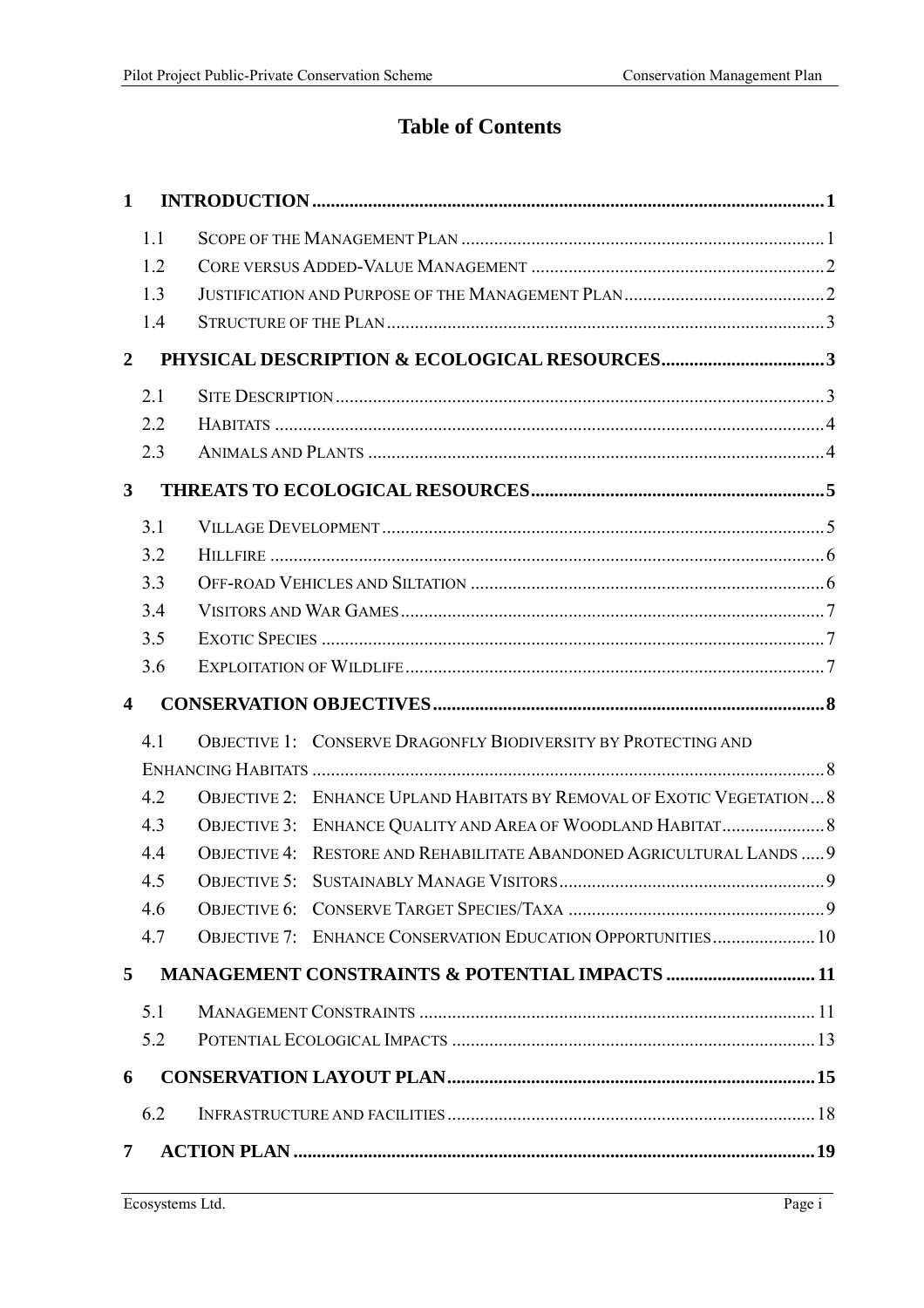| 7.1  | ACTIONS TO ACHIEVE OBJECTIVE 1: ENHANCE DRAGONFLY HABITAT (CORE ACTIONS)<br>19 |  |
|------|--------------------------------------------------------------------------------|--|
| 7.2  | ACTIONS TO ACHIEVE OBJECTIVE 2: REMOVAL OF EXOTIC SPECIES (CORE ACTIONS)<br>20 |  |
| 7.3  | ACTIONS TO ACHIEVE OBJECTIVE 3: ENHANCE QUALITY AND AREA OF WOODLAND           |  |
|      |                                                                                |  |
| 7.4  | ACTIONS TO ACHIEVE OBJECTIVE 4: RESTORE ABANDONED FARMLANDS (CORE              |  |
|      |                                                                                |  |
| 7.5  | ACTIONS TO ACHIEVE OBJECTIVE 5: SUSTAINABLY MANAGE VISITORS (CORE              |  |
|      |                                                                                |  |
| 7.6  | ACTIONS TO ACHIEVE OBJECTIVE 6: CONSERVE TARGET SPECIES (CORE ACTIONS). 22     |  |
| 7.7  | ACTIONS TO ACHIEVE OBJECTIVE 7: ENHANCE CONSERVATION EDUCATION                 |  |
|      |                                                                                |  |
| 7.8  |                                                                                |  |
| 8    |                                                                                |  |
| 8.1  |                                                                                |  |
| 8.2  |                                                                                |  |
| 8.3  |                                                                                |  |
| 9    |                                                                                |  |
| 9.1  |                                                                                |  |
| 9.2  |                                                                                |  |
| 10   |                                                                                |  |
| 10.1 |                                                                                |  |
| 10.2 |                                                                                |  |
| 11   |                                                                                |  |

#### **List of Tables**

Table A1 Management Strategies for Habitats and Features

## **List of Figures**

| Figure A1 | Management Zones at Sha Lo Tung Valley                                |
|-----------|-----------------------------------------------------------------------|
| Figure A2 | Work Plan for Implementing the Conservation Management Work at Sha Lo |
|           | Tung Ecological Reserve (SLTER)                                       |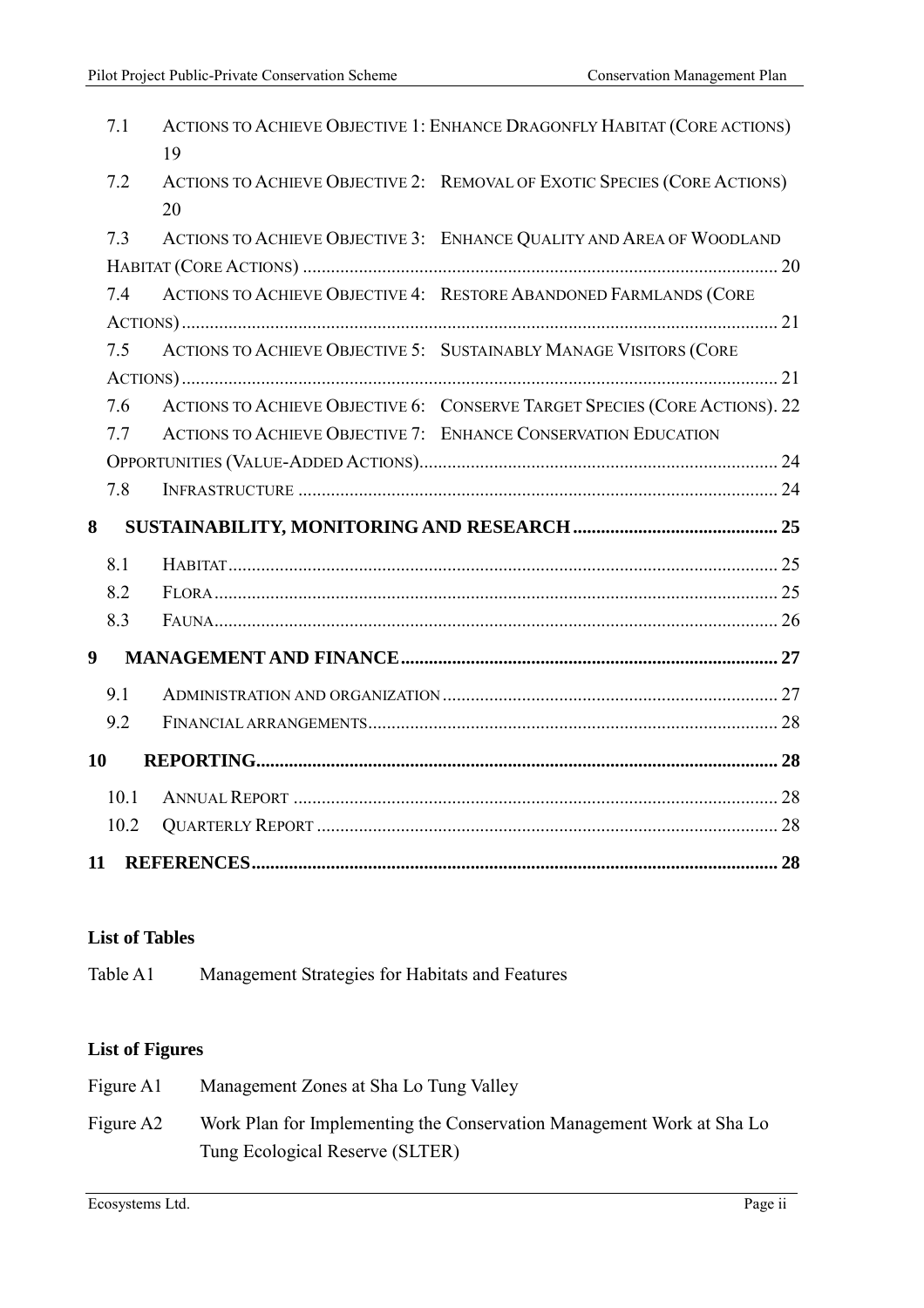#### **List of Appendices**

- Appendix 1 Proposed Staff Budget Plan for Sha Lo Tung Conservation Management
- Appendix 2 Staff Qualification and Duty List:
- Appendix 3 Estimated Capital Costs
- Appendix 4 Estimated Annual Recurrent Cost during Operation (Year 2)

#### **List of Abbreviations**

| CA           | <b>Conservation Area</b>              |
|--------------|---------------------------------------|
| <b>ETWB</b>  | Environment, Transport & Works Bureau |
| <b>GB</b>    | Green Belt                            |
| <b>PPP</b>   | Public-Private-Partnership            |
| <b>SLTDC</b> | Sha Lo Tung Development Co. Ltd.      |
| <b>SSSI</b>  | Site of Special Scientific Interest   |
|              | Village                               |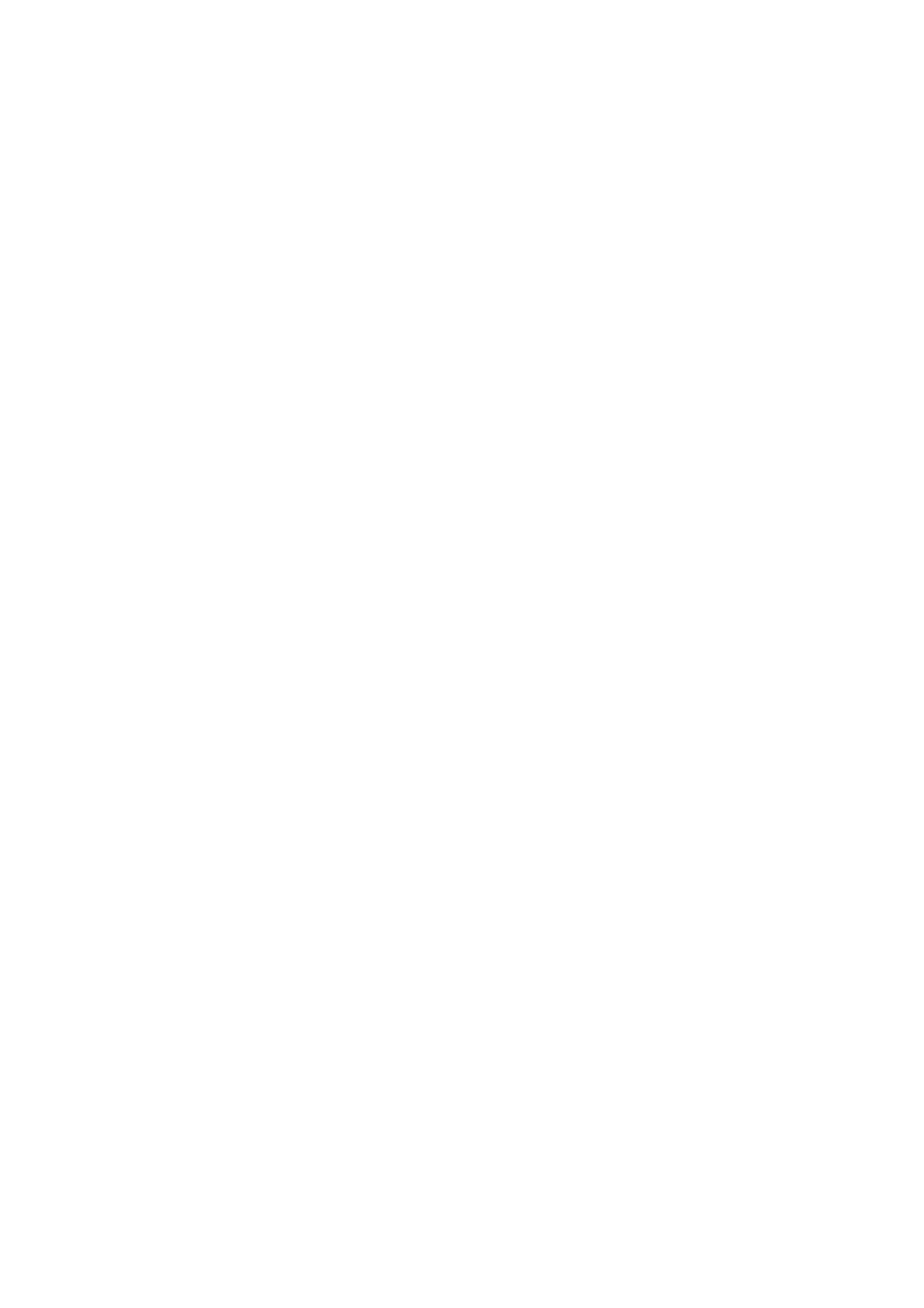## **1 Introduction**

#### *1.1 Scope of the Management Plan*

1.1.1 This management plan covers the first 5-year period, beginning at the start of implementation, of the Pilot Project for Public-Private Conservation Scheme at Sha Lo Tung Valley, Tai Po (hereafter, the "Project"). This plan covers the area of the statutory plan, or around 56.6 hectares (ha). Of these, 52.5 ha are targeted for Ecological Reserve serving conservation and associated educational purposes. The remaining 4.1 ha is named the "Development Site, of which about 1.27 ha are earmarked for building footprint of a Nature Interpretation Centre and Multi-Cultural Education Retreat cum Columbarium". While the 52.5 ha of Ecological Reserve covers the core area of Sha Lo Tung Valley with high ecological value, the proposed Nature Interpretation Centre will be located at the entrance immediately outside the Nature Reserve. It is an area of low ecological concern and of the least ecological impact due to the development. Locating the Nature Interpretation Centre at the entrance of the SLT Valley would also assist the management of the Ecological Reserve which will ensure the long-term conservation of its rich biodiversity and promote nature education of the SLT Valley to the public. Green Power (conservation partner of the project) would be entrusted with the responsibility of managing the Ecological Reserve and Nature Interpretation Centre.

1.1.2 This plan aims to:

- provide information for Project managers and other stakeholders;
- identify the key resources of the protected area and focus management attention upon them;
- assess those natural and anthropogenic trends and factors that have implications for these key resources;
- define management objectives to neutralize threats to the key resources;
- prescribe actions to be implemented that will lead to achievement of the management objectives;
- outline a monitoring program to ensure that management does indeed achieve its objectives, and to alert stakeholders to unforeseen developments.

1.1.3 Conservation management plans are often considered blueprints or recipes for management actions that allow little flexibility for change. That interpretation has been analyzed in recent years and found to be less effective than an adaptive or process approach where the management plan is a guideline for action but evolves as time passes and experience is gained (Barrow & Murphree 2001). This management plan is based upon the process approach: It should be regarded as a first step in a process of management evolution over the 5-year period it covers, and should be reviewed and adjusted as needed.

1.1.4 The plan will be implemented by the Conservation Agent, Green Power.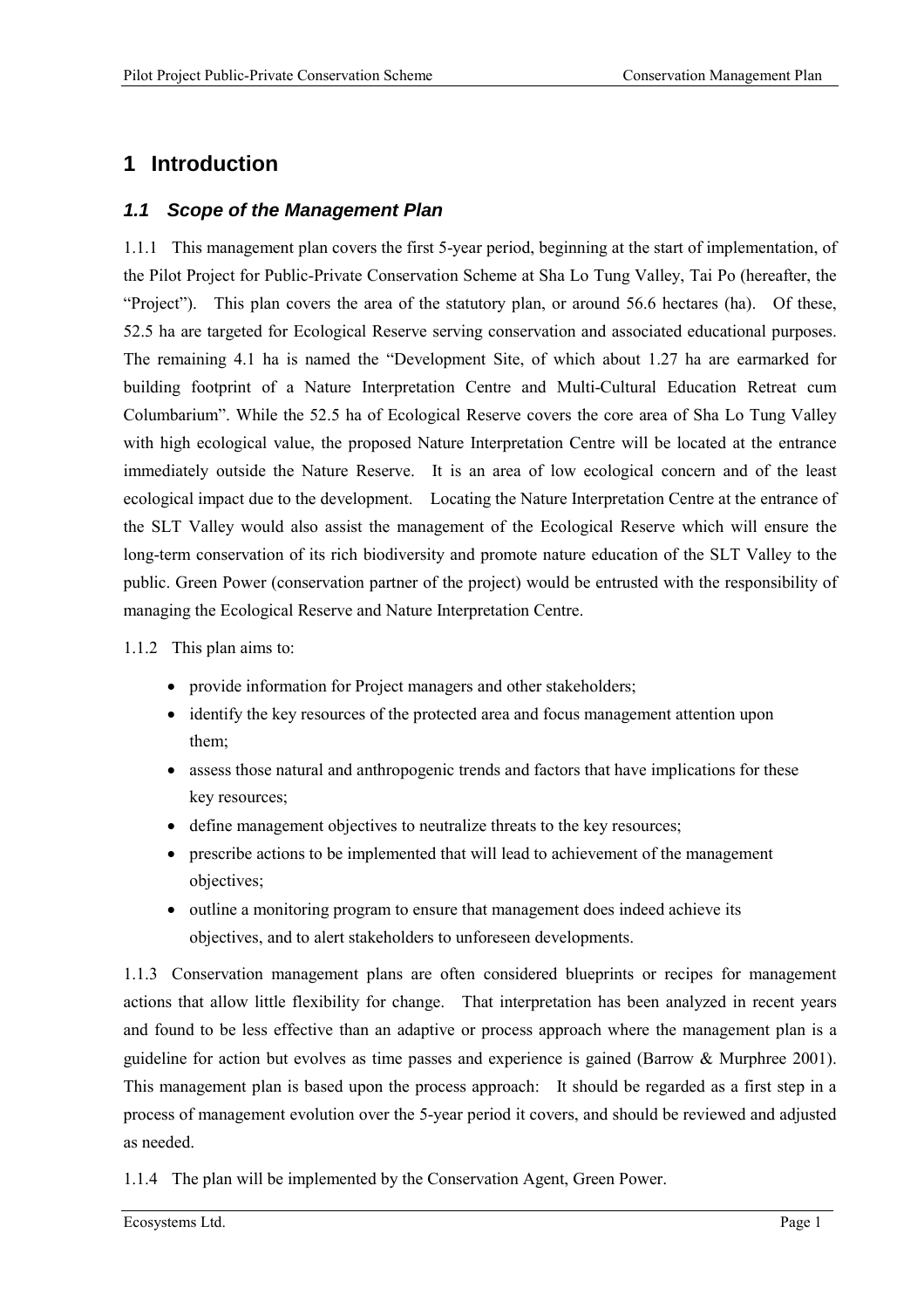1.1.5 This CMP outlines the framework for the management of the Ecological Reserve. Upon the endorsement and approval of the proposed PPP development, further details including guidelines for specific habitat management/enhancement works, ecological monitoring methodologies, reporting requirements and implementation schedules will be provided for the operation of the reserve.

#### *1.2 Core versus Added-Value Management*

1.2.1 The activities prescribed under this plan fall into two categories, core and added-value activities. Biodiversity conservation is the core focus of the Public- Private-Partnership (PPP) programme under which Sha Lo Tung Valley is to be managed. Value-added activities include conservation education, preservation of cultural heritage and any other activities not directly related to biodiversity conservation.

#### *1.3 Justification and Purpose of the Management Plan*

1.3.1 This conservation management plan prescribes management to safeguard the ecological value of the area in perpetuity for the people of Hong Kong. The plan is to be implemented by a partnership between SLTDC, Hong Kong Government, and Green Power.

1.3.2 The statutory zoning serves to protect the site from development, but makes no provision for conservation management of its habitats or species of conservation interest. In the absence of management during prior years, ecological resources have been degraded. Although this has not been quantified, it is highly probable that wildlife exploitation, off-road vehicle use and vegetation removal have damaged the SSSI zone.

1.3.3 The PPP proposal distinguishes three inter-related components under the "pilot project", as shown in Figure 3.1 of the main proposal document (Environmental Impact Assessment Report). These areas are described separately as they differ in their context, conservation management and treatment of later land use approvals under different statutory procedures and arrangements. First are the lands designated for conservation management, the **Ecological Reserve.** Land use zones covered by this area are "SSSI", "CA", "GB" and "V" zones.

1.3.4 Second are lands developed and managed for religious and institutional uses, the **Development Site.** Land use zones covered by this area are the "GB" zone to the south of the Ecological Reserve. This area includes a small area for a public facility which will serve visitors to the Ecological Reserve, patrons of the religious/institutional development concession and Country Park users. This land is located at the development site and will comprise parking, bus/taxi drop off and the Interpretation Center.

1.3.5 Third is the improvement of the Sha Lo Tung Road. The purpose of the proposed improvement is to upgrade the existing roadway to the standard required of a Single Track Access Road that would enable emergency access for fire-fighting equipment. The detailed project description and environmental consideration of the proposed development and the road improvement are included in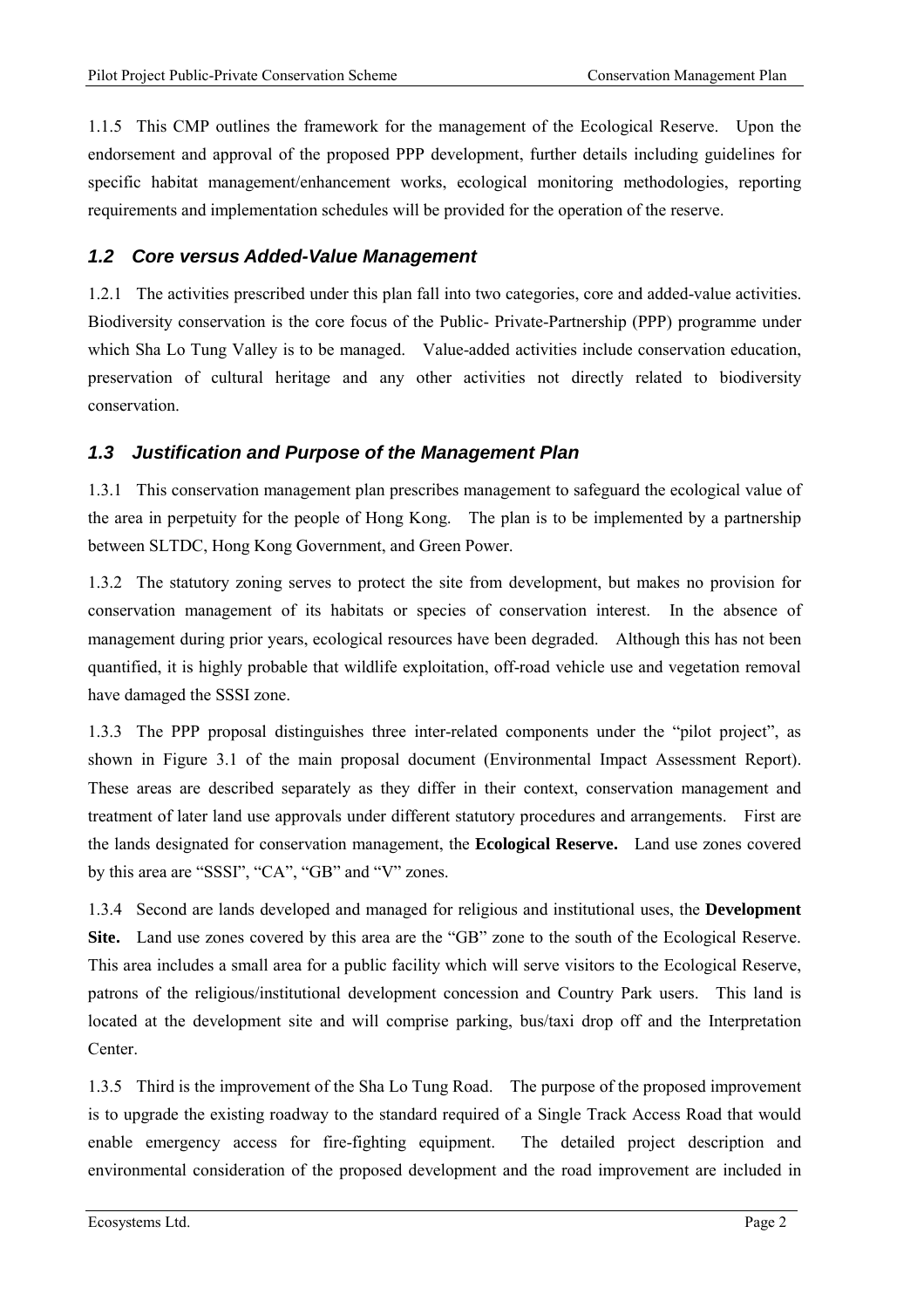Volume 1 and Volume 3, respectively, of the main proposal document.

#### *1.4 Structure of the Plan*

1.4.1 This plan is presented in the following sections:

Section 1 discusses the scope, justification and purpose of the conservation management plan Section 2 describes the physical and ecological resources in the Ecological Reserve Section 3 describes and assesses existing threats to ecological resources Section 4 outlines conservation objectives to overcome these threats Section 5 describes management constraints and potential impacts of conservation Section 6 outlines the zoning and layout of the Ecological Reserve Section 7 prescribes an action plan to remove threats Section 8 discusses sustainability and prescribes research and monitoring projects Section 9 outlines management structure and financial arrangements Section 10 lists references cited in this plan

## **2 Physical Description & Ecological Resources**

#### *2.1 Site Description*

2.1.1 Sha Lo Tung is a scenic valley surrounded by Pat Sin Leng Country Park. The landscape undulates over grassy hillsides, patches of woodland and abandoned paddy fields. Two narrow streams traverse the valley floor and provide habitats for dragonflies and other aquatic animals. The streams drain Sha Lo Tung Valley northward to Hok Tau Reservoir and downstream to become Tan Shan River, which then flows into Ng Tung River, Shenzhen River and Shenzhen Bay (Deep Bay). Elevations range from around 180 m on the Valley floor to 440 m at the peak of Cloudy Hill (Kau Lung Hang Shan) on the west rim of the Valley.

2.1.2 The remnants of three villages, Cheung Uk, Lei Uk and Lo Wai, which were settled over 300 years ago, now lie abandoned and surrounded by woodland and abandoned farmlands. A recognised village burial ground exists on the eastern knoll at the entrance to the Valley. While the villagers have left, their traditional rights to New Territories Exempt Housing (NTEH) in the Sha Lo Tung Valley, are still valid. In 1996, the District Officer/Tai Po advised ACE that these rights would require some 160 NTEH sites.

2.1.3 Following abandonment of the indigenous villages, the primary landowner in the Valley proposed to the Administration to re-use most of the private lands and intervening Government Lands within the statutory plan area for recreational and residential purposes. The proposals included mitigation measures in recognition of the ecological sensitivity of the stream habitats but were rejected largely on the grounds that construction and occupation of the valley would adversely affect these habitats.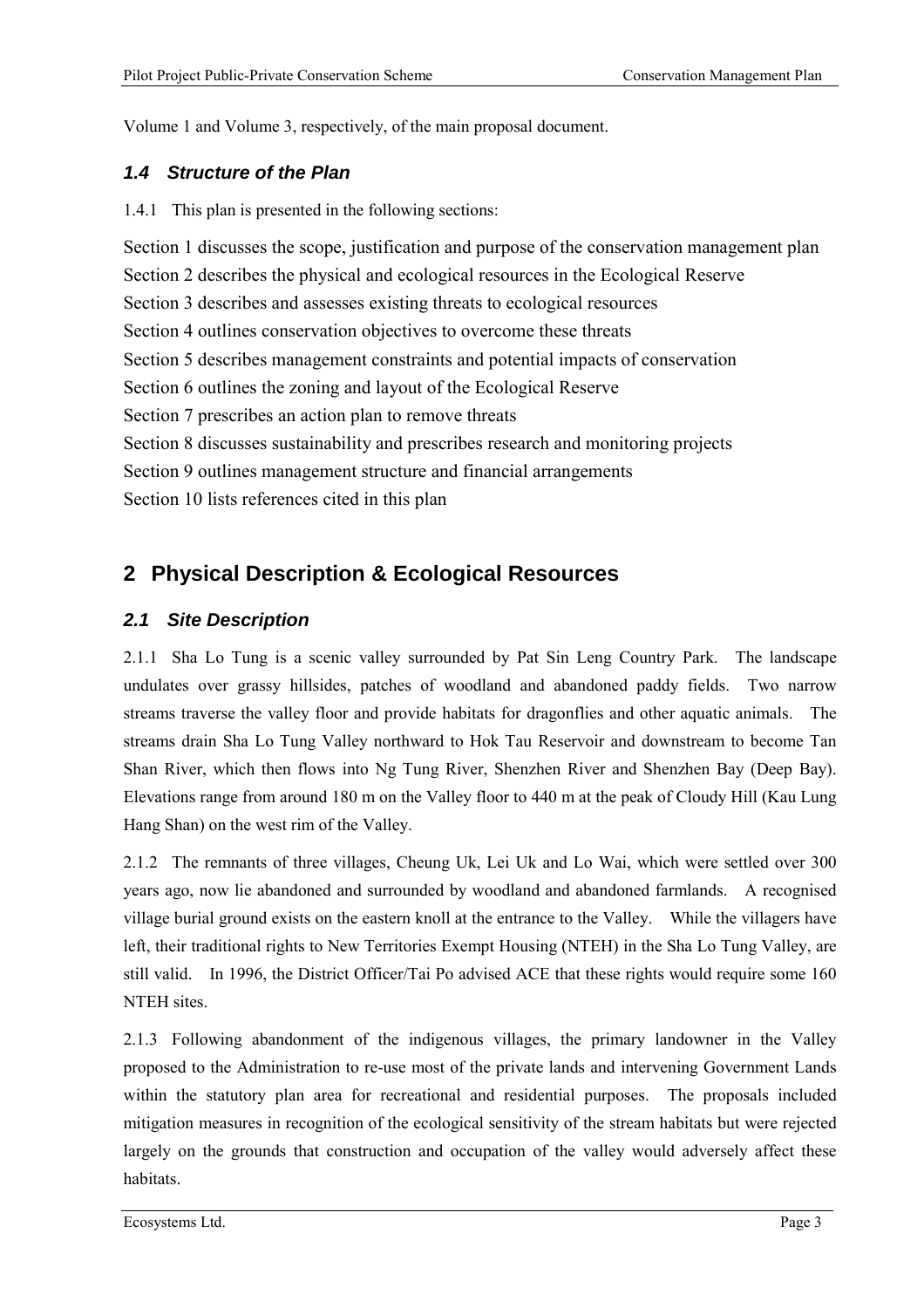#### *2.2 Habitats*

2.2.1 The Project site mainly comprises of a variety of habitats including natural streams, woodlands, grassland-shrubland mosaic and abandoned agricultural lands. The woodlands support mostly native species and an expected suite of fauna use them for shelter and food. In a Hong Kong context, the woodlands are of average quality and are not the best examples of this habitat type. Nevertheless, most of the plant species recorded in Sha Lo Tung were found in woodland habitat, which also harbours many plant species of conservation interest. The abandoned agricultural lands have been colonized by grass communities following the cessation of agricultural activities. These lands have low ecological value and are subject to continuing human disturbance, although some wet abandoned agricultural lands in the valley support rare fish species. The SSSI zones along the streams protect more than 9 ha of abandoned paddy. This large area abuts the stream courses and provides continuity with the stream habitats. The stream courses are largely natural and are renowned for supporting a diverse community of dragonflies and terrapins of conservation interest. Chapter 9 of the EIA provides a detailed description of habitats in Sha Lo Tung.

#### *2.3 Animals and Plants*

2.3.1 Sha Lo Tung is of recognized importance for conservation of flora, dragonflies, fish, and terrapins that are of conservation interest. Survival of some of those species of conservation interest is threatened by human activities, some of which continue to date (e.g., hillfire). For this reason some of these species were not recorded during the most recent surveys. The conservation management plan focuses on the rare or endemic species/taxa groups that are of conservation interest highlighted in the New Nature Conservation Policy, some of which are simultaneously under threat from human activities. These species/groups are as follows and described below:

- Dragonfly (*Macromidia ellenae*, *Lamelligomphus hainanensis* and *Sieboldius alexanderi*)
- Freshwater fish (*Macropodus hongkongensis*)
- Plants (*Viburnum hanceanum*, *Carex phacota*)
- Mammal (Chinese Pangolin)
- Birds (Bonelli's Eagle, Crested Goshawk, Lesser Coucal, Greater Coucal and Emerald Dove)
- Reptile (Three Banded Box Terrapin)
- Butterflies (*Catochrysops strabo* and *Caltoris bromus*).

2.3.2 The flagship species group for the site is dragonflies. The wider Sha Lo Tung area, including the stream course down to Hok Tau Reservoir, is a very important site for breeding and development of an extremely diverse community of dragonflies. Currently, about 72 species of dragonflies have been recorded in the general area out of a total of 116 known in Hong Kong. At this percentage (62%), the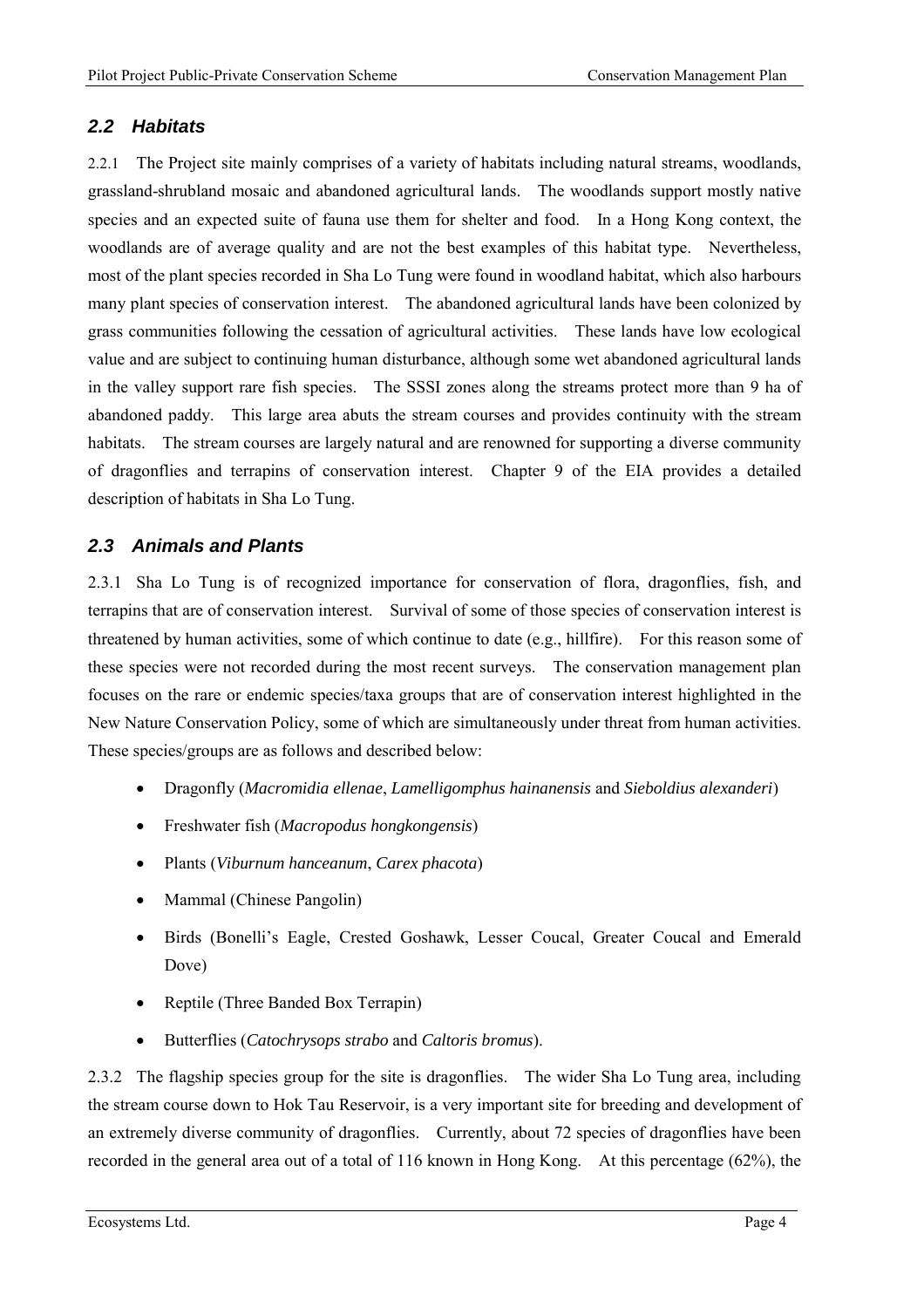Valley is the most species-rich dragonfly habitat in Hong Kong. Many of the recorded species are stream specialists and include the Hainan Hooktail *Lamelligomphus hainanensis* and Small Dragonhunter *Sieboldius alexanderi*, both considered rare. The Clubtailed Cruiser *Macromia urania*  ("Least Concern" in IUCN Red List) and the endemic Spangled Shadow-emerald *Macromidia ellenae*  have also been recorded. The stream courses and associated riparian habitat have been designated as SSSI zone to afford protection to the dragonfly fauna.

2.3.3 Similar to other rural, isolated sites in Hong Kong, Sha Lo Tung supports a considerable diversity of additional fauna including butterflies, fish, amphibians, reptiles, birds and mammals. Species of conservation interest observed at the site over the past 14 years include the Chinese Pangolin *Manis pentadactyla* and the Three Banded Box Terrapin *Cuora trifasciata*. These species have international and China-wide vulnerability ratings due to their widespread consumption and use by local peoples. The fish, *Macropodus hongkongensis* also occurs within the marsh and stream habitats at Sha Lo Tung, and while this fish occurs at several other sites in Hong Kong, it is currently treated as potentially endemic. Bird species of conservation interest include Bonelli's Eagle, Crested Goshawk, Lesser Coucal, Greater Coucal and Emerald Dove. These are woodland dependent species.

2.3.4 Plant species of local interest include Hance's Viburnum, *Viburnum hanceanum* (an endemic to China) and Convex Utricle Sedge *Carex phacota*. These are forest-edge species and wetland species respectively, testifying to the diversity of habitats present in Sha Lo Tung.

2.3.5 The cumulative species list of flora and fauna recorded in Sha Lo Tung is shown in Annex F of the EIA, while species of conservation interest recorded during the most recent surveys are listed in Section 9 of the EIA. While the Conservation Management Plan takes a habitat approach and designates the above mentioned species/taxa groups as conservation targets for the initial five years of Project implementation, ecological monitoring of the Nature Reserve would reveal new information about the diversity and rarity of the taxa on and near the Project site. Based on this information and on the adaptive approach (Section 1.3.3), the conservation objectives and target species would also be reviewed and adjusted as needed after first five years of operation.

## **3 Threats to Ecological Resources**

#### *3.1 Village Development*

3.1.1 Villages at Sha Lo Tung have been progressively abandoned over the last several decades, and lands have been sold to SLTDC. No one currently resides permanently in the Valley. SLTDC has acquired over 96% of the private lands in the Valley, leaving only small, isolated plots in the ownership of others. Basically, all uses within the remit of the Sha Lo Tung Outline Zoning Plan are prescribed in detail under the Notes to the various zones. Any proposed land use is not permissible unless it is listed as one of the permitted uses under that zone and does not require excavation, filling, or other earth works. If these conditions are not met, the proposed activity or land use requires approval from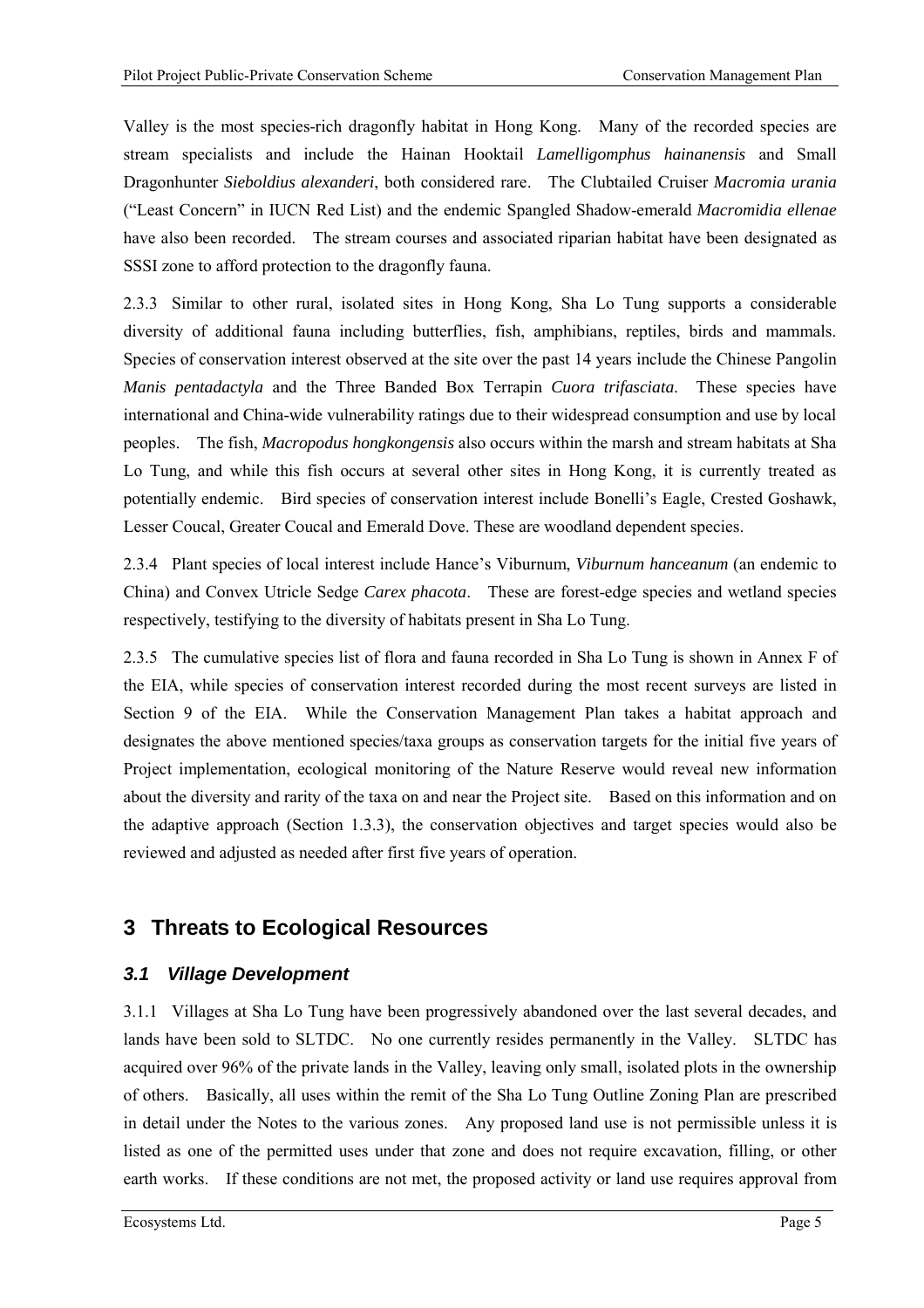the Town Planning Board. Thus village development or expansion are anticipated to cause only minimal impacts if any to the natural resources in the Valley.

3.1.2 Any potential management issues that might arise from the remaining private lands in Sha Lo Tung Valley not currently held by SLTDC will be addressed in the long-term by purchasing the remaining private lots in the Valley, which now comprise about 4 percent of the total land area. This can be achieved by setting aside a portion of the total project capital investment purchase of the remaining private lots or by other means that will be further explored as implementation proceeds.

#### *3.2 Hillfire*

3.2.1 Hillfire is not natural in Hong Kong, yet fire plagues the Valley because of the many grave sites where fire is carelessly used during ceremonies. Some areas of the Valley are burned once or twice per year and have been for many decades. On such sites vegetation cover is sparse and species richness limited. The absence of mature forest on the valley floor and the surrounding slopes is explained by the high frequency of hill fire, which maintains the vegetation as a shrub-grass community and precludes natural succession to forest.

3.2.2 The biodiversity implications of frequent hillfire have seldom been quantified in Hong Kong but it is beyond doubt that species richness of both flora and fauna communities declines where hillfires are frequent. Streams are also subjected to greater loads of eroded sediments, which degrade water quality and stream-bed habitats. This would be expected to degrade habitat conditions for dragonflies during larval and adult life stages.

3.2.3 The only existing controls on hillfire are fire suppression responses from the relevant government departments. Because there are no permanent residents in the Valley, there is no one to report small fires or extinguish them. In the absence of the proposed PPP pilot project, hillfire would remain one of the most serious threats to natural resources in the Valley.

#### *3.3 Off-road Vehicles and Siltation*

3.3.1 Sha Lo Tung Road provides vehicle access to the Valley. This has attracted off-road vehicle enthusiasts during recent decades. The result has been damage to streams, soils and vegetation by vehicles operated on natural habitats. The direct damage is obvious and severe. The indirect damage caused by stream sedimentation due to increased soil erosion is less obvious but possibly more severe from the perspective of biodiversity conservation. This is because the water quality in the streams and the condition of the stream-beds is critically important to the survival of dragonflies.

3.3.2 The only means of excluding off-road vehicles from the natural habitats in the Valley is to construct the road terminus to include barricades that would control vehicle passage. There are no known government plans for such a project. In the absence of the proposed PPP pilot project, use of off-road vehicles would remain a serious threat to natural resources in the Valley.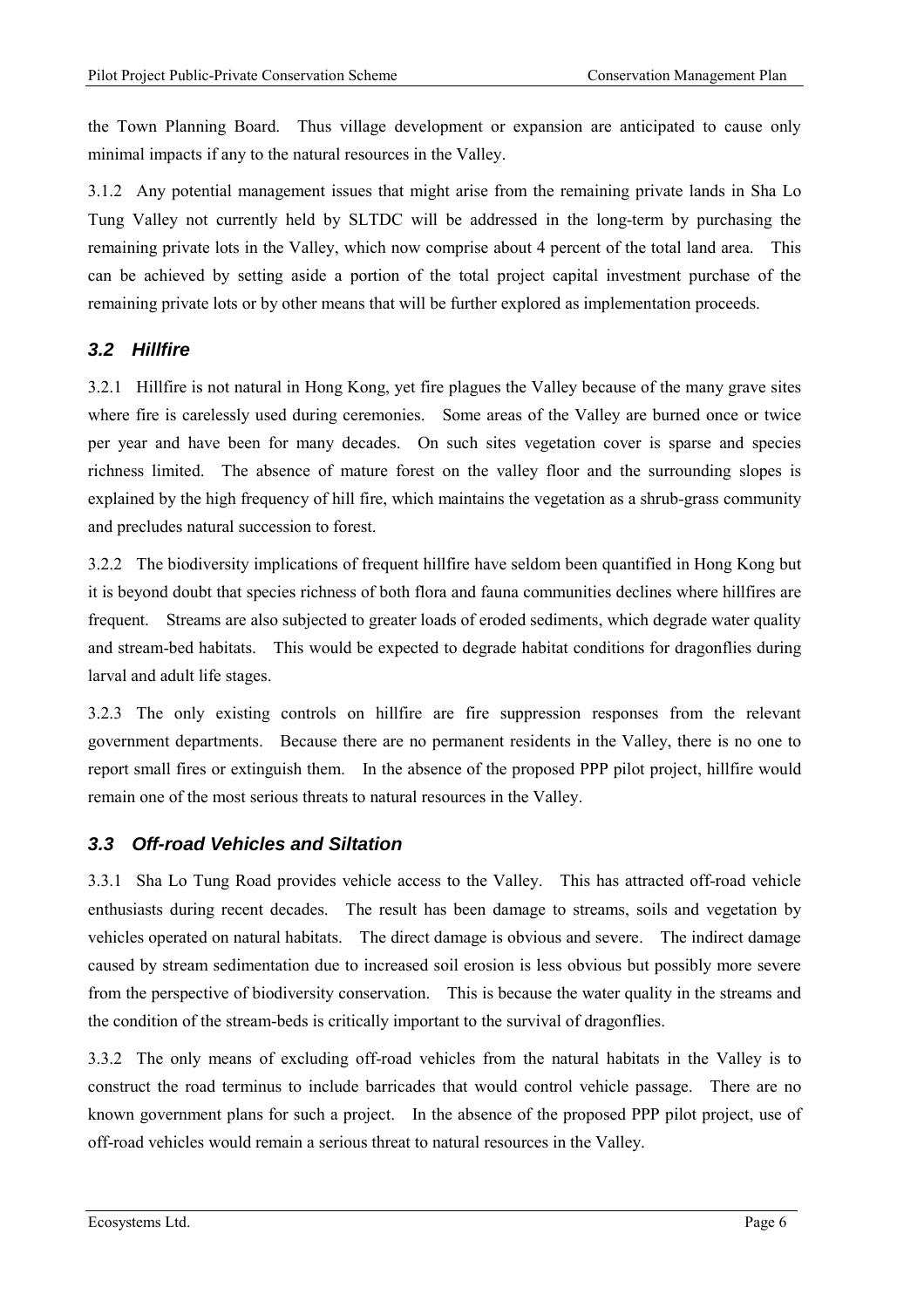#### *3.4 Visitors and War Games*

3.4.1 Although the streams in the Valley are known to support wildlife that is of high conservation interest, there is no control over visitor access to and activities in/around these streams. There are trails to guide hikers through the valley to and from the surrounding Pat Sin Leng Country Park. However, there are no personnel, boundary markers, barricades, or other features to ensure that visitors stay on the trails in the interest of protecting habitats and wildlife in the natural habitats.

3.4.2 Conspicuous among visitors that use off-trail habitats are the "war-game" players. The ecological impacts of their activities have not been quantified, and may, indeed be minor. However, in combination with hillfire and off-road vehicle use, their activities could lead to declines in habitat quality and wildlife species richness or population abundance. Repeated presence of people in natural habitats in the Valley potentially fragments habitats even when there is no evidence of physical damage. This is because of the sensitivity of some wildlife species to human presence.

3.4.3 In the absence of the proposed PPP pilot project, visitor access to off-trail areas would remain a threat to natural resources in the Valley.

#### *3.5 Exotic Species*

3.5.1 The primary threat caused by exotic species is the spread of *Mikania micrantha*, an introduced climbing vine. Sha Lo Tung has not been overwhelmed by Mikania, but there is potential for this species to become more problematic.

3.5.2 Currently only volunteers are available to address the threat of exotic species at Sha Lo Tung. In the absence of the proposed PPP pilot project, exotic species would remain an unquantified threat to natural resources in the Valley.

#### *3.6 Exploitation of Wildlife*

3.6.1 In prior decades hunters were probably active in the Sha Lo Tung area. They probably used a variety of capture methods including firearms, snares, traps, nets, poisons, and others. In recent years this has diminished as a threat to wildlife because there are fewer residents in such remote areas and fewer people interested to hunt wild animals. The only species thought to be taken from the Valley in recent years is the Three Banded Box Terrapin *Cuora trifasciata.* It is a target of poachers because of its high market price due to its reputed medicinal value as a treatment for cancer.

3.6.2 The result of over-exploitation has been elimination of the species from much of its former range in south China and Hong Kong. The local population of the terrapin would be protected through more effective control of illegal capture.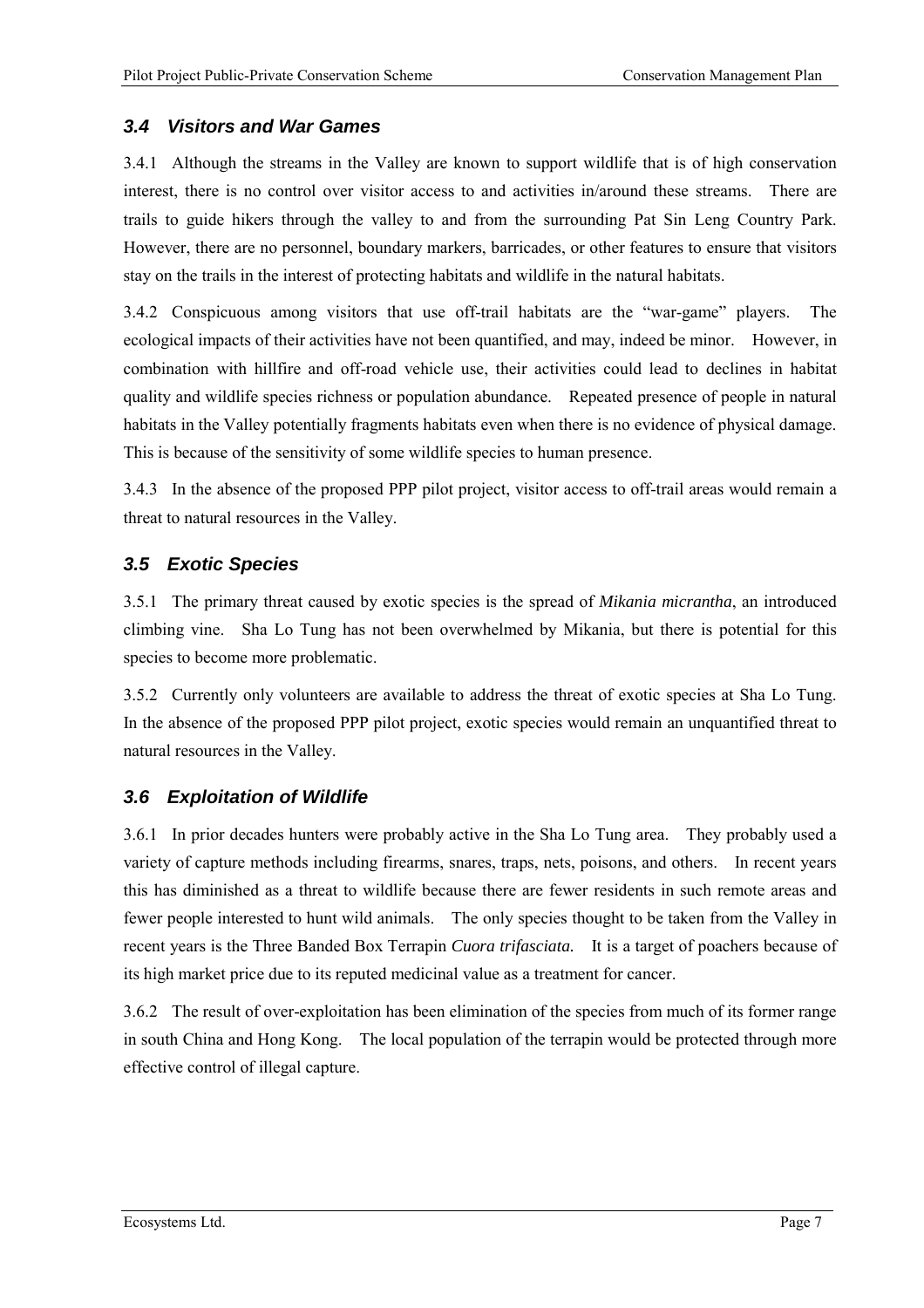## **4 Conservation Objectives**

## *4.1 Objective 1: Conserve Dragonfly Biodiversity by Protecting and Enhancing Habitats*

4.1.1 Dragonfly species are conservation targets of the PPP project. Dragonfly habitats, including marshes, streams and riparian vegetation, are to be protected, conserved, and enhanced in accordance with the stated purpose of the SSSI zoning. This will also benefit other aquatic and terrestrial target species, as described under Objective 7. Management tasks including baseline surveys will be used along with other information to plan and agree details of the enhancement strategy. Continuous monitoring of the dragonfly community and their habitats will also be implemented during operation of the Ecological Reserve. Baseline maps of stream-corridors (Cheung Uk, Lei Uk Streams, Northeast Marsh and Stream) and stream/marsh features (e.g. pool and riffle areas) will be compiled and updated annually. Management strategies will be developed, implemented, and adapted based on information provided by baseline surveys and monitoring. This is a core objective.

#### *4.2 Objective 2: Enhance Upland Habitats by Removal of Exotic Vegetation*

4.2.1 Invasion of exotic plant species (climbers, shrubs, and trees) is considered a threat to biodiversity in the Valley. The primary threat is *Mikania micrantha*, but others are present as well. The exotic plant species will be manually removed from the Valley prior their flowering seasons. Annual survey of exotic plants will be performed, and monitoring reports that will include maps showing the locations of removal operations and changes in spatial distribution will be provided each year. This is a core objective.

#### *4.3 Objective 3: Enhance Quality and Area of Woodland Habitat*

4.3.1 Woodlands including secondary woodland and fung shui woodland that occur outside the riparian SSSI zones form the Woodland Conservation Zone. Although these woodlands have been degraded by a long history of exploitation and hillfire, woodlands are locally important as reservoirs of genetic biodiversity. In particular, fung shui woodlands also demonstrate important cultural practices relating to nature conservation. Woodlands are designated a conservation target for the PPP project in the interest of maintaining and enhancing their biodiversity and habitat values. The Woodland Conservation Zone will be kept as existing and enhanced where appropriate through interplanting and manual removal of exotic species of vegetation (Objective 2) that competes with woodlands for light, nutrients and other resources. Use of trails for passive recreation and conservation education would also be allowed. This will also support Objective 1 (dragonfly conservation) and benefit butterflies by increasing the extent that adult dragonflies perch on woody vegetation and increases in diversity or availability of flowers, pollen, and nectar respectively.

4.3.2 The upland grassland and shrubland areas are included in the Woodland Enhancement Zone where woodland cover could be enhanced by planting of native tree species and by transplantation of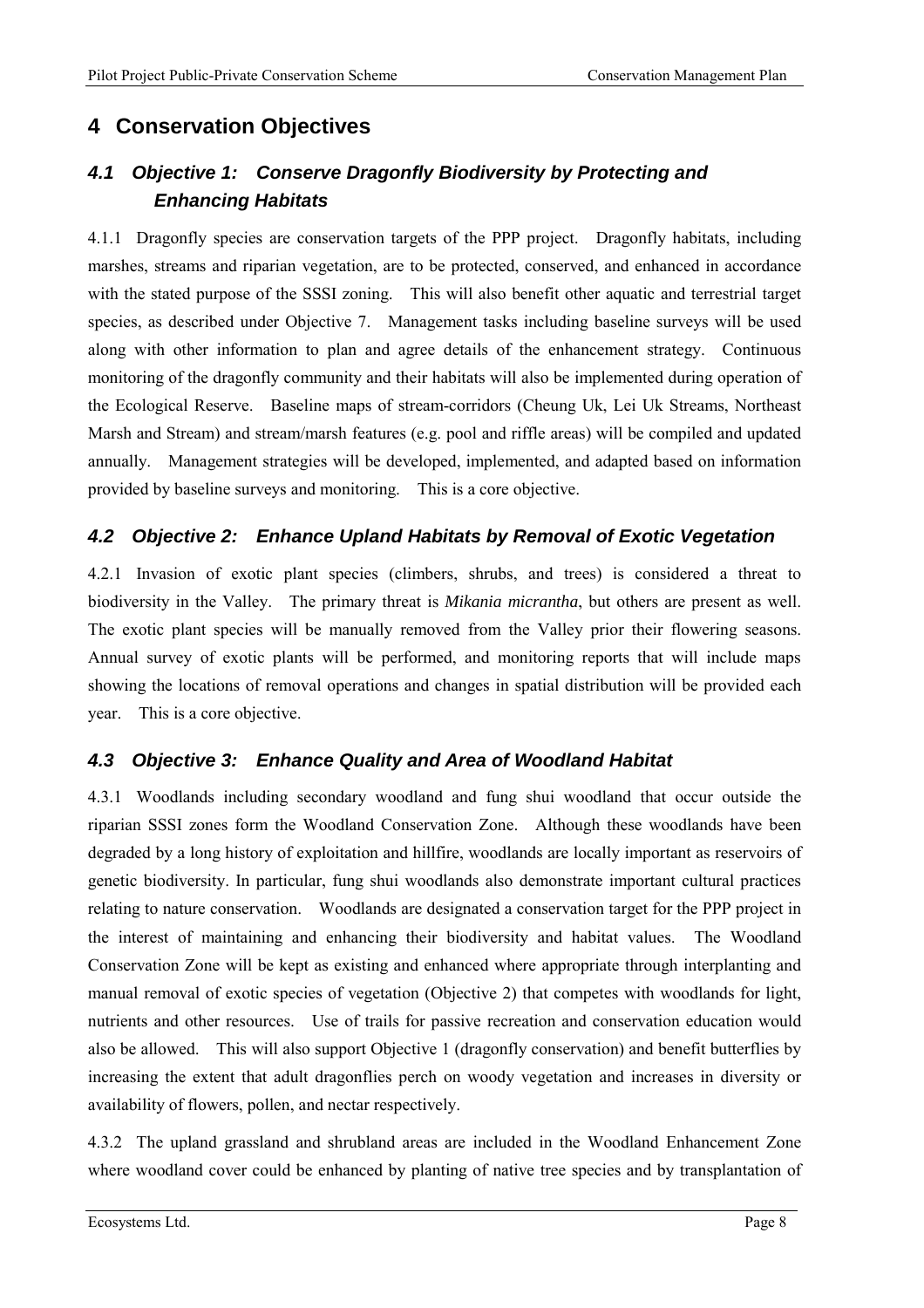trees from the Sha Lo Tung Road Improvement works, if any. This will increase the species richness and cover of secondary woodlands, accelerate succession of shrub-grassland to woodland, which is also less fire-prone.

4.3.3 The newly planted or transplanted trees in both Woodland Conservation and Woodland Enhancement Zones will be maintained for 24 months after planting under the landscape contract and any dead trees found during the maintenance period will be replaced by healthy plants of the same species and similar size. Upon completion of the landscape contract, the woodland planting will be maintained and monitored by the ecological reserve staff. A detailed baseline map of secondary woodland will be compiled. This is a core objective.

#### *4.4 Objective 4: Restore and Rehabilitate Abandoned Agricultural Lands*

4.4.1 Wet abandoned agricultural lands are located in lowlands alongside streams, and they will be restored to wetlands by restoration of the irrigation system. Some lots of wet abandoned agricultural lands near Cheung Uk will be converted to a paddy farming demonstration site. Dry abandoned agricultural lands will be rehabilitated and converted to a butterfly floral garden and a plant nursery. Debris, terraces, and other hydrological modifications, if any, will be removed. This is a core objective.

#### *4.5 Objective 5: Sustainably Manage Visitors*

4.5.1 Visitors to the Valley include hikers, wildlife watchers, nature lovers and others. The PPP pilot project will maintain existing trails and control access such that most of these users can enjoy outdoor experiences without degrading the natural resources of the Valley. This can be achieved by designing the main access (for hikers) and provision of signage to divert visitors away from the ecologically sensitive areas. Guided tours will be provided to educate the public. Off-road vehicles will be excluded from the Valley by fencing and patrol by Ecological Reserve staff. This is a core objective.

#### *4.6 Objective 6: Conserve Target Species/Taxa*

4.6.1 The overall conservation focus is preservation and enhancement of the intrinsic ecological values of Sha Lo Tung SSSI and surrounding habitats. One objective is enhanced conservation of species and habitats of conservation interest that are native to the area. The taxa/species of conservation interest highlighted in the New Nature Conservation Policy for the Sha Lo Tung PPP site are selected as primary targets for conservation. These are described below:

#### **Freshwater Fishes**

4.6.2 Sha Lo Tung supports 14 native fish species in the two streams and various perennial and seasonal wetlands. One of these is the potentially endemic Hong Kong Paradise fish *Macropodus hongkongensis* (香港鬥魚, formerly considered to be *M. concolor*), which is a designated a target species of the PPP project. Actions taken to achieve Objective 1 (dragonfly conservation) will also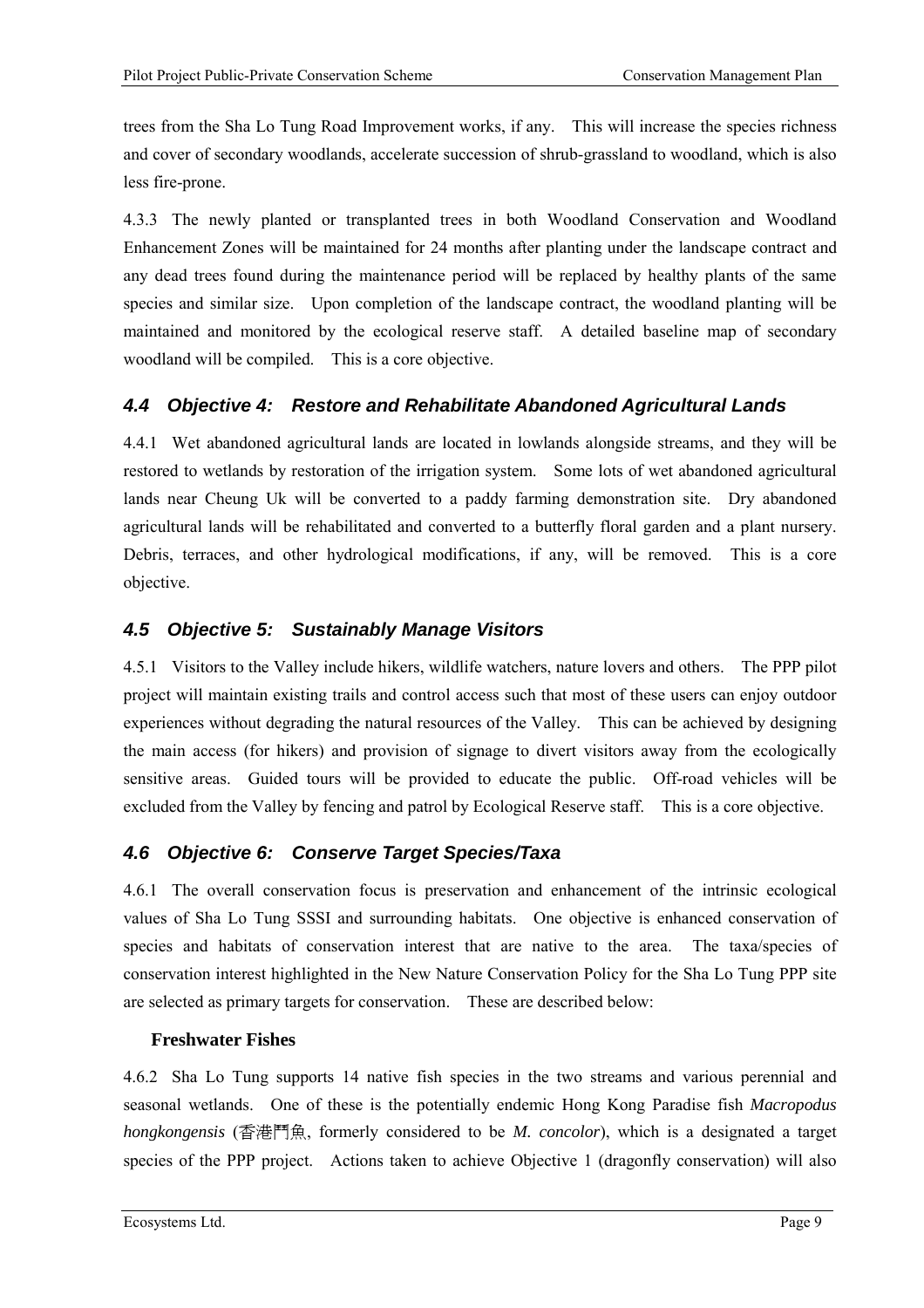benefit conservation of *M. hongkongensis* by ensuring protection and enhancement of freshwater habitats through removal of rubbish and man-made barriers, integrated catchment management of water supply and monitoring studies. This is a core objective.

#### **Three Banded Box Terrapin**

4.6.3 Three Banded Box Terrapin is designated a target conservation species. It mainly occupies the stream courses in Sha Lo Tung Valley and in other remote locations with clean upland freshwater streams. The population at Sha Lo Tung is known to be exploited by trapping and appears to be declining. Secondary woodland enhancement, stream and riparian zone protection, and patrol/enforcement actions will aid conservation of freshwater terrapins. A species recovery plan will also be developed. This is a core objective.

#### **Butterflies**

4.6.4 Ninety-three butterfly species occupy the Valley, including two rare species, Forget-me-not *Catochrysops strabo* and Colon Swift *Caltoris bromus*. While little information is available on the ecology of these two species, planting of larval foodplants of the two rare butterfly species (including *Bambusa tuldoides, Bambusa multiplex* for *Caltoris bromus* and *Desmodium heterocarpon* for *Catochrysops strabo* would benefit these butterfly species. Woodland dependant butterflies will also be enhanced by improving secondary woodland cover in the Valley (Objective 3). Improving the species diversity and cover of the Valley woodlands will have the added advantage of enhancing the corridor between two butterfly hotspots at Hok Tau and Fung Yuen. This is a core objective.

#### **Chinese Pangolin**

4.6.5 Chinese Pangolin *Manis pentadactyla* is listed as lower-risk, near-threatened in the IUCN Redlist. It is protected in mainland China at national level 2 but is not protected in Guangdong Province. It is exploited mainly for food and for use of its body parts in traditional medicines. Sha Lo Tung supports Chinese Pangolin in unknown numbers. It is designated a target species and the management objective is to increase local Chinese Pangolin abundance. Objectives 3 and 5 will support conservation of Chinese Pangolin by enhancing upland habitat quality through native tree planting in secondary and fung shui woods, and extending corridors through the valley (Objective 3), and removing agents of habitat degradation such as off-road vehicles (Objective 5). Levels of human disturbance will be reduced through visitor control and education. This is a core objective.

#### *4.7 Objective 7: Enhance Conservation Education Opportunities*

4.7.1 The PPP project will construct an Interpretation Centre on the Development Site to provide interactive educational exhibits related to the unique site values of Sha Lo Tung and provide facilities for school workshops. The Centre will have the facilities needed for public access and enjoyment, and safe and efficient passage through the Centre and the rest of the site (e.g. parking, toilets). The Centre will provide linked and guided access to key sites, and will offer guided tours to educate the public. It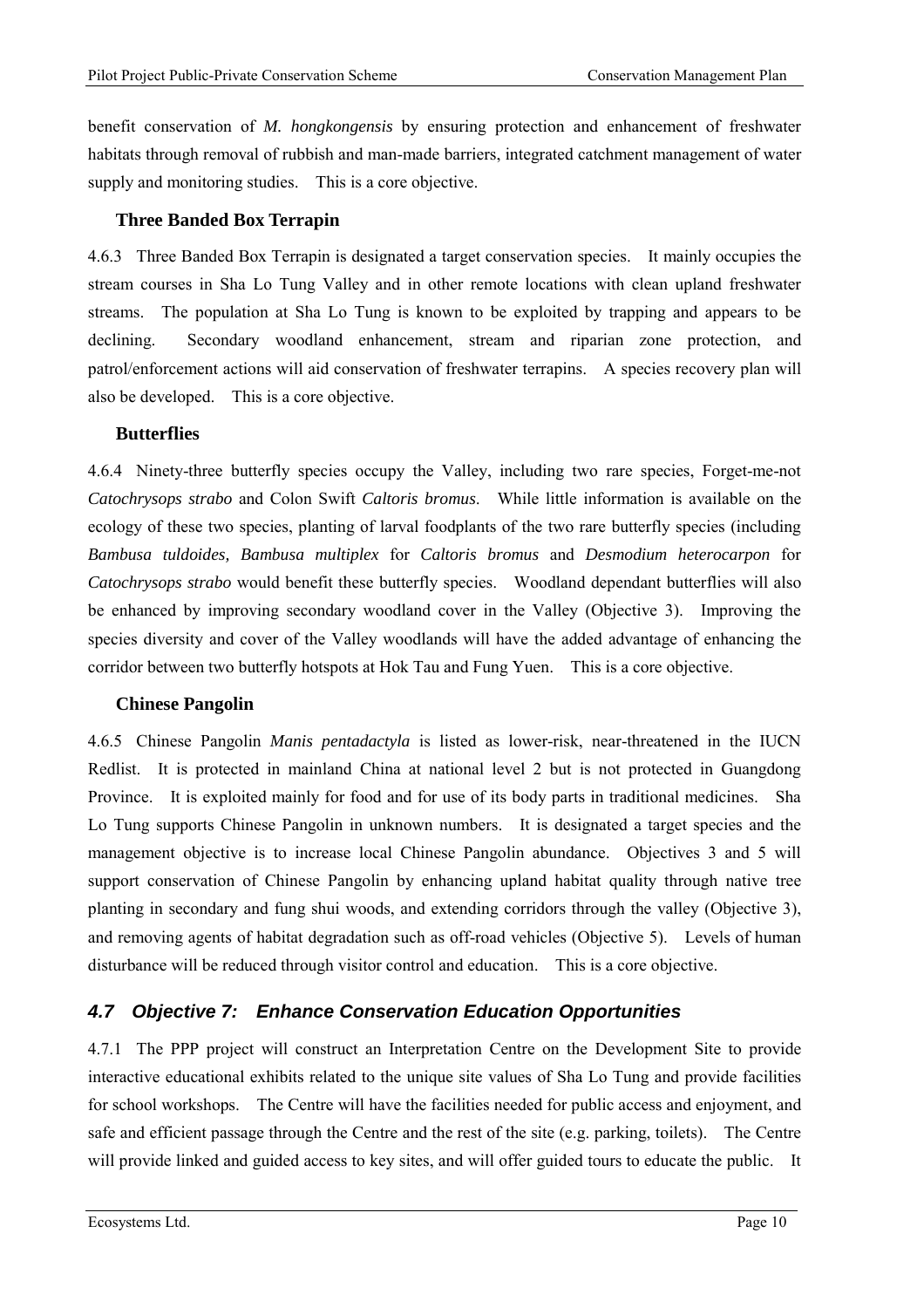will provide support facilities such as storeroom, workshop, and administrative areas. Increased human activities and disturbance during special Festivals, i.e. Ching Ming or Chung Yeung, may be a potential impact to the Sha Lo Tung Valley. With the provision of sufficient Conservation Ambassadors (i.e. 30 people, organised by Green Power), who will serve as reserve guards to control, advise and educate visitors of the regulations in the Ecological Reserve, human activities and disturbance will be largely controlled. The Nature Interpretation Centre will also be closed during those days to avoid attracting excessive numbers of people to the Ecological Reserve. This is a value-added objective.

## **5 Management Constraints & Potential Impacts**

#### *5.1 Management Constraints*

5.1.1 Financial Sustainability: The pilot project will be funded by an one-off capital outlay by SLTDC. Costs of operations will be funded by income generated by funds placed in a Government statutory fund by SLTDC. The sum to be injected to the Government statutory fund should be adequate to generate steady income to meet recurrent costs for carrying out measures to conserve the SLT Ecological Reserve. Thus the project would be financially sustainable.

5.1.2 Villager-Owned Lands: As noted above under threats (Section 3), villager land ownership does not constrain the effectiveness of the PPP project because less than 4% of the Project site land area is owned by private holders other than SLTDC.

5.1.3 Hillfire Suppression: Under the Sha Lo Tung pilot project, an aggressive fire-suppression programme will be implemented to prevent hill fires or minimize their impacts. While no burning of incense and effigies will be allowed at the columbarium, the fire suppression programme will also include:

- Removal of grave sites in the proposed ER. Agreement had been reached with descendents of the graves inside the ER, and about 80% of the graves had already been relocated to designated burial grounds outside the Valley. Only four graves remain within the ER, thus significantly reducing the threat of hillfire caused by grave sweeping inside the ER. During operational phase, overgrown weeds around the graves would also be regularly removed by the ER staff as a vegetation management measure to further reduce chance of hillfire.
- Creation of firebreaks and planting of native fire-resistant plant species. Firebreak is a gap in vegetation that act as a barrier to slow or stop the spread of hillfires. While the existing streams serve as a natural firebreak, well-maintained trails inside the ecological reserve through regular clearance of weeds can also serve as firebreaks. In addition, selection of fire-resistant plant species for woodland enhancement and barrier planting can also reduce the spread and damage of hillfires. Examples of native fire-resistant tree species include *Schima superba, Bischofia javanica,*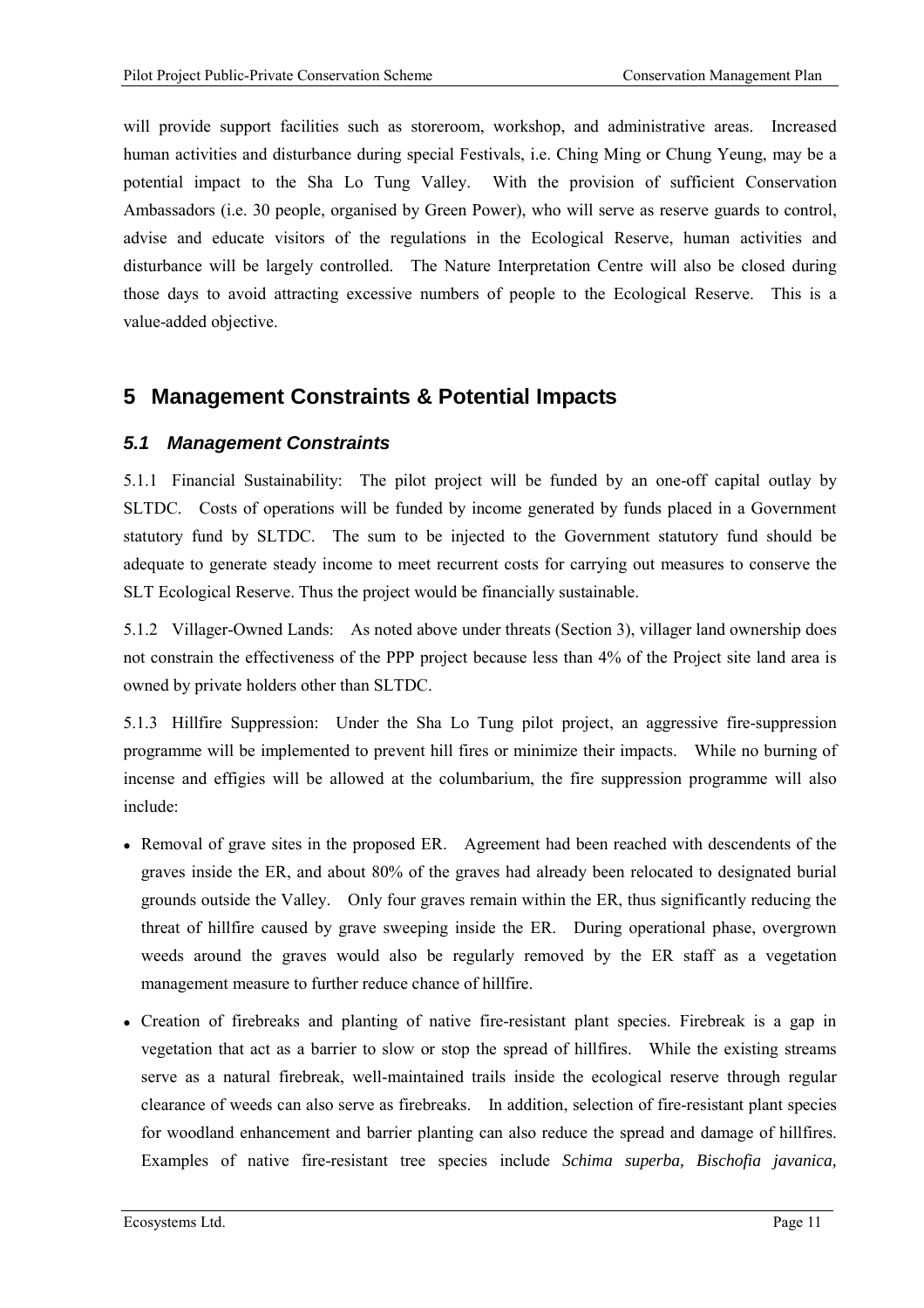#### *Liquidambar formosana, Cylcobalanopsis glauca, Castanopsis fordii*, and *Camellia* spp.

- Intensive patrolling and fire watching by ecological reserve personnel and volunteers during festival periods. During festival periods, sufficient Conservation Ambassadors will be provided by the Ecological Reserve to patrol the ecological reserve and the surrounding hillside. Water as well as containers would be provided to sweepers to the four grave sites for burning of effigies and paper offerings. Conservation education materials including flyers, providing the information regarding the damage effect of hillfires and fire-free grave sweeping methods (such as bringing fresh flowers), will also be distributed to sweepers to graves in the surrounding hillside and country park visitors.
- Closely coordination with Columbarium management unit, Fire Services Department, Hong Kong Police Force, and other NGOs for public education, law enforcement and fire control. In case of hillfires, an emergency system would be triggered where the Ecological Reserve staff would immediately notify the Police and Fire Service Department for assistance. The Columbarium management unit will also be contacted immediately for traffic regulation, especially during festival period, to facilitate the access of fire trucks to the scene. With experience accumulated during festival periods, liaison to Fire Services Department through the Fire Services Department Public Liaison Group would be made for better coordination of fire control. When necessary, the Ecological Reserve Staff or Conservation Ambassadors would also assist Hong Kong Police Force for prosecution of arsonists caught on site. Liaison, discussion and possibly cooperation would be made with other NGOs experiencing in implementation of hillfire prevention programme.

However, the risk of hillfire cannot be entirely eliminated by the PPP pilot project because fires might start outside the pilot project area. Although outbreak of hillfire could constrain the effectiveness of woodland restoration under the pilot project, this is not considered an overwhelming constraint on the overall effectiveness of the pilot project. The risk of hillfire is considered to be greater in the absence of the pilot project.

5.1.4 Scientific Learning Curve: The proposed management authority, Green Power (GP), is a non-government organisation focused on environmental protection and conservation education. As nature reserve manager GP will assume new roles as supervisor for land management, patrol enforcement and fire-fighting as well as the roles of scientist and conservation biologist. Each of these roles, and particularly the latter two, will require accumulation of scientific knowledge and field experience before useful results can be expected. This process of accumulating knowledge and experience must be allowed for in programming interventions and expectations. For issues other than off-road vehicles and obvious agents of resource degradation (e.g. poaching, hillfire) it may be appropriate to strive to maintain the ecological status quo for the initial several years of operation. Each component of the action plan and enhancement works will be carefully designed and preferably will be tried before full implementation. During this time period scientific information and field experience would be accumulated that would enable more effective planning and implementing of any conservation interventions.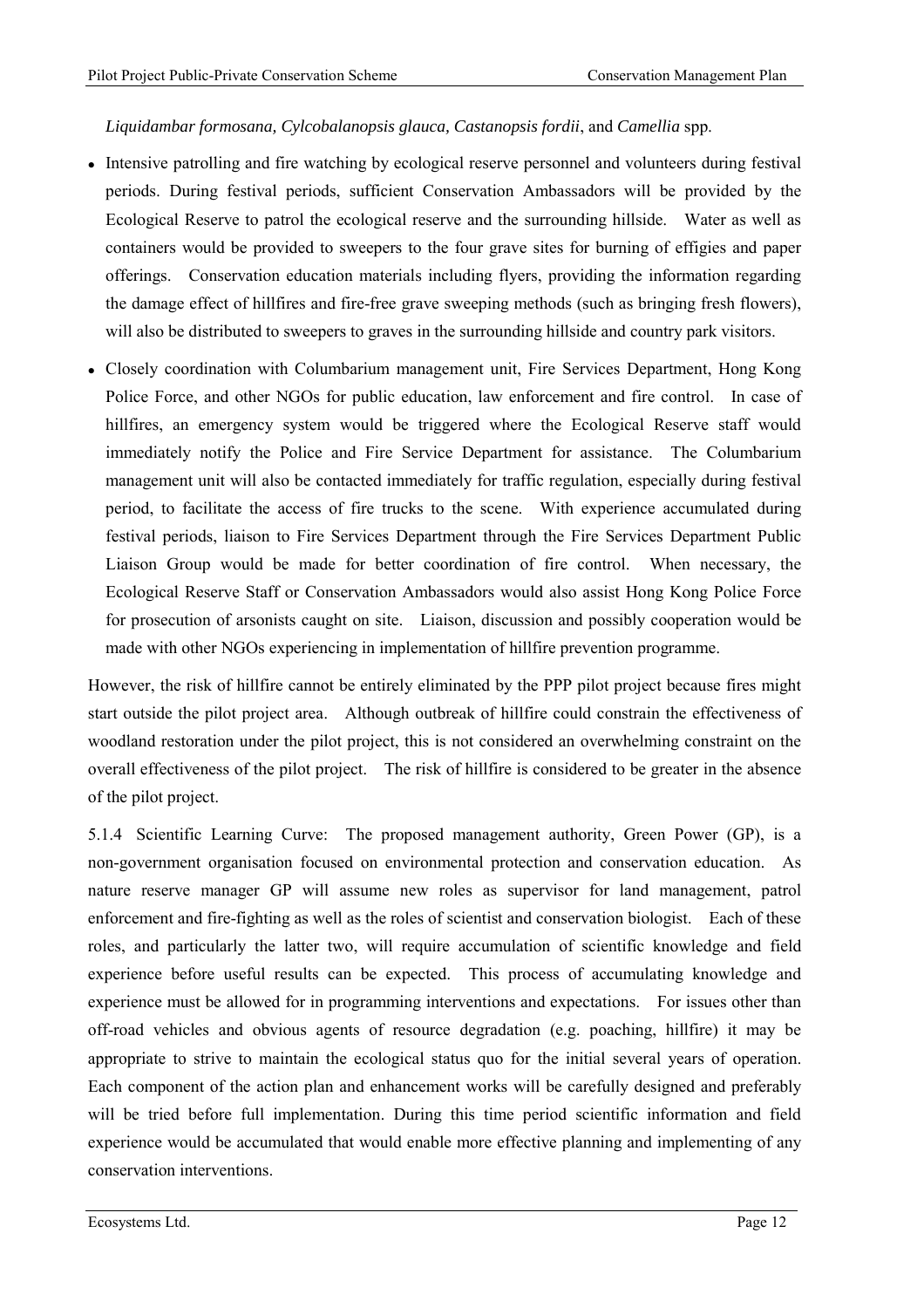5.1.5 Country Park Access: Sha Lo Tung Valley has several access points to the surrounding Pat Sin Leng Country Park. These points must be maintained to enable uninterrupted Park access for visitors. Activities of Park visitors within the PPP project management area can be controlled to a large extent through the provision of marked trails, fencing and guided tours. The authority for access control, trail maintenance, and relevant ordinances or guidelines will be subject to the land grant conditions, which is to be further discussed between the Government and Project Proponent.

#### *5.2 Potential Ecological Impacts*

5.2.1 The potential ecological impacts of the proposed PPP project were fully assessed in Section 9.9 of the EIA. The impacts of construction and associated management work in relation to the Ecological Reserve were highlighted below.

5.2.2 The PPP pilot scheme will not only avoid and minimise ecological impacts but will enhance the conservation value of Sha Lo Tung Valley through the following actions:

- It removes large scale village expansion as a threat to the ecological integrity and conservation value of the valley.
- It protects the area by a controlled site access and enhances the ecological values by active management
- Management work including removal of weeds and woodland enhancement would have positive impacts to the habitats on site.
- 5.2.3 Major activities within the Ecological Reserves would include:
	- Installation of a drop bar at the road entrance to Sha Lo Tung Valley
	- Temporary footbridge across the Sha Lo Tung Stream SSSI to Lei Uk for transporting materials to fencing site
	- Permanent fencing at Lei Uk
	- Other minor works including trail design and improvement and placement of signage and education display
	- Compensatory planting and transplantation of species of conservation importance
	- Ecological surveys, research and monitoring

5.2.4 The drop bar would be installed in developed area where SSSIs and CA will be avoided. The footprint is of minimal size and no major excavation works /machinery required. The construction period would also be very short. Therefore, no adverse impact is anticipated with good site practices and mitigation measures proposed in the EIA.

5.2.5 The temporary footbridge would be installed on abandoned agricultural land and of small size footprint. The footbridge will mainly be made of wooden materials with small concrete footings, which will be sitted away from stream as far as possible. Prefabricated timber sections and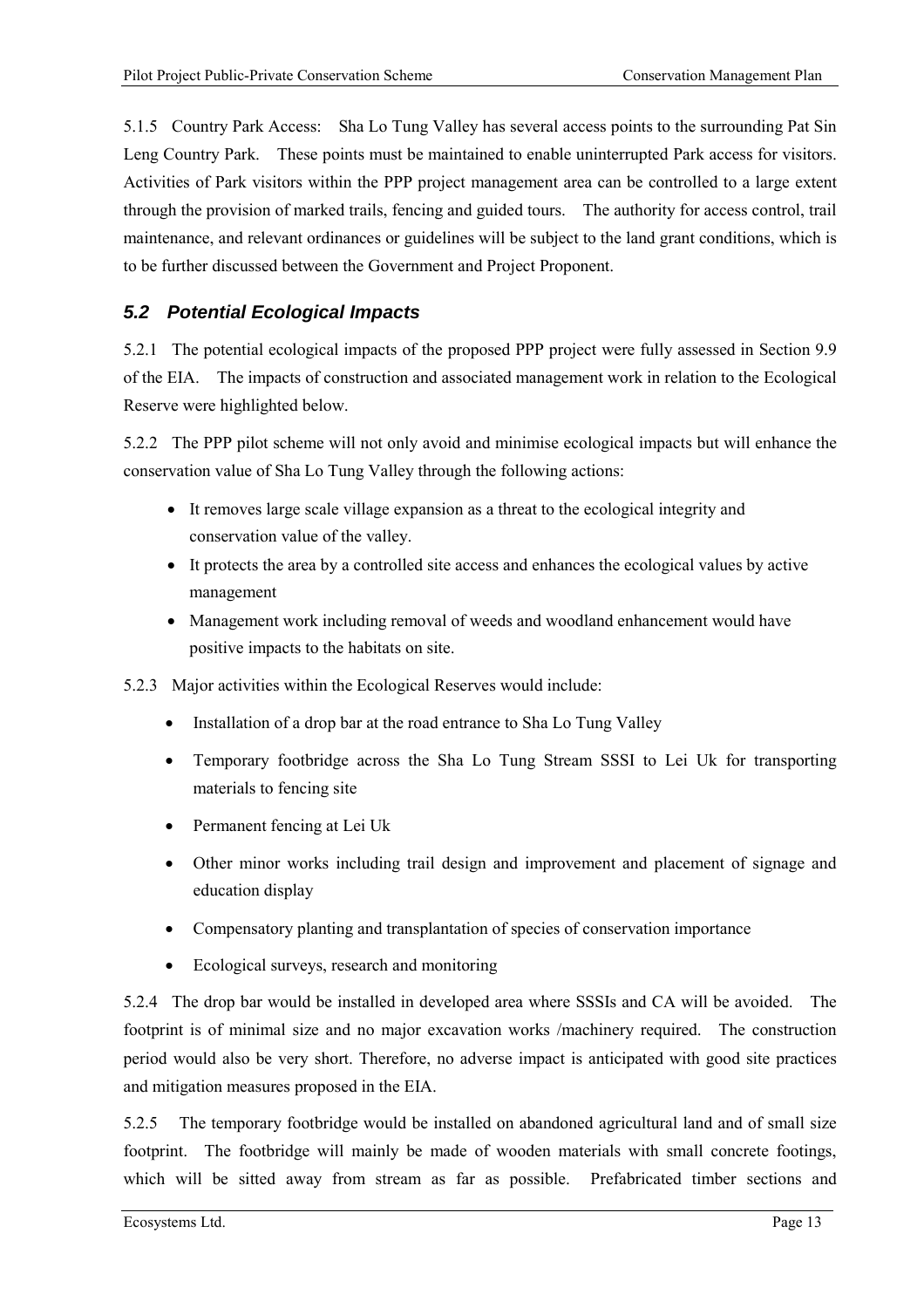construction materials would also carried by hand to the proposed site for in-situ assembling on site. It will be installed during dry season for a short period of time with the use of hand tools only. The footbridge will also be removed and the site reinstated upon construction of fencing. Only buggies will be used where necessary for transportation of materials. Similar construction method would be adopted for permanent fencing installation at Lei Uk. The footings will be located inside the village area where minimal soil excavation required for the posts and fence installation.

5.2.6 The trails are designed and improve to keep visitors on track and detain off-track activities. Trail and education sign post along trails would also occupy limited footprint within the ecological reserve. Hand tools would be used or by small scale machines where necessary. Sensitive habitats and vegetated areas would be avoided as much as possible. Upon trail improvement the impacts are anticipated to be positive.

5.2.7 Compensatory planting will increase the woodland coverage of the valley and hence enhance the ecological value of the site in the long run. Ecological monitoring and research will be carried out by experienced ecologists and will provide long term data for management actions beneficial to wildlife, therefore constitute positive impact to the reserve.

5.2.8 Major activities during operation of the Ecological Reserves would include:.

- conservation management measures including vegetation management including weed removal, enhancement planting, woodland planting, butterfly garden planting, plant nursery, trail maintenance, and ecological surveys, research and monitoring
- active control of destruction activities including use of four wheel drive vehicles, hill fires, war games, illegal trapping and vegetation removal
- organic farming at the demonstration site
- visitors in terms of country park hikers and ecological reserve visitors
- Villager activities at the unpurchased lot

5.2.9 Implementation of the conservation measures and enforcement of site security by the conservation management staffs will protect the flora and fauna especially the target species and enhance the ecological value of the ecological reserve as a whole.

5.2.10 The organic paddy farm demonstration site occupies a small footprint behind Cheung Uk. The location is carefully selected to avoid areas within Stream SSSI and areas with sightings of species of conservation species. No pesticides or insecticides would be allowed and where necessary only organic products would be applied. The wet organic farm would attract certain wetland dependent fauna to the site and therefore the overall impact would be positive.

5.2.11 The potential increase in number of visitors may constitute secondary impact such as disturbance to wildlife and vegetation. Several measures will be adopted to minimise the impact, including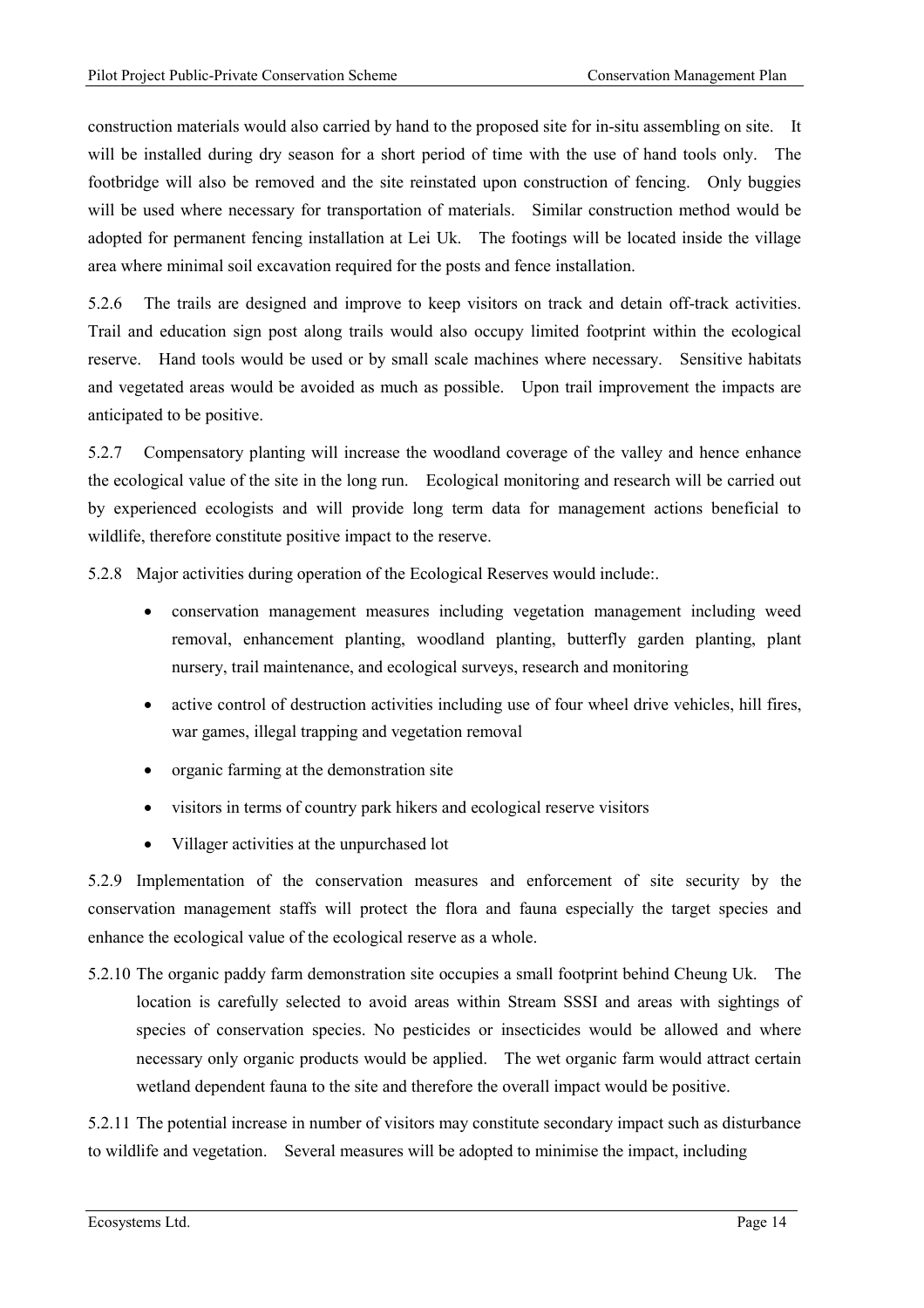- Restrict general visitors access to public trails and guided tours' access to education trails
- Restrict access to sensitive areas by gate, signage, planting
- Restrict size of guided tours (40 people each group) and number of tours (2 per day)
- Staff patrolling (e.g. for vandalism) and monitoring
- Provision of sufficient Conservation Ambassadors during festival days (served as reserve guards to control, advise and educate visitors)
- Closure of Nature Interpretation Centre during festival days to discourage visitors to Ecological Reserve
- Maintain records of visitor numbers to evaluate potential impact
- Provide guidance on code of behaviour.

5.2.12 There are 4 unpurchased lots (where only 2 lots are village houses) at V zone, which constitute to <1% of total area within the Ecological Reserve. Indirect impact due to disturbance to wildlife and vegetation is possible should the landowners revive activities in their lots. However, considering that no electrical/water supply and no vehicular access will be re-provided in the V zone, chances of resuming village activities would be minimal. With enforcement of regulation/code and regular patrol of the Ecological Reserve to prevent unlawful and improper activities, the potential impact due to village activities would be minimal.

5.2.13 In summary, there will be no adverse environmental impacts arising from implementation of the proposed conservation management plan during construction and operational phase. Positive impacts are anticipated through protection and enhancement of important habitats and species diversity.

## **6 Conservation Layout Plan**

#### **Management zones**

6.1.1 The zoning map shown as Figure A1 outlines areas where the conservation measures will be implemented. Its main purpose is to distinguish those areas that will be closed to public access in the interest of conservation (core use areas) from those that will be open to public access for visitation and education programmes (added-value use areas). Table 1 lists the habitats and the management strategies that will be applied to each of them.

#### **Dragonfly Habitat Conservation Area - Streams and Riparian Habitat**

6.1.2 This area encompasses the most valued parts of the site and includes all of the SSSI zones and those CA zones in the north-east that adjoin the NE SSSI Zone. These will be managed together as the Stream and Dragonfly Conservation Zone and designated for the preservation and enhancement of dragonflies and other aquatic fauna and flora.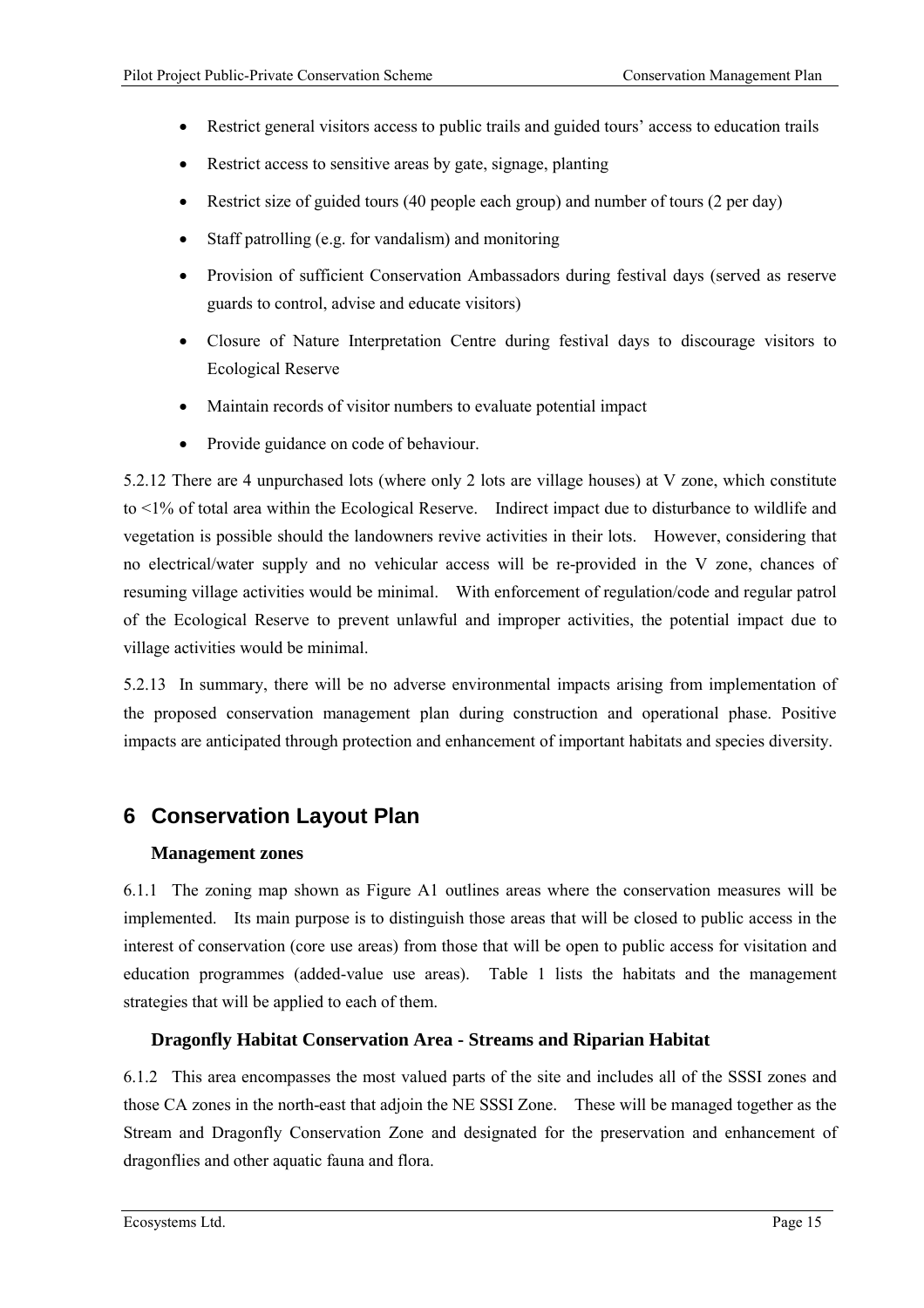#### **Woodland**

6.1.3 Woodland areas include fung shui and secondary woodlands that occur outside the riparian SSSI zones and form the Woodland Conservation Zone. These will be kept as existing and enhanced where appropriate through interplanting and weed removal. Use of trails for passive recreation and conservation education would also be allowed.

#### **Grassland and Shrubland**

6.1.4 Green Belt hillside and grassland-shrubland areas largely comprise a number of local ridges that straddle the northern, eastern and southern boundaries of the OZP adjacent to the Country Park boundary. These areas are included in the Woodland Enhancement Zone where woodland cover will be enhanced at these locations by planting using native woodland species.

#### **Abandoned Agricultural Land**

6.1.5 Dry abandoned agricultural lands are mostly flat and located some distance from and at elevations above the stream courses. These lands provide excellent opportunities for sustainable re-use and will be successfully reallocated to flower gardens, orchards and plant nursery and managed to generate additional funding for conservation activities. A passive recreation area for the Public is also planned for this zone. This area would be designated as Butterfly Enhancement Area and Plant Nursery. Wet abandoned agricultural lands are mostly in the vicinity of stream courses. Most of these lands are included in Marsh Restoration Zone and would be restored to marshes, while areas previous recorded with Hong Kong Paradise Fish and of good conditions will be included under Paradise Fish and Marsh Preservation Zone. Some lots behind Cheung Uk village and away from stream courses will be restored to organic paddy farming demonstration site.

#### **Village Areas**

6.1.6 The villages are abandoned and the houses will be retained but not managed. Some unstable structures of old village houses at Lei Uk will be fenced for public safety reasons. Trails in the Valley will be retained for Country Park access. These are designated as Village Preservation Zone.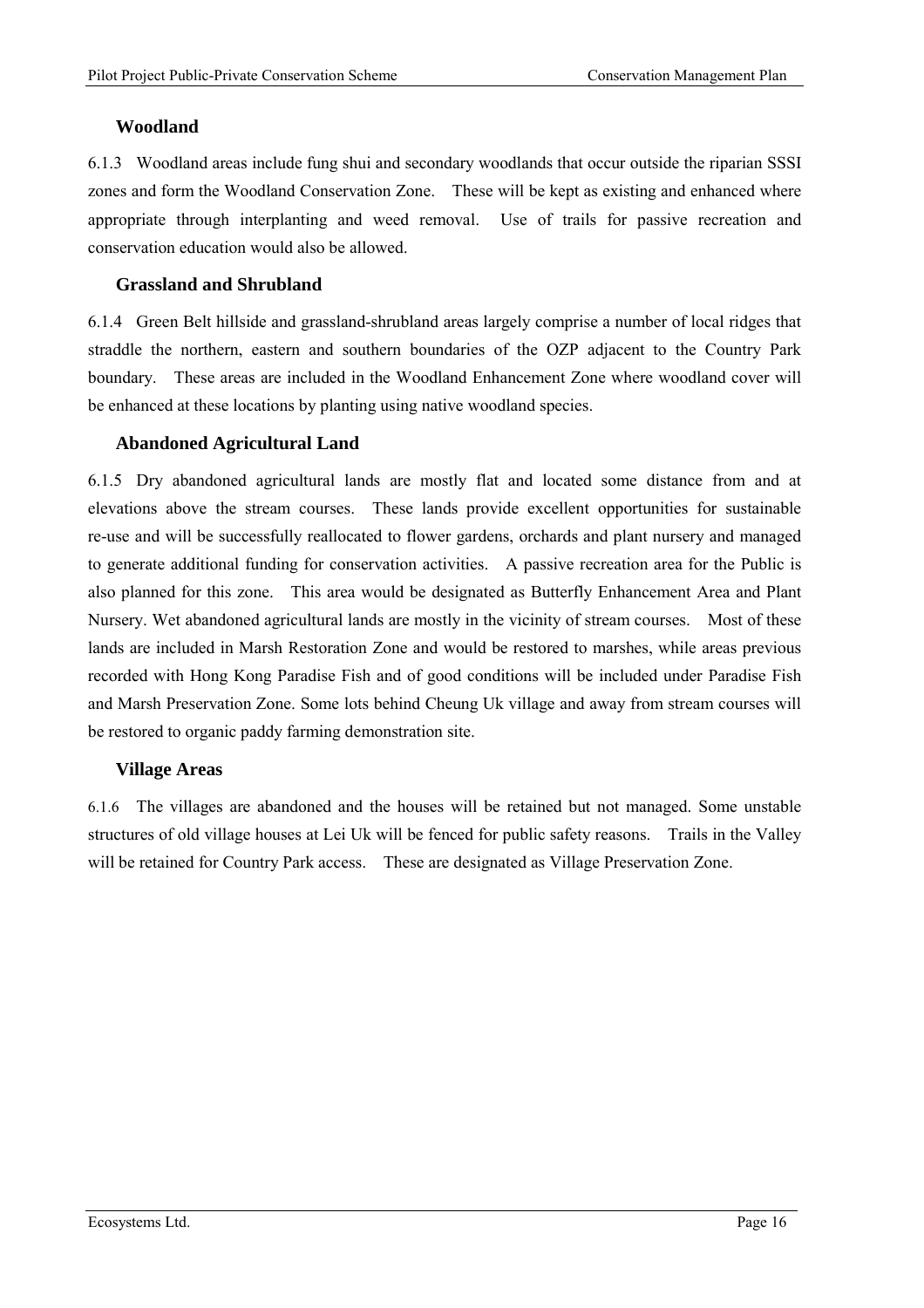| <b>Habitats</b> | <b>Existing</b><br><b>OZP</b> |               | <b>Proposed Feature</b> | <b>Purpose</b>   | <b>Management Strategy</b> |  |
|-----------------|-------------------------------|---------------|-------------------------|------------------|----------------------------|--|
|                 | <b>Structures</b>             | <b>Status</b> |                         |                  |                            |  |
| Streams,        | Paths                         | SSSI,         | Dragonfly Habitat       | Conservation,    | Low-intervention           |  |
| riparian,       |                               | CA            | Conservation Area -     | education,       | management until           |  |
| wetland         |                               |               | keep as existing and    |                  | scientific knowledge and   |  |
|                 |                               |               | enhance                 |                  | experience are             |  |
|                 |                               |               | Use trails for          |                  | accumulated                |  |
|                 |                               |               | education               |                  |                            |  |
| Abandoned       | Abandoned                     | CA,           | flower & butterfly      | Conservation;    | Active use and             |  |
| agricultural    | school                        | <b>GB</b>     | garden, plant           | passive          | management                 |  |
| land            | building                      |               | nursery, marsh          | recreational use |                            |  |
|                 |                               |               | restoration and         |                  |                            |  |
|                 |                               |               | organic paddy farm      |                  |                            |  |
|                 |                               |               |                         |                  |                            |  |
| Grassland and   | Trails                        | <b>GB</b>     | enhancement             | Biodiversity     | Restoration management     |  |
| shrubland       |                               |               | planting at woodland    | conservation and | moderate intensity         |  |
|                 |                               |               | fringe to woodland,     | enhancement      | management (planting       |  |
|                 |                               |               | use trails for          |                  | rare, endangered species,  |  |
|                 |                               |               | conservation            |                  | removing exotics)          |  |
|                 |                               |               | education               |                  |                            |  |
| Secondary       | Trails                        | SSSI,         | Keep as existing,       | Conservation;    | Low-intervention           |  |
| woodland        |                               | CA,           | enhance through         | passive          | management                 |  |
| and/or fung     |                               | <b>GB</b>     | plantation, weed        | recreation and   |                            |  |
| shui woodland   |                               |               | removal                 | education        |                            |  |
|                 |                               |               | Use trails for passive  |                  |                            |  |
|                 |                               |               | recreation,             |                  |                            |  |
|                 |                               |               | conservation            |                  |                            |  |
|                 |                               |               | education               |                  |                            |  |
| Village areas   | 3 indigenous                  | $\mathbf{V}$  | None other than         | preservation     | no management              |  |
|                 | villages                      |               | fencing of broken       | in-situ          |                            |  |
|                 |                               |               | village houses at       |                  |                            |  |
|                 |                               |               | Lei Uk due to public    |                  |                            |  |
|                 |                               |               | safety concern          |                  |                            |  |

#### **Table A1 Management Strategies for Habitats and Features**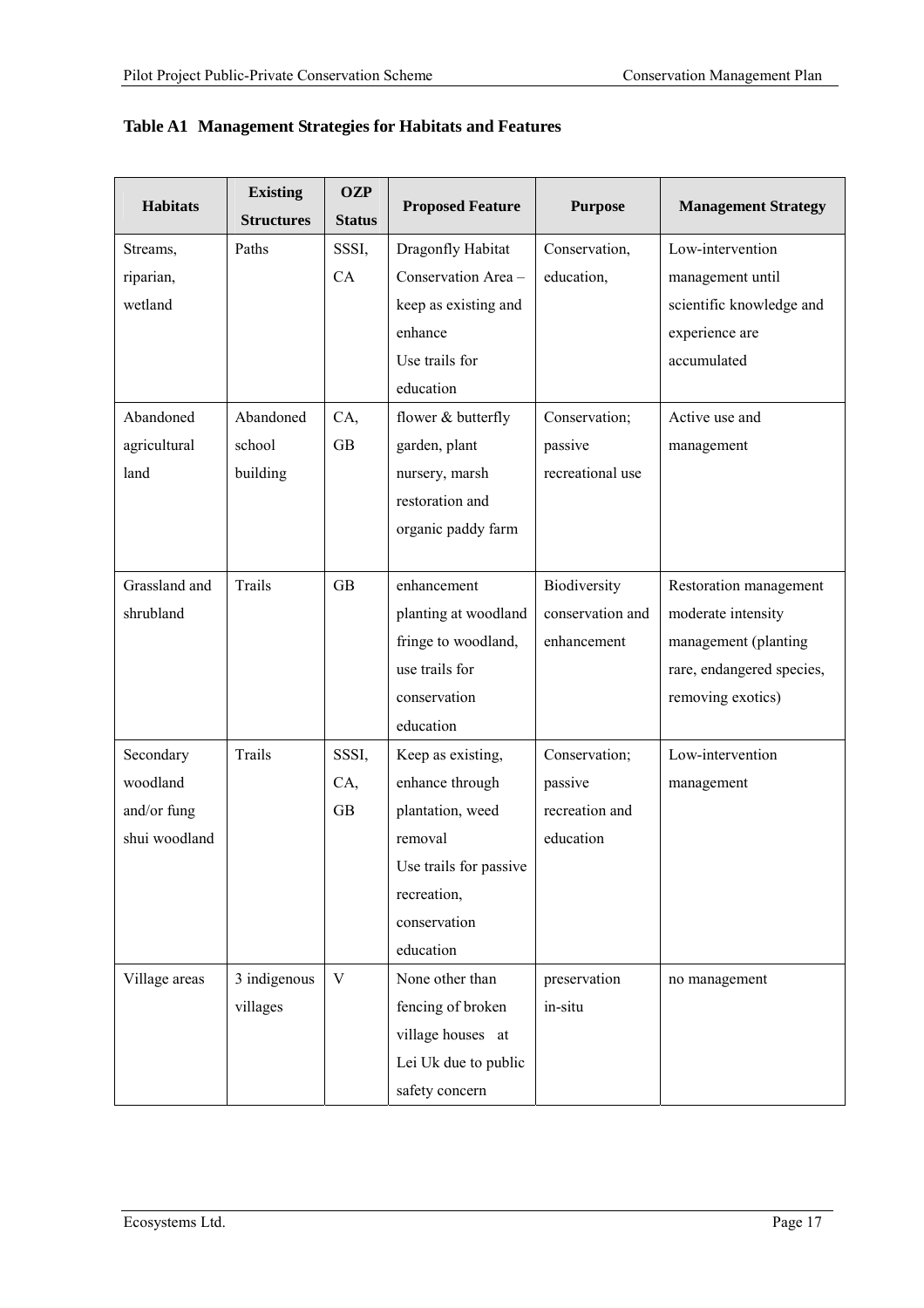#### *6.2 Infrastructure and facilities*

#### **Access**

6.2.1 Visitors (Hong Kong students, public as well as tourists) are to be encouraged to enjoy the natural environment at SLT without degrading the natural resources. The site will be accessible to visitors but they will be encouraged to join guided tours arranged by the Nature Interpretation Centre when visiting the ecologically sensitive areas, and will be discouraged from entering these areas unguided. For example, only two groups guided tours/day, each group of 40 people will be organised. Visitors to the Multi-Cultural Education Retreat cum Columbarium may visit the site, and will generally visit the interpretation centre of the site. The site will still provide access to the country park for hikers. Access of only major trails will be maintained for public to other parts of the country side via the Ecological Reserve, while other paths to streams, woodland and sensitive area would be of restricted access (by gate, signage, planting).

6.2.2 Public access (Figure A1) will be provided through the valley to Pat Sin Leng Country Park as in the existing situation. The general public will not, however, have unrestricted access to the sensitive areas within the Ecological Reserve. A drop bar will be installed at the entrance of the Ecological Reserve to control off-road vehicles from entering the natural habitats in the Valley. Other than the public access, other footpaths will be reserved as education trails. Wooden gates and signs will be installed between public trails and education trails, while native trees, shrubs and/or vines will be planted along the boundary of the Ecological Reserve to discourage public entering the sensitive areas.

6.2.3 To protect habitats in the Valley, the existing trails and footpaths will be maintained. This will enable some control of visitor access while ensuring access for the handicapped.

#### **Public awareness / education**

6.2.4 The educational component consists of the interpretation centre, guided tours, information signs and volunteer work. It is important to raise public awareness of the environmental value of this site and of nature in general. Environmental education leads people through the stages of ignorance→ awareness→ appreciation→ understanding→ concern→ action. Educating school children and students is particularly important, as this is when environmental attitudes are formed. Instilling a sense of pride in the environmental and teaching ethical approaches to the natural world can change attitudes and lifestyles.

6.2.5 Education programs for schools and the general public will be formulated to raise public awareness of local biodiversity and nature conservation values. Guided tours will be provided for students and the general public to enhance their understanding of the ecological importance of Sha Lo Tung Valley. Educational materials will be provided in the Interpretation Center.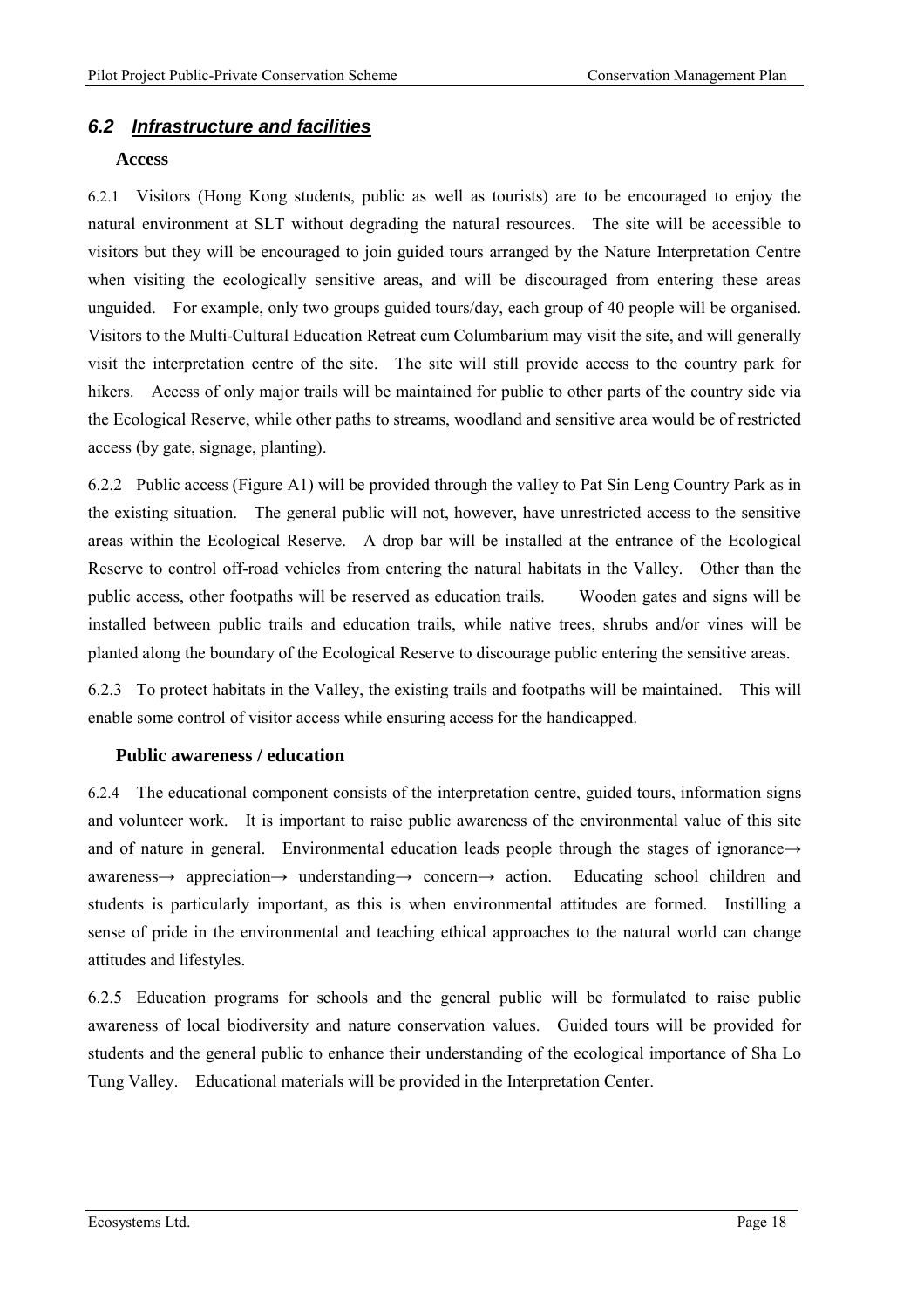## **7 Action Plan**

#### *7.1 Actions to Achieve Objective 1: Enhance Dragonfly Habitat (Core actions)*

7.1.1 Dragonflies at Sha Lo Tung have survived deforestation, human settlement, conversion of natural habitats to croplands, hill fire, farming and animal husbandry, building construction, and environmental vandalism. The result is a hotspot of dragonfly biodiversity in Hong Kong and the south China region. However, the local biology and ecology of Valley dragonflies is poorly understood. Only basic habitat preferences are known. Given our limited scientific knowledge of this group and the high probability that any unscientific intervention would do more harm than good, no specific measures other than stream and general catchment protection are proposed for dragonfly conservation during the 5-year term of this management plan. Species management or recovery plans could, however, be developed at a later date when the ecology of dragonflies and their habitats are better understood.

7.1.2 Dragonfly use of the Valley is concentrated along the two streams that are wooded and have perennial flow. Northeast Stream lacks these characteristics and lacks the dragonfly species richness of the other two Valley streams. A study of the biology, hydrology, and substrates of Northeast Stream could lead to recommendations for stream restoration. If so, this could increase the availability of habitat for dragonfly species that prefer wooded streams.

7.1.3 The endemic dragonfly species Spangled Shadowed-emerald *Macromidia ellenae* prefers forested ravine streams. At least 30% of the local dragonfly species inhabit forested streams. Detailed studies on habitat requirements of the dragonfly species of concern will be implemented before management recommendations for dragonflies will be made. Restoration and enhancement of stream habitats might also benefit Three Banded Box Terrapin while discouraging the spread of *Mikania* along stream bank habitats.

7.1.4 Management tasks will include:

1. Compile baseline maps of stream and marsh features such as pool and riffle areas. Maps should be compiled for both the wet (April to September) and dry seasons (November to March) and update the maps annually.

2. Compile baseline stream-corridor maps for Cheung Uk, Lei Uk Streams, Northeast Marsh and Stream. Update the maps annually to track changes in riparian vegetation.

3. Analyse substratum composition and conduct water quality monitoring of the streams and marshes to determine the breeding habitat features.

4. Trial management based on results of studies on habitat requirements of the target dragonfly species.

5. Remove accumulated refuse from streams and marshes.

7.1.5 Performance indicators and monitoring tasks will be as follows: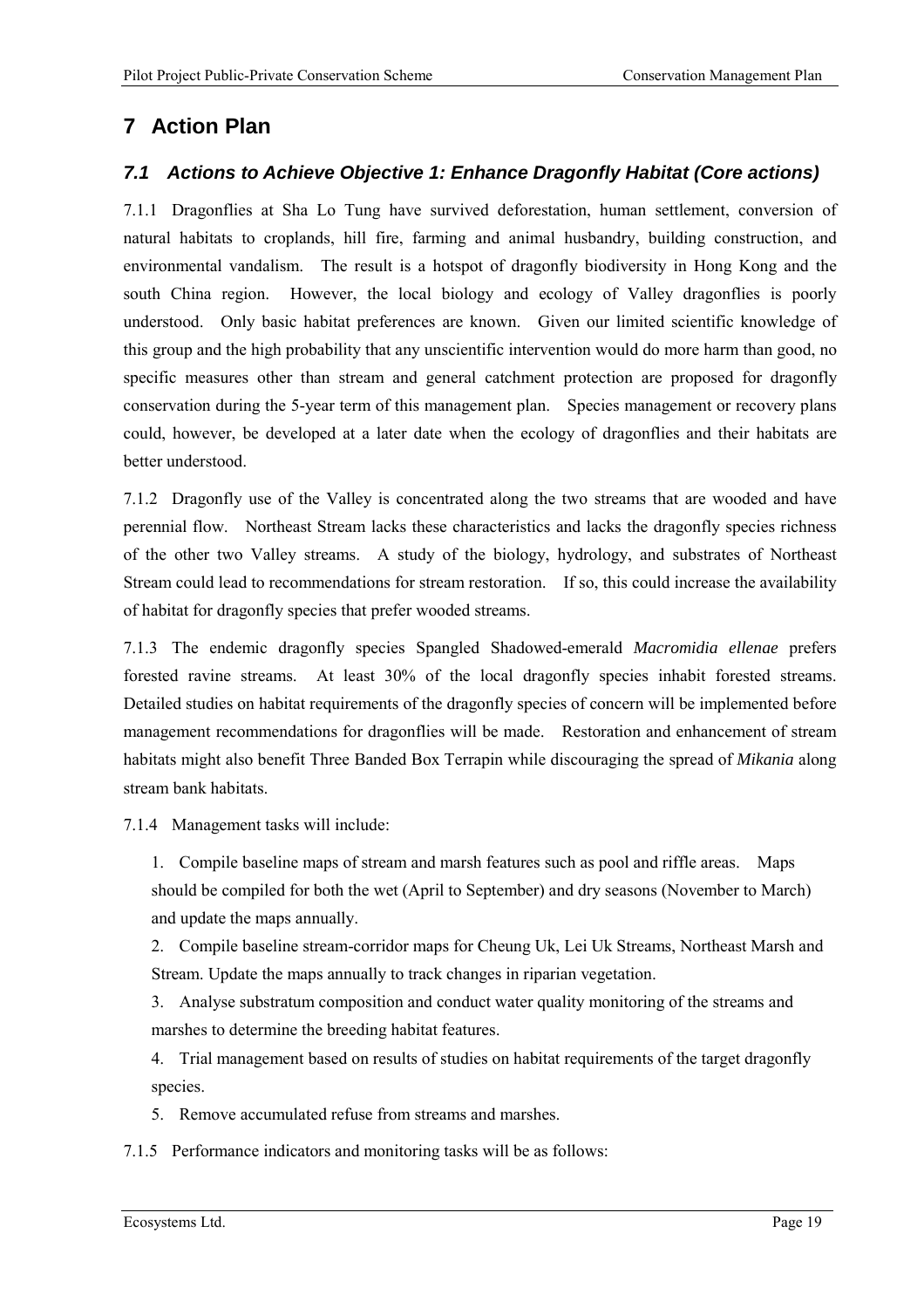- 1. Design and implement systematic baseline surveys of dragonfly communities.
- 2. Initiate annual quantitative monitoring of dragonfly species richness and abundance for both adult and larval forms.

7.1.6 Remedial actions will include conducting a specialist review and where appropriate, improving the monitoring programme, adjusting vegetation management including invasive weed control, reviewing and adjusting refuse maintenance efforts, habitat enhancement measures and visitor levels.

#### *7.2 Actions to Achieve Objective 2: Removal of Exotic Species (Core Actions)*

7.2.1 All exotic flora species will be manually removed from the Valley. Annual removal projects will be carried out prior to the flowering season for each target species. If free of seed, all removed vegetation will be composted for use in landscaping. Removal and disposal will be carried out by contractors and volunteers.

7.2.2 Annual monitoring will require field survey to locate and plot on maps all exotic species detected in the Valley. Monitoring reports will include maps showing locations of removal operations each year.

## *7.3 Actions to Achieve Objective 3: Enhance Quality and Area of Woodland Habitat (Core Actions)*

7.3.1 Trees will be planted or transplanted in the woodland restoration and enhancement zones at Sha Lo Tung Valley to mitigate losses of trees due to improvement of Sha Lo Tung Road. Compensatory tree planting will achieve a ratio of more than 1:1. Woodland plantation will include only native species that are considered ecologically appropriate to plant in the valley (those known to occur here, and those whose abundance or geographic distribution in the Valley or throughout Hong Kong has declined). Some trees will be transplanted from the works areas of the road improvement project. Others will be purchased from local nurseries. Fruit-bearing and nectar-producing trees will be priorities in species selection. Planted trees will be monitored for survival.

7.3.2 Invasive exotic species of vegetation will be removed from fung shui woods as a first priority. A monitoring project will then be implemented to track the presence of invasive exotic species and plan further removal programs.

7.3.3 No tree or shrub planting is prescribed for the fung shui woods in this plan. Should monitoring projects identify an opportunity to enhance the biodiversity of the fung shui woodland through planting of indigenous species, this could be planned and implemented at a later date.

7.3.4 Management and monitoring tasks will include the following:

- 1. Compile detailed baseline maps of secondary woodland boundaries using aerial photography supplemented by field survey.
- 2. List and describe tree species in a tree survey report.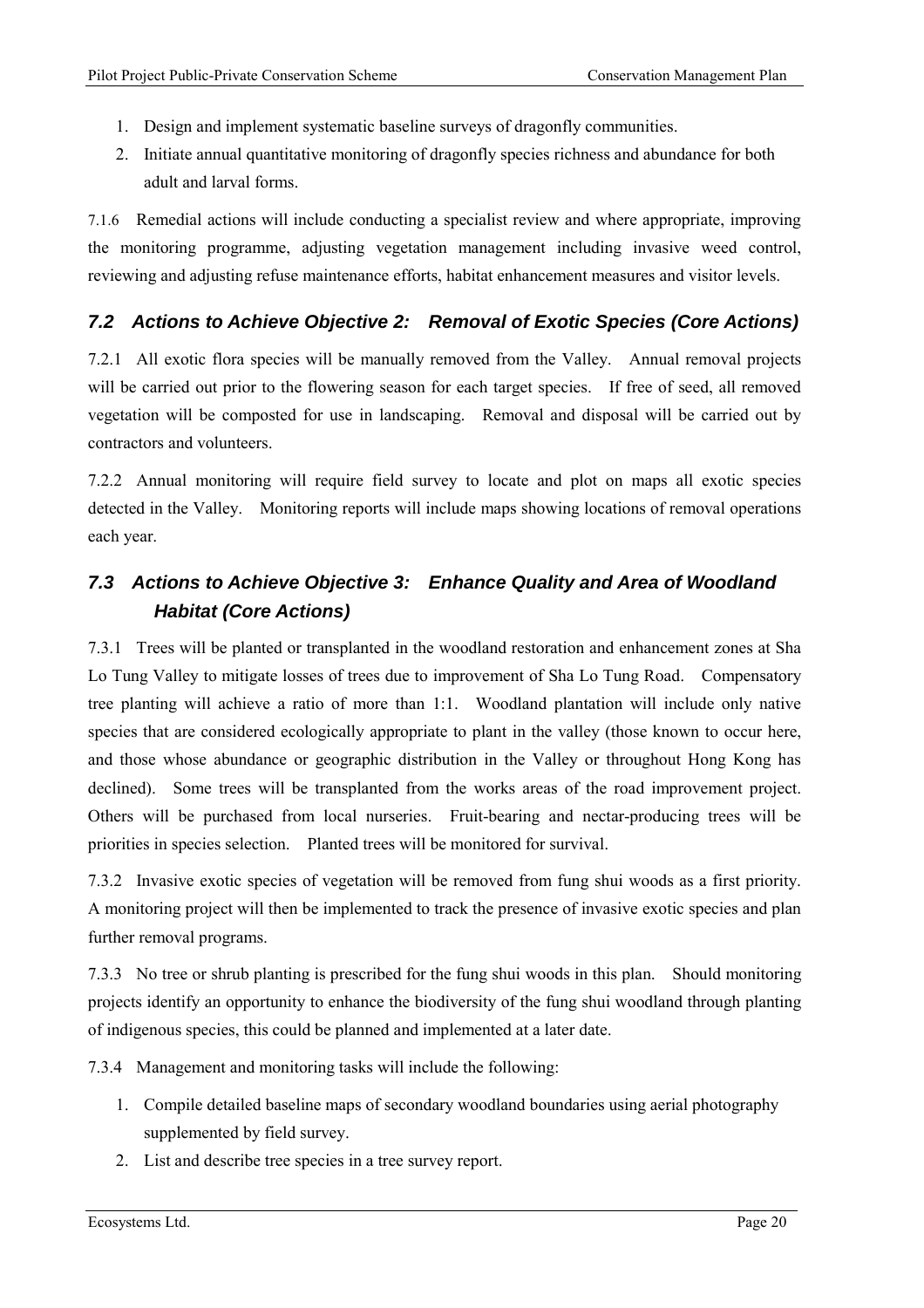- 3. Update woodland maps annually.
- 4. Monitor transplanted trees for survival and replace dead trees as needed.

## *7.4 Actions to Achieve Objective 4: Restore Abandoned Farmlands (Core Actions)*

7.4.1 Some of the dry abandoned farmlands will be converted to a themed butterfly/floral garden. Designing and creating the garden will require selection of vegetation species for planting based upon their utility to adult and/or larval butterflies. The garden will be planned and landscaped to ensure it does not have a deleterious impact on the fauna and flora in the surrounding habitats. Management will require periodic review of activities and proposed uses to ensure that these are compatible with the overall conservation objectives of the site. Management tasks will include:

- 1. A suitable area will be identified and allocated for use as the butterfly garden for the purpose of providing a safe and protected habitat for native flowering plants and a safe environment for passive recreation such as butterfly watching.
- 2. Maintain the grounds of the park/garden on a regular schedule. This will include rubbish removal, fire safety control, gardening, and safety checks of equipment and paths.
- 3. Maintain existing hiking trails and relevant signage on a regular schedule.

7.4.2 Some of the wet abandoned agricultural lands will be restored to marsh or wet riparian habitat. Any debris will be removed. Ginger lilies will also be removed because they were cultivated. Basic recontouring of soils will be undertaken to achieve the most appropriate hydrology for aquatic fauna. Any needed hydrological modifications will be described in a plan together with any proposals for planting of indigenous wetland vegetation.

7.4.3 Some wet abandoned agricultural lands near Cheung Uk would be reverted to organic paddy farming demonstration site. This would restore some cultural value of the old village while also enhance the diversity of habitats for wetland dependent wildlife.

7.4.4 Performance indicators and monitoring will include:

- 1. Monitoring and maintenance of a database recording species planted and survival date.
- 2. Review visitor statistics for the park/garden on an annual basis and compare to targets.
- 3. Analyse maintenance records and compare to targets.
- 4. Monitor wetland restoration using fixed-point photography and quantitative assessment of vegetation cover by species and area.

## *7.5 Actions to Achieve Objective 5: Sustainably Manage Visitors (Core Actions)*

7.5.1 The guided trails are planned to provide logical access and good circulation around the site, and,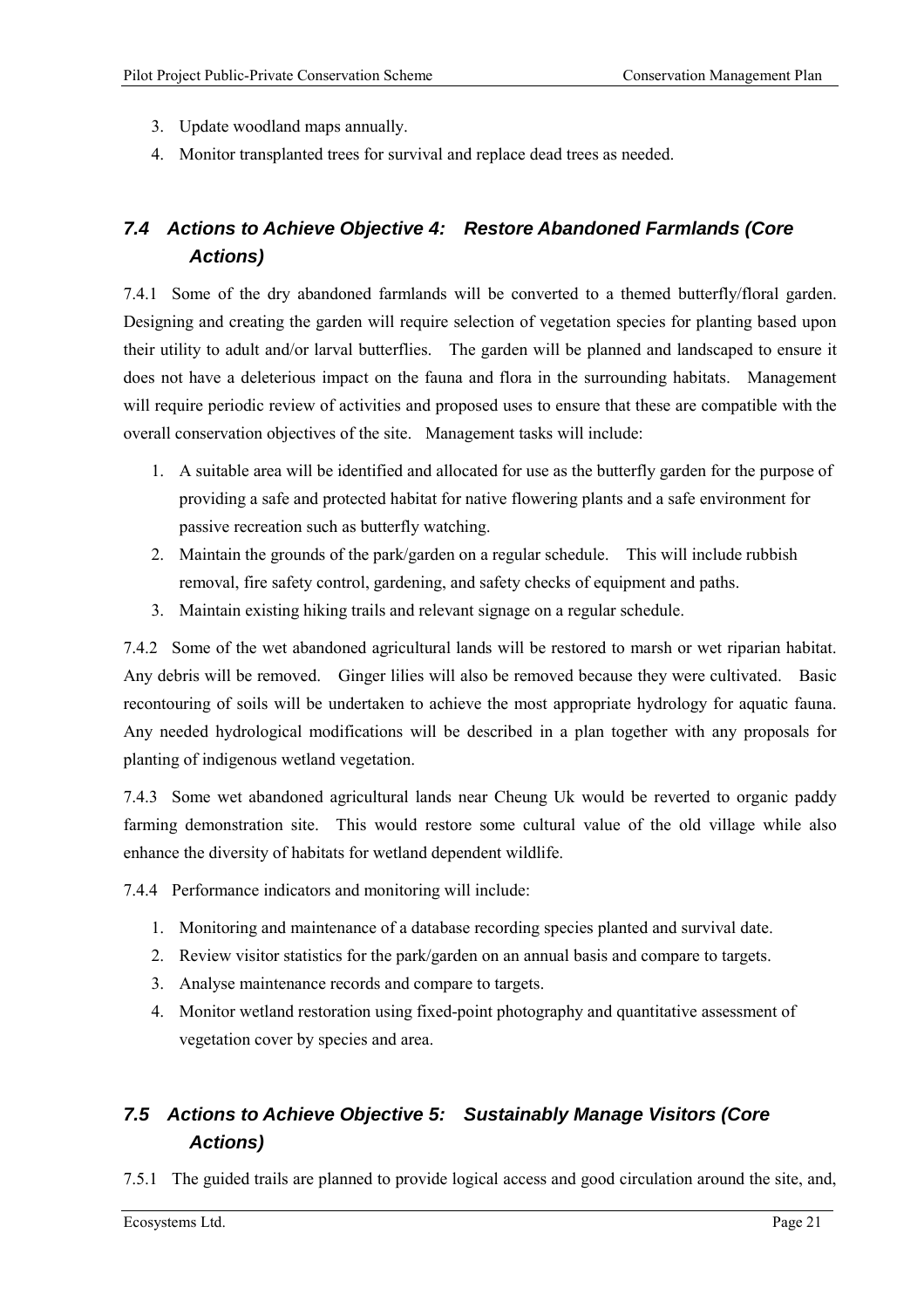where possible, to link with existing trails and footpaths in order to avoid impact on the fauna and flora of site value.

7.5.2 Signage will be installed to advise that operation of off-road vehicles is prohibited at all locations in the Valley. Signage will be required to advise visitors of the regulations in the Valley prohibiting war-games and other off-trail activities.

## *7.6 Actions to Achieve Objective 6: Conserve Target Species (Core Actions)*  **Stream Fauna (Dragonflies and Freshwater Fishes)**

7.6.1 Cheung Uk and Lei Uk streams are known to support high dragonfly species numbers and the potentially endemic Hong Kong Paradise Fish. These streams will be unmanaged except for removal of rubbish, weeds including *Mikania micrantha* and any obvious man-made barriers to movement of aquatic organisms.

7.6.2 Northeast Stream is similar in gradient and gross physical appearance to Lei Uk Stream. However, Northeast Stream lacks permanent stream flow and supports lower biodiversity than Lei Uk Stream. Northeast Stream supports the Hong Kong Paradise Fish and is hydrologically connected to Northeast Marsh, which lies between the two streams. It is hypothesized that Northeast Stream was converted from a stream to paddy farming by the early settlers in the Valley. A period of monitoring is needed to determine a useful and appropriate stream restoration strategy for Northeast Stream. This will include monitoring of substrate, hydrology, flora, and fauna, and details will be specified in the monitoring plan. Should it prove desirable to attempt restoration of Northeast Stream, the objective would be increase in habitat availability for dragonflies and freshwater fishes. Planning consideration will be given to the hydrological and ecological relationship between Northeast Stream and the adjacent marsh. Should marsh restoration be indicated by monitoring studies, plans will be developed accordingly.

7.6.3 Based on the existing topography, it is unlikely that Sha Lo Tung Valley ever had ponds. Therefore the focus of habitat restoration will be on streams, marshes, and woodlands. There are, however, some pond dragonfly species that might be attracted to Sha Lo Tung if suitable habitat were available. This will be investigated through a species management and feasibility study.

7.6.4 The marsh between Lei Uk and Northeast Streams is inadequately known at this point to prescribe management. It supports Hong Kong Paradise Fish in addition to at least one species of sedge (*Carex phacota*) that is known in Hong Kong only from Sha Lo Tung Valley. The marsh will be addressed by monitoring of flora, fauna, and hydrology. Should focused management or restoration be required, they will be addressed in a habitat management or restoration plan to be developed later.

7.6.5 Water supply will be managed by adopting an integrated catchment management approach. Tree plantation and fire suppression will be key activities to (i) compensate for prior deforestation; (ii) increase forest cover; (iii) increase infiltration of precipitation; and (iv) increase groundwater and surface water supplies and extend the period of availability to approach predicted pre-human levels.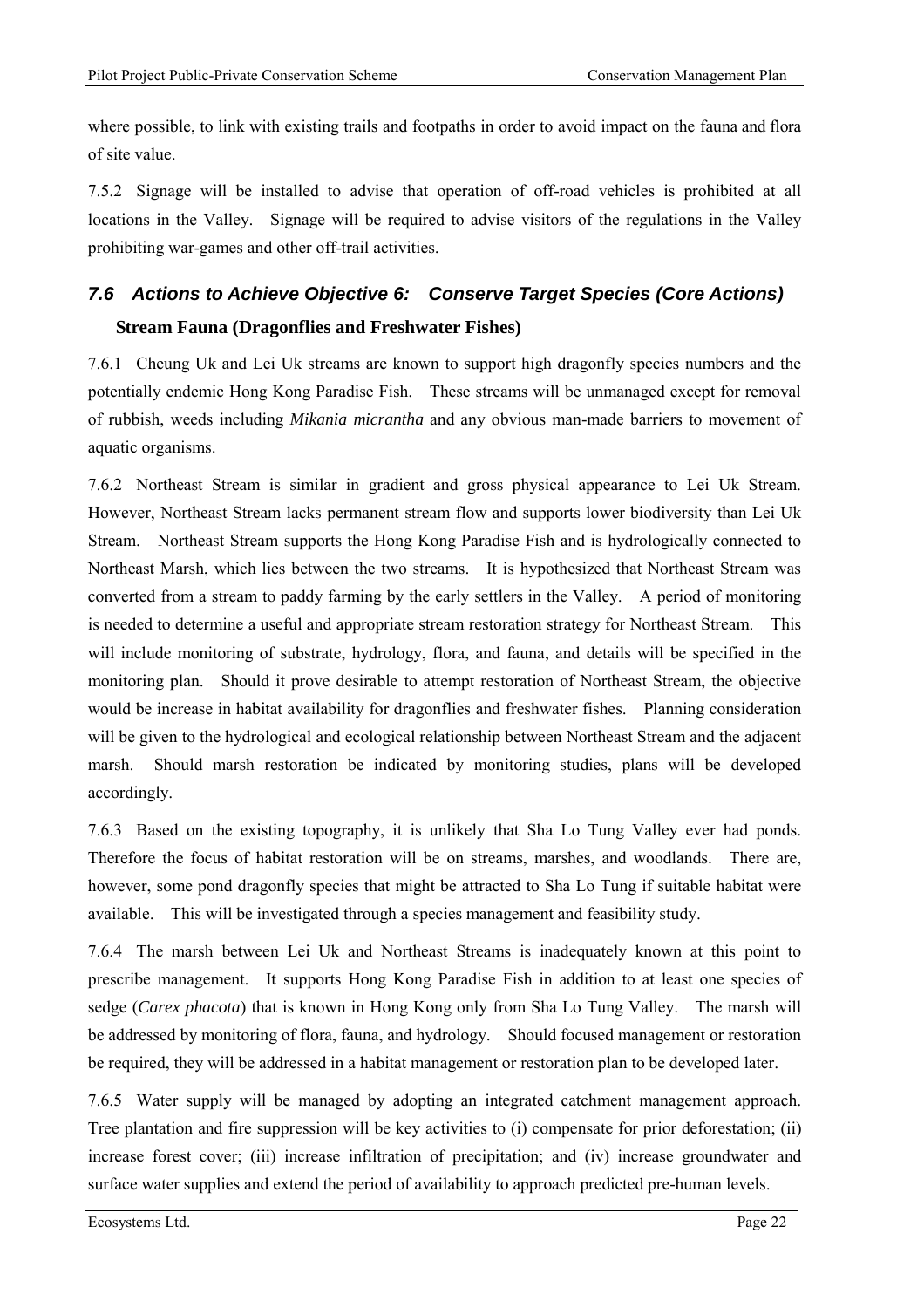7.6.6 No new water control infrastructure, facilities, or any type of mechanical device will be installed without general approval of the management organisation and any technical oversight committee.

7.6.7 Monitoring studies will be carried out to describe the ecology of selected species of dragonfly and the Hong Kong Paradise Fish. Based on the outcomes of these studies, plans will be developed for habitat restoration or management. Prospective target dragonfly species include *Macromia urania* (IUCN least concern), *Macromidia ellenae* (endemic), *Lamelligomphus hainanensis* (rare), and *Sieboldius alexanderi* (possibly limited in distribution).

#### **Three-banded Box Terrapin**

7.6.8 The species is threatened by illegal taking for the traditional medicine trade as a cure for cancer. The Valley is considered a HKSAR black-spot for taking of turtles, although the population is thought to be surviving. The species is at risk of local extinction and has been extirpated from most of its former range in mainland China. Habitat is both available and suitable at Sha Lo Tung.

7.6.9 The ecology of the species is unknown at Sha Lo Tung. Study is required to describe its distribution, habitat use, abundance, breeding ecology, and degree of exploitation. Mark-recapture studies are recommended and will be detailed in a species recovery plan.

7.6.10 Kadoorie Farm and Botanical Garden (KFBG) and Agriculture, Fisheries and Conservation Department (AFCD) has a joint conservation breeding programme that includes the Three-banded Box Terrapin. Communication will be initiated with KFBG and AFCD to determine, after effective control of illegal trapping and hunting, whether turtles from captive breeding would be available for release at Sha Lo Tung to increase local numbers. This could also enhance the genetic diversity of the population at Sha Lo Tung since this species may be rare in the wild.

7.6.11 Three-banded Box Terrapin favors streams in the vicinity of broadleaf forest. Study of Northeast Stream could lead to inclusion of this stream in the species recovery plan for turtles. Details will be elaborated in the species recovery plan to be developed.

7.6.12 Patrol will be undertaken as part of the species recovery plan to (i) remove traps; (ii) identify and report violators of the law; and (iii) reduce or eliminate illegal taking. Patrol must be more intensive in wet season when most trapping occurs. More effort will be spent to patrol in streams and marsh, which are turtle habitats.

7.6.13 While these actions will focus on the Three-banded Box Terrapin, they will benefit other turtle species that could potentially occupy Sha Lo Tung. Monitoring of species and population numbers and trends will cover all turtles, if any, in the interest of developing conservation projects for the entire species group.

#### **Butterflies**

7.6.14 Butterfly biodiversity is among the distinguishing features of Sha Lo Tung Valley. Planting larval foodplants of uncommon/rare species will be incorporated into the tree plantation project in the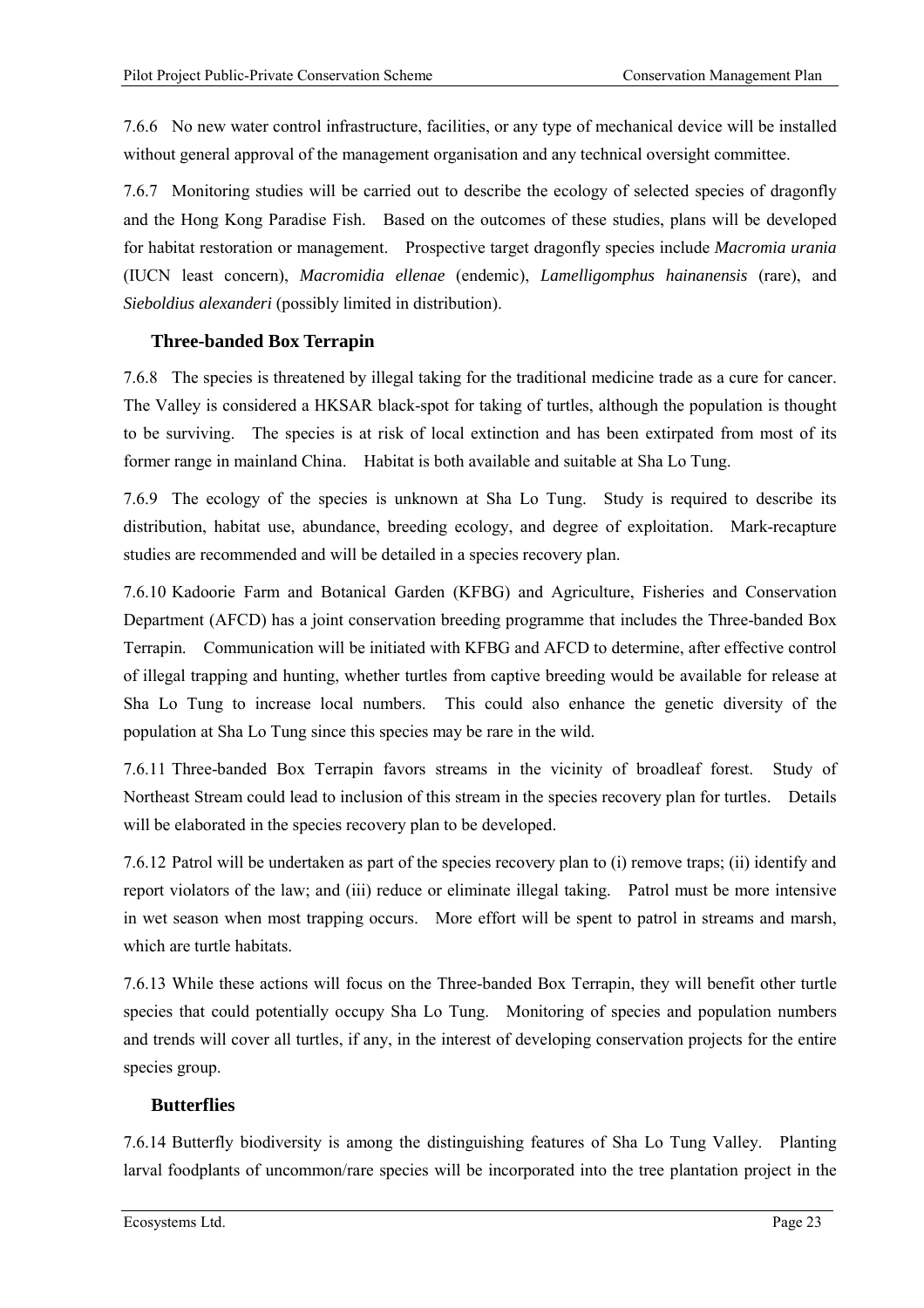interest of butterfly conservation.

#### **Chinese Pangolin**

7.6.15 Chinese Pangolin is an anteater. It forages nocturnally on ants, wasps and termites, and occupies burrows during the day. Pangolin habitat requirements are met by existing conditions at Sha Lo Tung. However, these could be improved by enhancement of secondary and fung shui woods, and reduced levels of human disturbance and exploitation. Knowledge of the basic ecology of Chinese Pangolin is limited. Before implementing interventions other than habitat protection, it is advisable to investigate the local ecology of the Chinese Pangolin. This could be accomplished by camera-trapping to identify use areas and locate burrows and mark-recapture studies (using cameras) to estimate population numbers and trends.

## *7.7 Actions to Achieve Objective 7: Enhance Conservation Education Opportunities (Value-Added Actions)*

7.7.1 Regular updating and maintenance will be required to maintain the quality and safety of the Interpretation Centre facilities. Management tasks will include:

- 1. Production and display of new materials and exhibits for the Interpretation Centre;
- 2. Periodic change of the exhibit display programme;
- 3. Organize workshops including field visits to the dragonfly habitat;
- 4. Maintain guided trails and relevant signage on a regular schedule.
- 5. Maintain records of visitor numbers and satisfaction;
- 6. Provide guidance on code of behaviour and ensure numbers are controlled to levels that do not cause adverse impacts;
- 7. Manage and maintain the support facilities.

7.7.2 Performance indicators and monitoring will include:

- 1. Review visitor statistics on an annual basis and compare to Objectives.
- 2. Analyse maintenance records and compare to Objectives.

7.7.3 If performance indications are poor, then a specialist review will be undertaken and changes in management will be made according to recommendations received.

#### *7.8 Infrastructure*

#### **Abandoned School and Villages**

7.8.1 All abandoned village homes and the abandoned school will be retained but will not be managed in any way other than to remove exotic/invasive vegetation.

#### **Graves and Urns**

7.8.2 Hill fire is considered to be the greatest remaining threat to biodiversity in Sha Lo Tung Valley. In the interest of fire suppression, grave sites will be mown twice annually before each grave visitation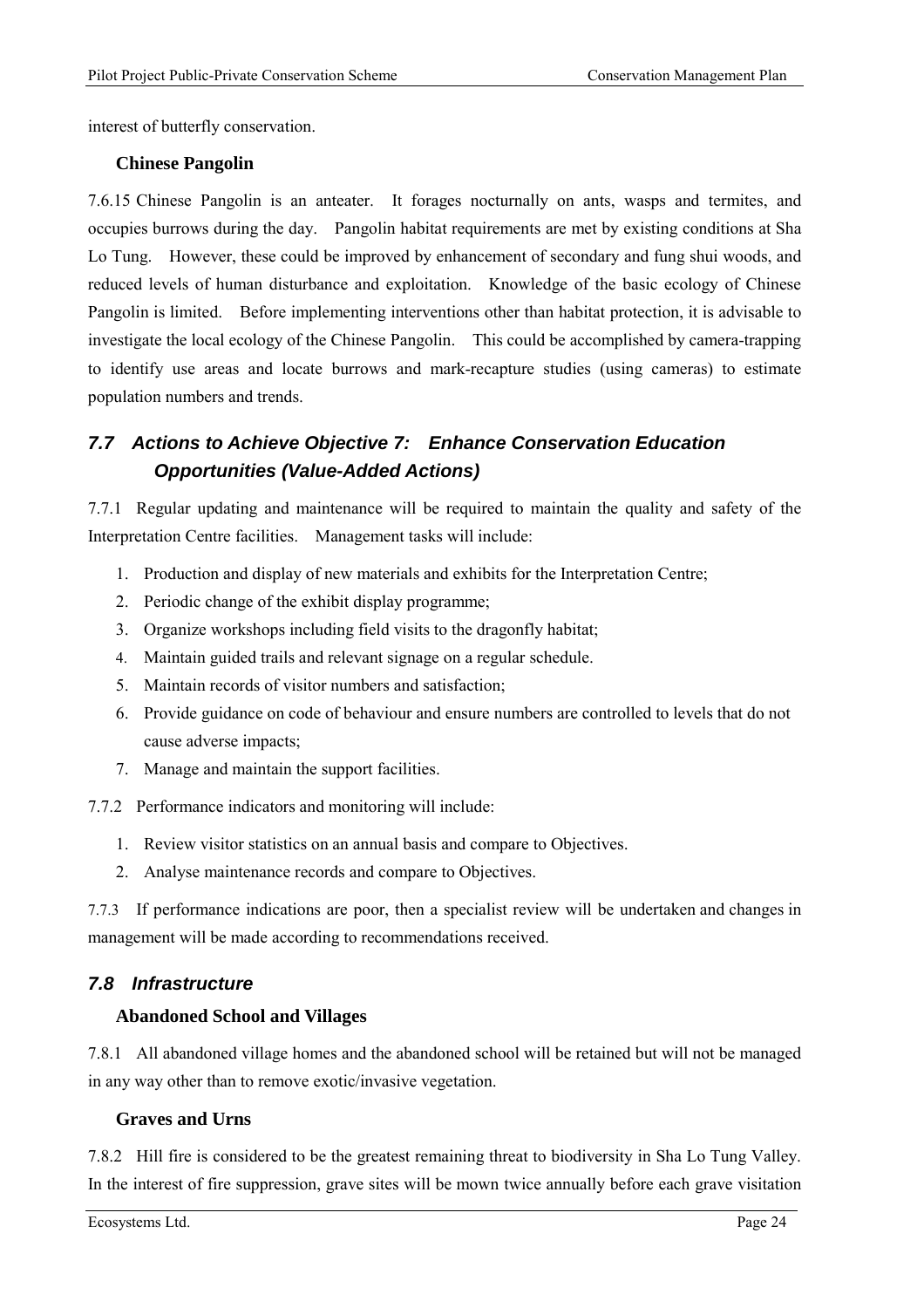period such that no flammable vegetation remains within 1 m of any grave site. In addition, special enforcement patrols will be on-site during the grave-sweeping periods to ensure that laws prohibiting use of open fire are respected. Managers will assist grave visitors to control fire by providing appropriate metal containers for containment of fire and will advise the grave worshippers to follow a precautionary guideline for the prevention of hill fires in countryside. Additional manpower will be deployed to patrol the Sha Lo Tung area during annual worshipping days. Fire management is a core action directly related to habitat improvement.

## **8 Sustainability, Monitoring and Research**

#### *8.1 Habitat*

8.1.1 Habitat monitoring will be carried out using a combination of remote sensing and field work. Projects will include:

- annual estimation and mapping of habitat coverage by type; and
- annual description of fire location, area, frequency.

#### *8.2 Flora*

8.2.1 Monitoring of vegetation will be carried out using field study. Permanent staff will be supplemented by consulting specialists as required. Monitoring projects will include:

- tree plantation survival rate;
- tree plantation replacement requirements;
- presence and coverage of exotic species.

8.2.2 Vegetation specialists will investigate the potential for implementation of a recovery plan for rare or locally threatened or extinct species.

8.2.3 The rare sedge (*Carex phacota*) will be monitored to learn more of its local ecology for use in conservation management. A monitoring project will be developed to describe its:

- distribution
- abundance
- site characteristics
- need and potential for conservation management

8.2.4 The rare shrub (*Viburnum hanceanum*) is also poorly known in terms of its ecology and potential for conservation management. A monitoring project will be developed to describe its:

- distribution
- abundance
- site characteristics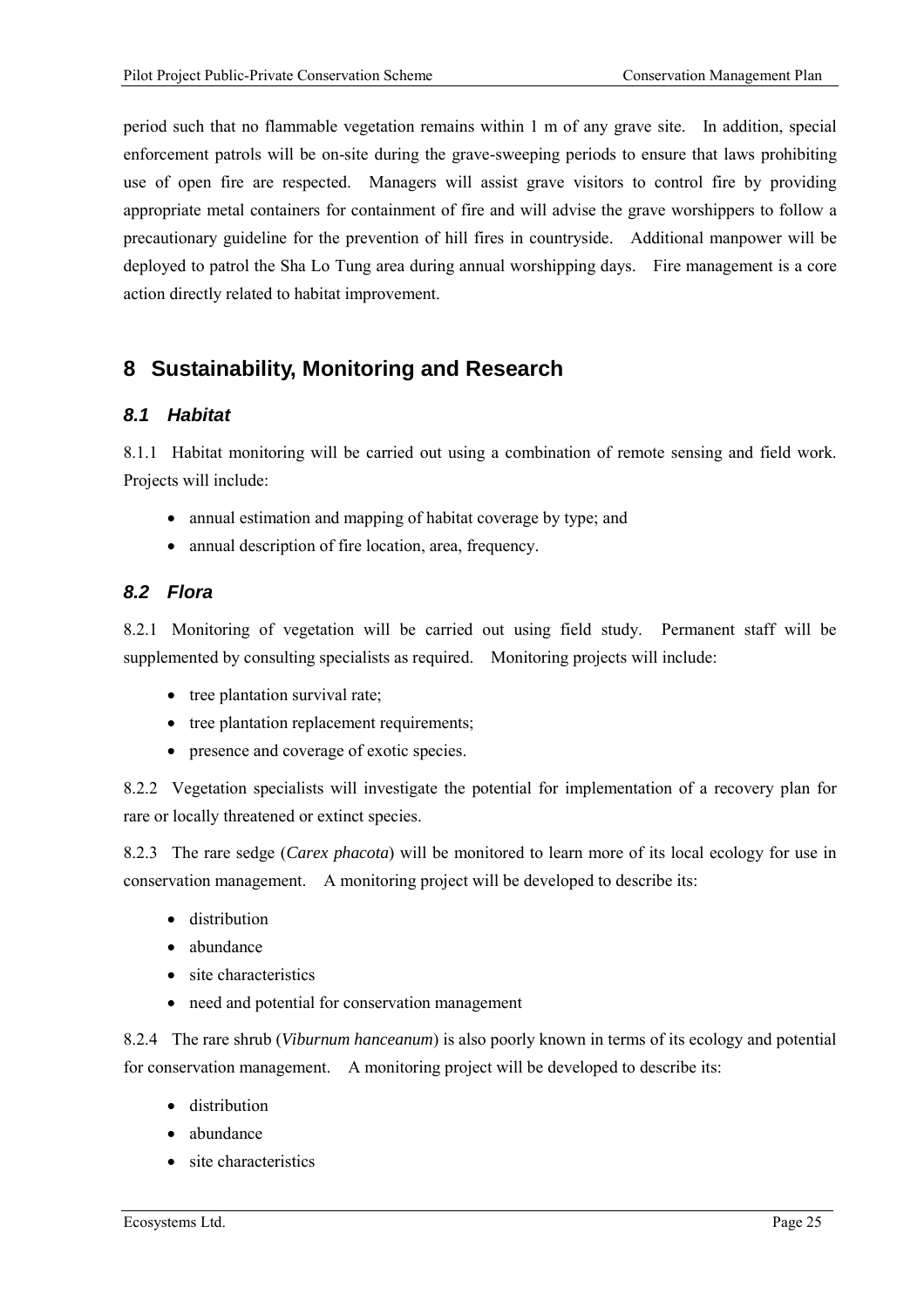• need and potential for conservation management

#### *8.3 Fauna*

8.3.1 Butterfly species richness and numbers will be sampled at target habitats on a seasonal basis. Monitoring efforts will be coordinated with the monitoring team of Fung Yuen Butterfly Reserve, so that a comprehensive conservation and monitoring project can be implemented to address butterfly biodiversity at both Sha Lo Tung and Fung Yuen SSSI.

8.3.2 Hong Kong Paradise Fish and the other 13 species of freshwater fishes at Sha Lo Tung are not well known in terms of their ecology or conservation needs. To address this knowledge gap monitoring studies will be implemented to focus primarily on the Hong Kong Paradise Fish while investigating other species when appropriate. The monitoring project will accumulate data to describe:

- habitat use:
- distribution; and
- abundance and population trend
- interaction between exotic fish species and native fish species, which would contribute to derive control measures on the exotic fish species.

8.3.3 The Sha Lo Tung dragonfly community has been well studied in terms of species numbers and basic ecology of a few prominent species. However, this level of knowledge is not adequate to make habitat management recommendations to target a single species or even a group of species. The reason for this is that a given intervention may have unintended consequences that adversely affect the overall ecosystem yet do not even achieve the intended conservation objective for the target species. In short, when manipulating nature, it is best to build a vast resource of scientific knowledge and then proceed with great caution. To accumulate knowledge of stream and dragonfly ecology it will be necessary to carry out monitoring and research studies. At a minimum these will include quantification of the following:

- species richness by habitat
- habitat use
- distribution
- abundance

8.3.4 Three-banded Box Terrapin is not well studied at Sha Lo Tung. For this reason it is appropriate to initiate basic ecology studies to describe the existing situation including threats to the Valley population. Monitoring studies are needed to:

- estimate the local population using mark-recapture methods;
- count and remove traps/snares;
- assess threats;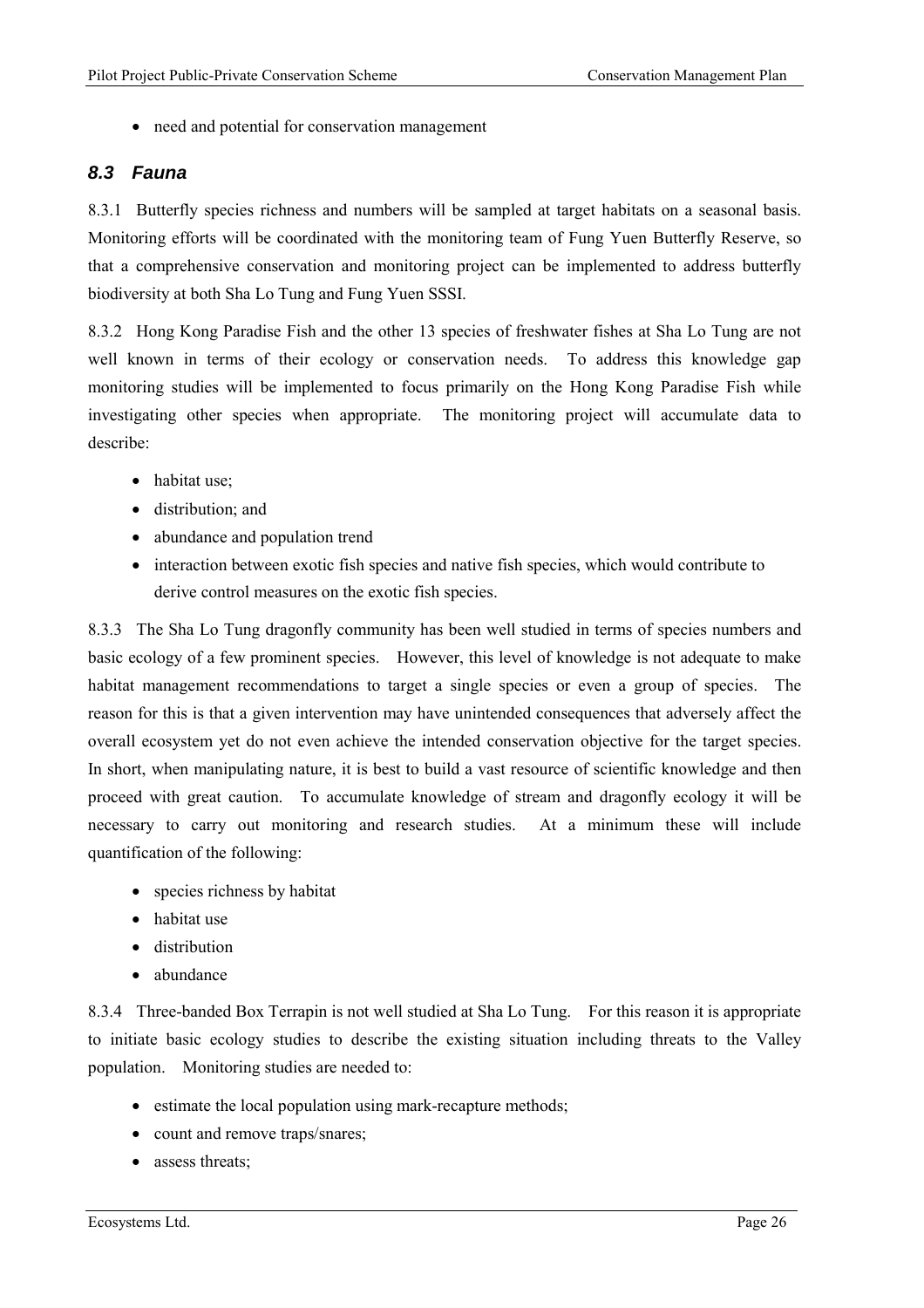• quantify habitat use; and

8.3.5 Map geographic distribution. Mammals at Sha Lo Tung are poorly studied. This includes the Chinese Pangolin. A monitoring project will be implemented using camera-trapping to collect basic information on mammal presence and relative abundance. Cameras will be set at vandal-proof locations around the Valley and operated on a long-term basis. Presence and relative abundance will be quantified based on the resulting photographs of species including:

- Leopard Cat;
- Chinese Pangolin;
- Muntjac;
- Small Indian Civet;
- Ferret Badger;
- Wild Boar; and
- feral dog.

8.3.6 Hydrology and water quality have been studied on short-term bases over a 20 year period. However, there has never been a long-term quantitative study of water quality or hydrology. Such a project will be implemented in the Valley and in cooperation with the Water Supply Department monitoring works at Hok Tau Reservoir fed by several streams including those in the Valley. Studies will quantify:

- Flow rates
- Water levels in streams and marshes
- Water quality

8.3.7 A work plan summarizing the implementation of the conservation management work at Sha Lo Tung Ecological Reserve is summarised in Figure A2.

## **9 Management and Finance**

#### *9.1 Administration and organization*

9.1.1 The conservation agent (Green Power) will implement the CMP. In addition, Eco-Education  $\&$ Resources Centre, Hong Kong would serve as a partner of Green Power for organic paddy farming in the reserve, while Shantou Institute of Agricultural Science, China would also be an advisory consultant for managing the paddy farm.

9.1.2 The long term management of the SLT Ecological Reserve will be undertaken by the nominated conservation agent, Green Power, with funding to be granted by the Government statutory fund. In the long term, SLTDC is willing and prepared to donate the ecological sensitive land to a dedicated conservation body ultimately for conservation with prior approval of the Director of Lands.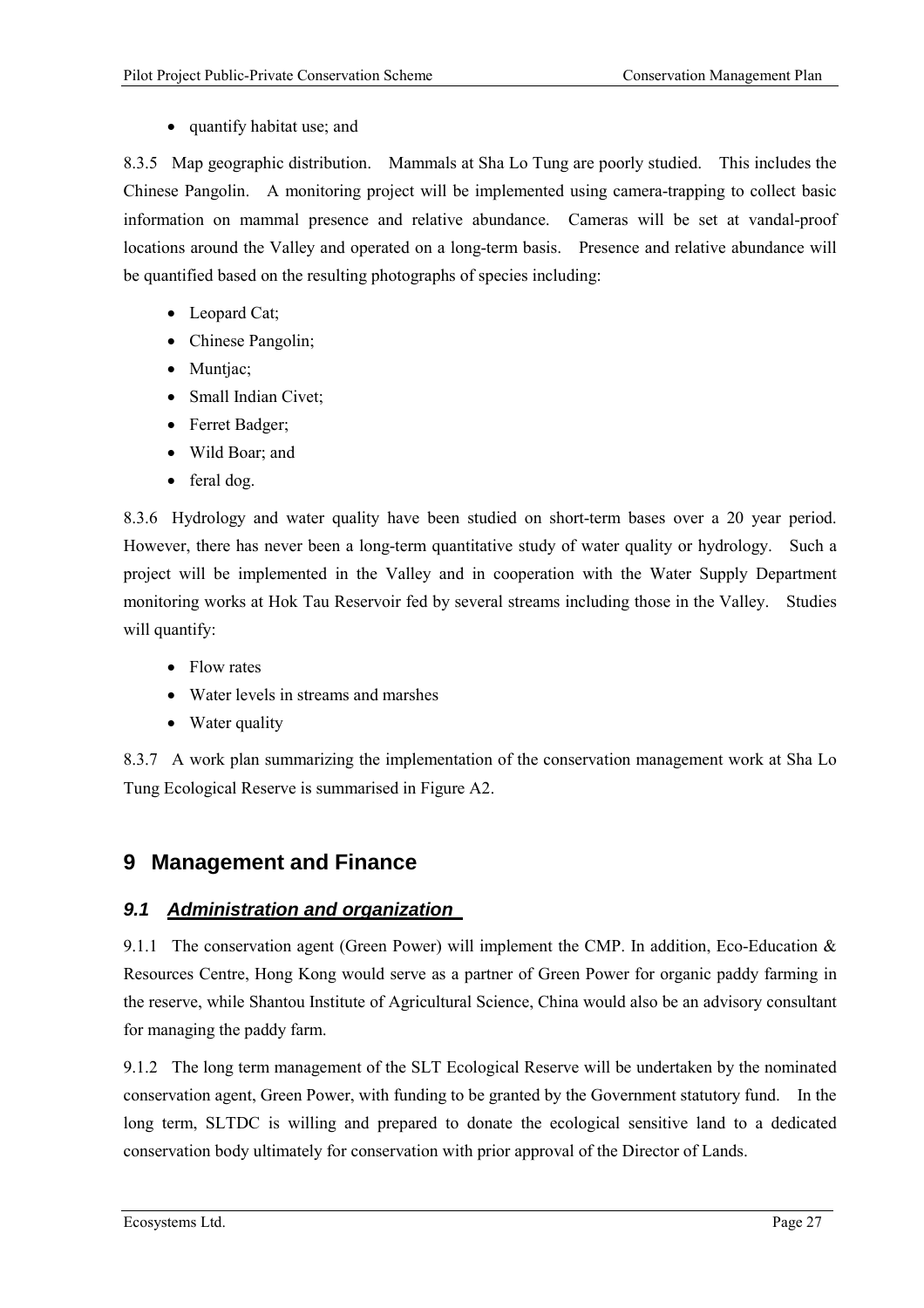9.1.3 Staff budget plan, structure and responsibilities are described in Appendices 1 and 2 respectively.

#### *9.2 Financial arrangements*

9.2.1 A capital budget is shown in Appendix 3. This includes the first-year salary costs because the conservation agent will have staff costs during year 1 when construction is in process.

9.2.2 Year 2 recurrent costs are budgeted in Appendix 4.

9.2.3 Capital costs of establishing the pilot project would be funded by an initial capital injection by SLTDC. Costs of operations would be funded by income generated by funds placed in a Government statutory fund by SLTDC. The adequacy and practicability of the funding will be advised by the Government. It would be an agreeable upfront capital sufficient to ensure an annual yield adequate to meet the annual staff salary cost (Appendix 1) and operating costs (Appendix 4) of the pilot project (together estimated at HK\$4-5 million).

9.2.4 Contingency is estimated at 10% on the capital budget sub-total.

## **10 Reporting**

#### *10.1 Annual Report*

10.1.1 Annual habitat management and ecological monitoring reports will be prepared to document the findings of the ecological baselines, evaluation of effectiveness of the action plan and enhancement works undertaken, and recommendations on management measures or trials. The annual report will also include a financial report documenting the annual revenue and operational expenses and a budget report for the coming year. The report will be submitted to the Government statutory fund and concerned parties for review during the operation of the Ecological Reserve so that proper adaptive management could be carried out in the reserve to achieve the conservation objectives.

#### *10.2 Quarterly Report*

10.2.1 To facilitate adaptive management, quarterly reports will also be prepared to document the interim findings and exceedance of action/limit levels or anomalies, if any, occurring within the reserve so that proper remedial actions/responses can be taken in time.

### **11 References**

Barrow, E. and M. Murphree. Community Conservation: From Concept to Practice. Chap. 3 in Hulme, D. and M. Murphree (eds) 2001. African Wildlife & Livelihoods: The Promise & Performance of Community Conservation. James Currey Ltd., Oxford, 336p.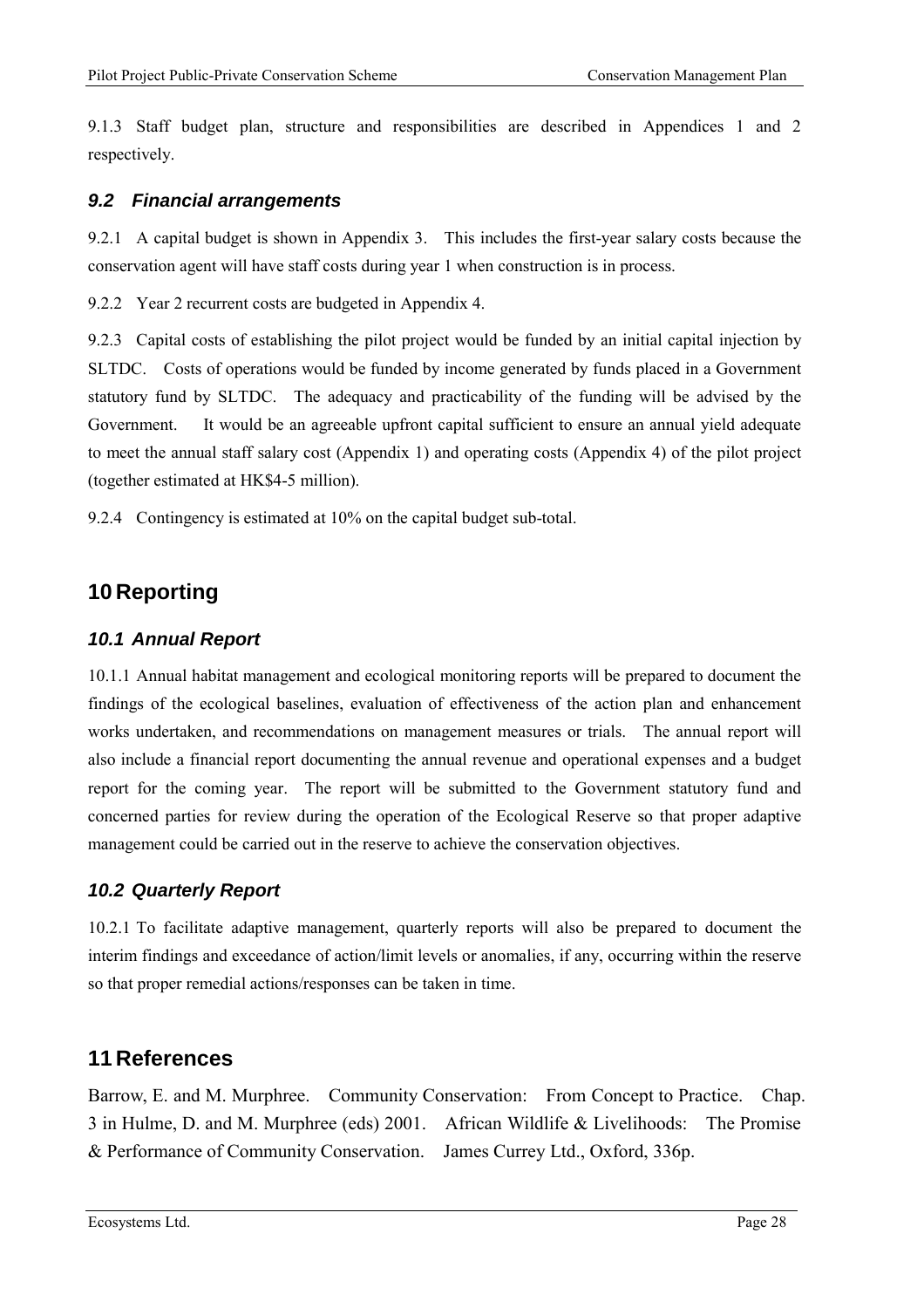Zhou, G., Y. Zhou, S. Yu, S. Bai, and F. Lu. 2009. *Schima superba* as a fuelbreak: Litter combustibility of three tree species with five water content levels using a cone calorimeter. Front. For. China 4(2): 178–184

李小川, 吴泽鹏, 陈宏通, 陆耀东, 胡羡聪, 薛克娜, 吴芝杨.广东省珠江三角洲城市森林 抗火树种筛选研究.热带亚热带植物学报,2003,11(4):316~318

陈存及,何宗明,陈东华,黄勇来,谢晋生 1995. 37 种针阔树种抗火性能及其综合评价的研究. 林业科学 31(2):135-143

张秦英。2011.林业防火林带研究对建设城市防火型绿地的启示. http://www.china-landscape.net/wz/25804.htm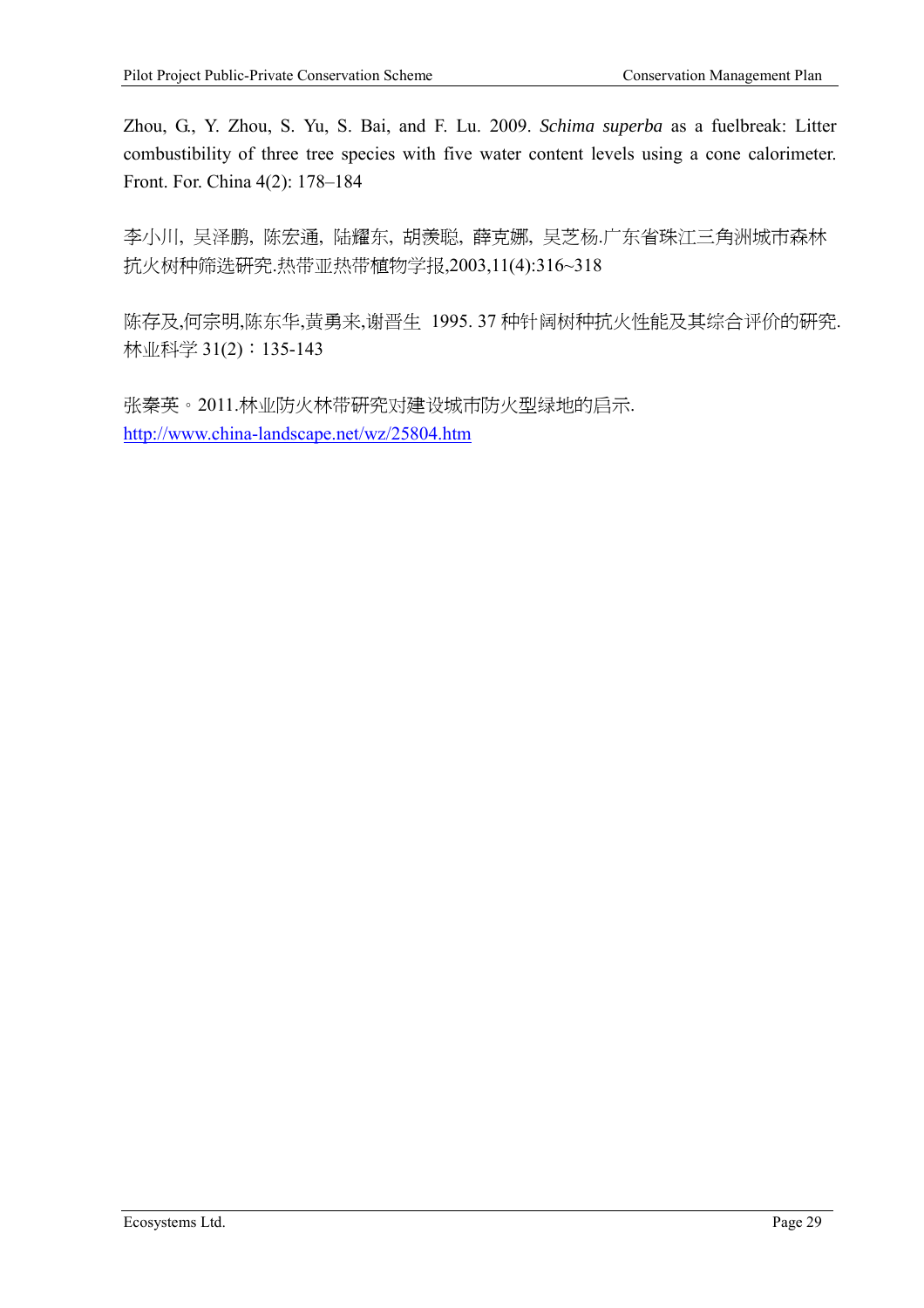#### **Appendix 1 Proposed Staff Budget Plan for Sha Lo Tung Conservation Management**

|                                      | Director of Education<br><b>Center</b><br>(\$39,600) |                          |
|--------------------------------------|------------------------------------------------------|--------------------------|
| <b>Conservation Manager</b>          |                                                      | <b>Education Manager</b> |
| (\$27,600)                           |                                                      | (\$27,600)               |
|                                      |                                                      |                          |
| <b>Senior</b><br><b>Conservation</b> | 3 workers                                            | <b>Education Officer</b> |
| <b>Officer</b>                       | (\$9,600@)                                           | (\$15,600)               |
| (\$19,200)                           |                                                      |                          |
| <b>Conservation Officer</b>          |                                                      |                          |
| (\$15,600)                           |                                                      |                          |

**First Year** 

**No. of staff = 9 Salary & MPF: Monthly= \$174,000 Yearly= \$2,088,000**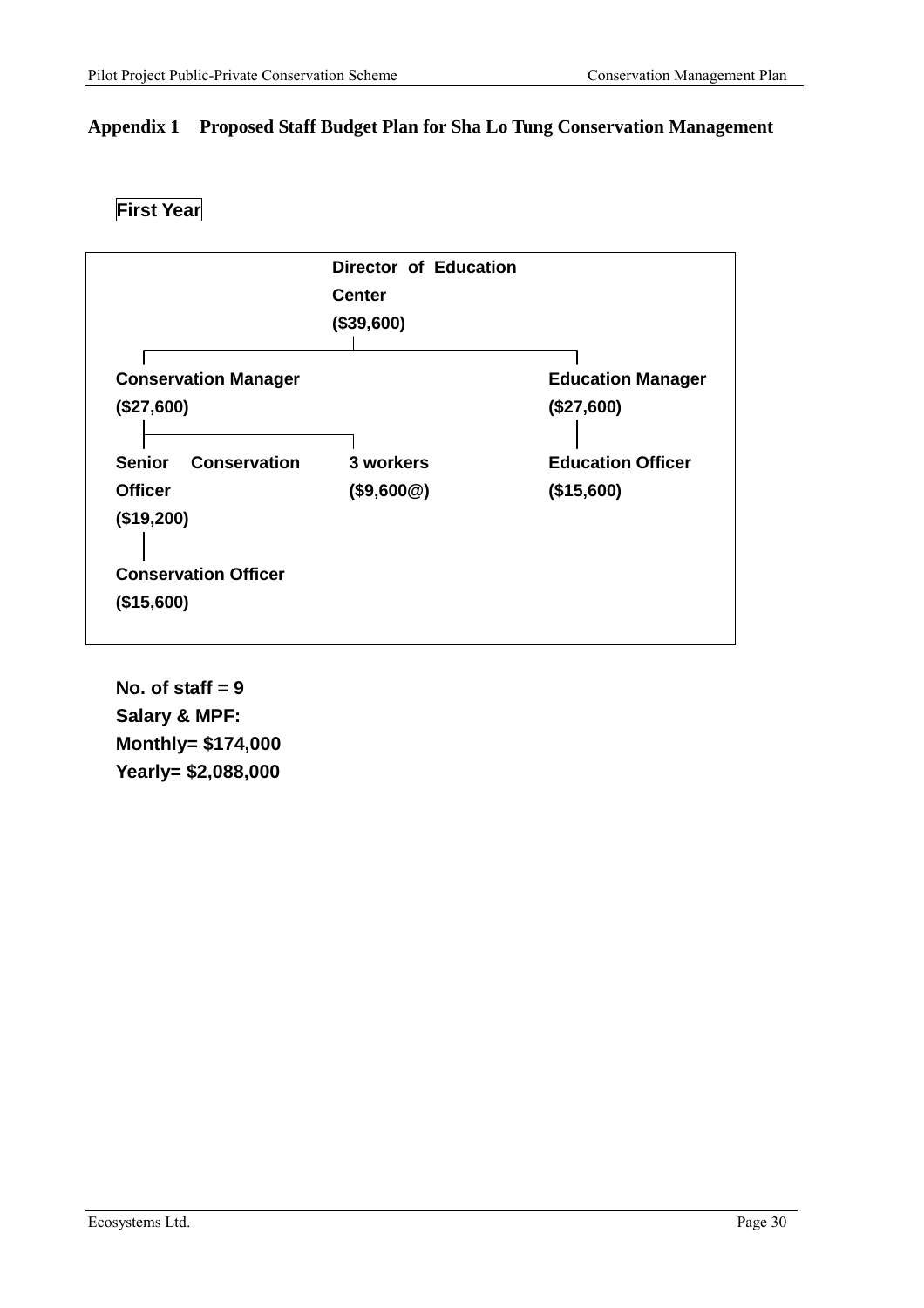#### **(to be continued)**

## **Second Year**

|                                      | Director of Education |                            |
|--------------------------------------|-----------------------|----------------------------|
|                                      | <b>Center</b>         |                            |
|                                      | (\$41,980)            |                            |
| <b>Conservation Manager</b>          |                       | <b>Education Manager</b>   |
| (\$29,260)                           |                       | (\$29,260)                 |
| <b>Senior</b><br><b>Conservation</b> | <b>Senior Clerk</b>   | Senior<br><b>Education</b> |
| <b>Officer</b>                       | (\$13,600)            | <b>Officer</b>             |
| (\$20,350)                           |                       | (\$19,200)                 |
|                                      | <b>Clerk</b>          |                            |
|                                      | (\$8,000)             |                            |
|                                      |                       |                            |
| <b>Conservation Officer</b>          | 3 worker              | <b>Education Officer</b>   |
| (\$16,540)                           | (\$10, 180@)          | (\$16,540)                 |
|                                      |                       |                            |
|                                      | 5 workers             |                            |
|                                      | (\$9,600@)            |                            |

**No. of staff = 16 Salary & MPF: Monthly=\$273,270 Yearly=\$3,279,240** 

**Note:** 

- **(1) Staff newly recruited are underlined for that particular year.**
- **(2) It is assumed an annual increase of 3-5% in salary for the staff employed in the previous year.**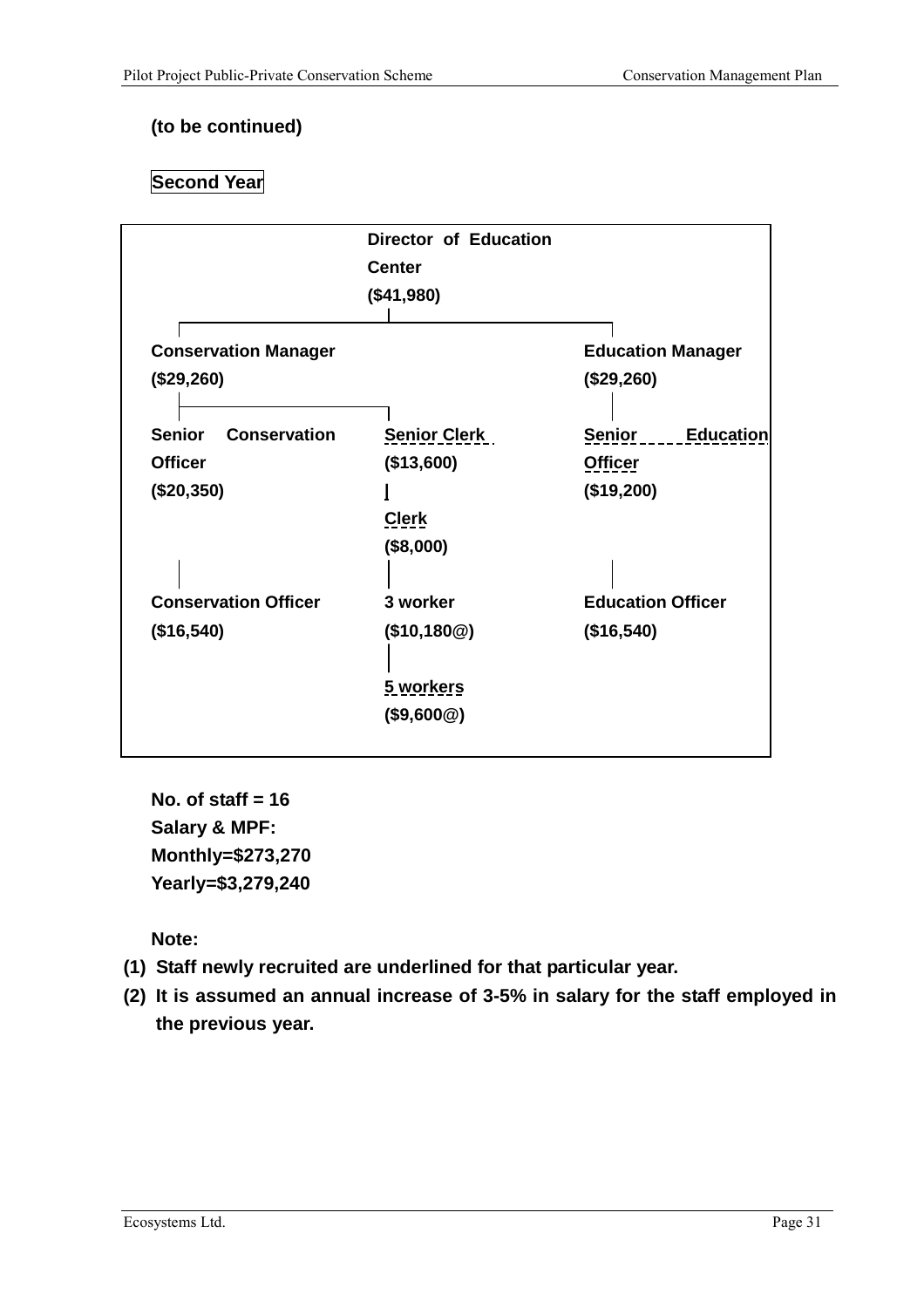|    | <b>Post</b>         | Qualification                                                                 | <b>Duty</b>                             |
|----|---------------------|-------------------------------------------------------------------------------|-----------------------------------------|
| 1. | <b>Director of</b>  | (1) B.Sc./ Master degree in subject                                           | (1) Implementation of the Sha Lo Tung   |
|    | <b>Education</b>    | related to natural science or nature                                          | <b>Conservation Management Plan and</b> |
|    | <b>Center</b>       | conservation                                                                  | supervising the daily operation of the  |
|    |                     | >5 yrs. experience of in-charging<br>(2)                                      | <b>Interpretation Center</b>            |
|    |                     | an environmental education center and $(2)$ Reporting the Sha Lo Tung         |                                         |
|    |                     | experienced in field and staff                                                | conservation management related         |
|    |                     | management                                                                    | matters to the Government statutory     |
|    |                     |                                                                               | fund.                                   |
|    |                     |                                                                               |                                         |
| 2. |                     | Conservation (1) B.Sc./ Master degree in subject                              | Day-to-day conservation management,     |
|    | <b>Manager</b>      | related to natural science or nature                                          | species conservation planning and       |
|    |                     | conservation                                                                  | implementation (including the species   |
|    |                     | (2) >5 yrs. relevant working                                                  | management plans for dragonfly,         |
|    |                     | experience in conservation and habitat butterfly, fishes and the Three Banded |                                         |
|    |                     | management                                                                    | <b>Box Terrapin) and ecological</b>     |
|    |                     |                                                                               | monitoring at Sha Lo Tung to achieve    |
|    |                     |                                                                               | the agreed objectives and management    |
|    |                     |                                                                               | goals listed in the conservation        |
|    |                     |                                                                               | management plan                         |
|    |                     |                                                                               |                                         |
| 3. | <b>Senior</b>       | (1) B.Sc./ Master degree in subject                                           | Assist to carry out the conservation    |
|    |                     | Conservation related to natural science or nature                             | management practices, species           |
|    | <b>Officer</b>      | conservation                                                                  | conservation plan and ecological        |
|    |                     | $(2)$ >2 yrs. relevant working                                                | monitoring at Sha Lo Tung               |
|    |                     | experience in conservation and habitat                                        |                                         |
|    |                     | management                                                                    |                                         |
|    |                     |                                                                               |                                         |
| 4. |                     | Conservation (1) B.Sc. degree in subject related to                           | Assist to carry out the conservation    |
|    | <b>Officer</b>      | natural science or nature conservation                                        | management at Sha Lo Tung               |
|    |                     | $(2)$ >2 yrs. relevant working                                                |                                         |
|    |                     | experience in nature conservation                                             |                                         |
|    |                     |                                                                               |                                         |
| 5. | <b>Senior Clerk</b> | (1)<br>Degree or diploma holder in                                            | Provide administrative, accounting      |
|    |                     | accountancy or equivalent                                                     | support for the centre                  |
|    |                     | Good command of English and<br>(2)                                            |                                         |

## **Appendix 2 Staff qualification and duty list:**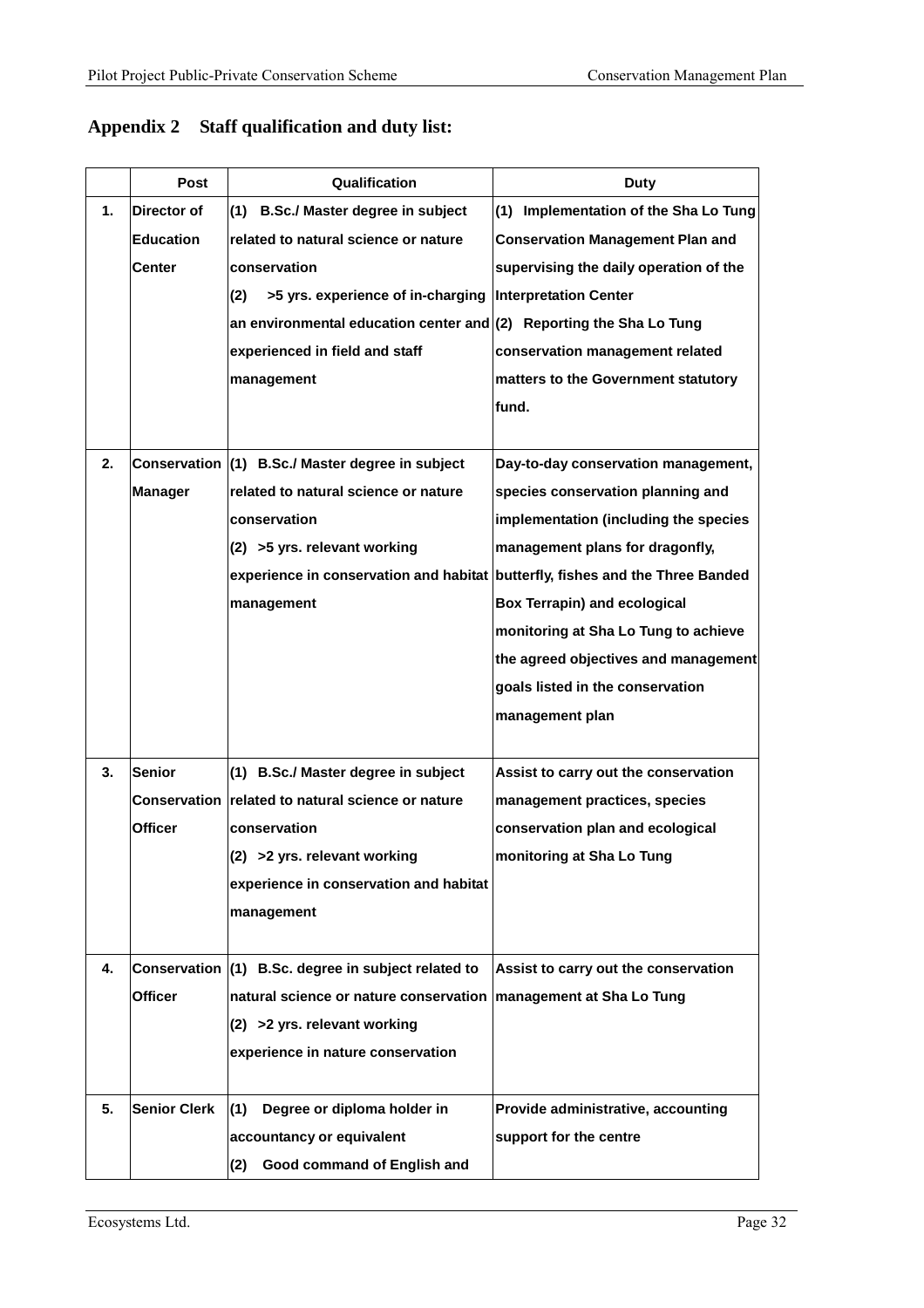|     | Post                                                | Qualification                                                                                                                                                                                                                | Duty                                                                                                                                                                   |  |  |
|-----|-----------------------------------------------------|------------------------------------------------------------------------------------------------------------------------------------------------------------------------------------------------------------------------------|------------------------------------------------------------------------------------------------------------------------------------------------------------------------|--|--|
|     |                                                     | Chinese, proficiency in computer<br>application<br>(3) >5 yrs. relevant working<br>experience                                                                                                                                |                                                                                                                                                                        |  |  |
| 6.  | <b>Clerk</b>                                        | $(1)$ F. 5 or above, Good command of<br><b>English and Chinese, Computer</b><br>literate<br>(2)<br>>2 yrs. relevant working<br>experience                                                                                    | <b>Assist Senior Clerk to carry out</b><br>administrative and office work                                                                                              |  |  |
| 7.  | <b>Education</b><br><b>Manager</b>                  | (1)<br>B.Sc./ Master degree in subject<br>related to natural science or<br>nature conservation<br>>5 yrs. relevant working<br>(2)<br>experience in conservation<br>education                                                 | Design and organise nature<br>conservation education programme,<br>guided tours<br>Supervise senior education officer and<br>education officers to carry out the duty. |  |  |
| 8.  | <b>Senior</b><br><b>Education</b><br><b>Officer</b> | (1) B.Sc./ Master degree in subject<br>related to natural science, nature<br>conservation or environmental<br>education related subject<br>(2) > 2 yrs. relevant working<br>experience in environmental education            | Assist to carry out the education<br>program at Sha Lo Tung                                                                                                            |  |  |
| 9.  | <b>Education</b><br><b>Officer</b>                  | (1) B.Sc. degree in subject related to<br>natural science, nature conservation or program e.g., guided visit at Sha Lo<br>environmental education<br>$(2)$ >2 yrs. relevant working<br>experience in environmental education | Assist to carry out the education<br><b>Tung</b>                                                                                                                       |  |  |
| 10. | Worker(s)                                           | >5 yrs. experience in agriculture,<br>horticulture and other related<br>experience in habitat management as<br>well as other relevant experience (e.g.,<br>driving)                                                          | Conduct field conservation works as<br>directed by Conservation Manager                                                                                                |  |  |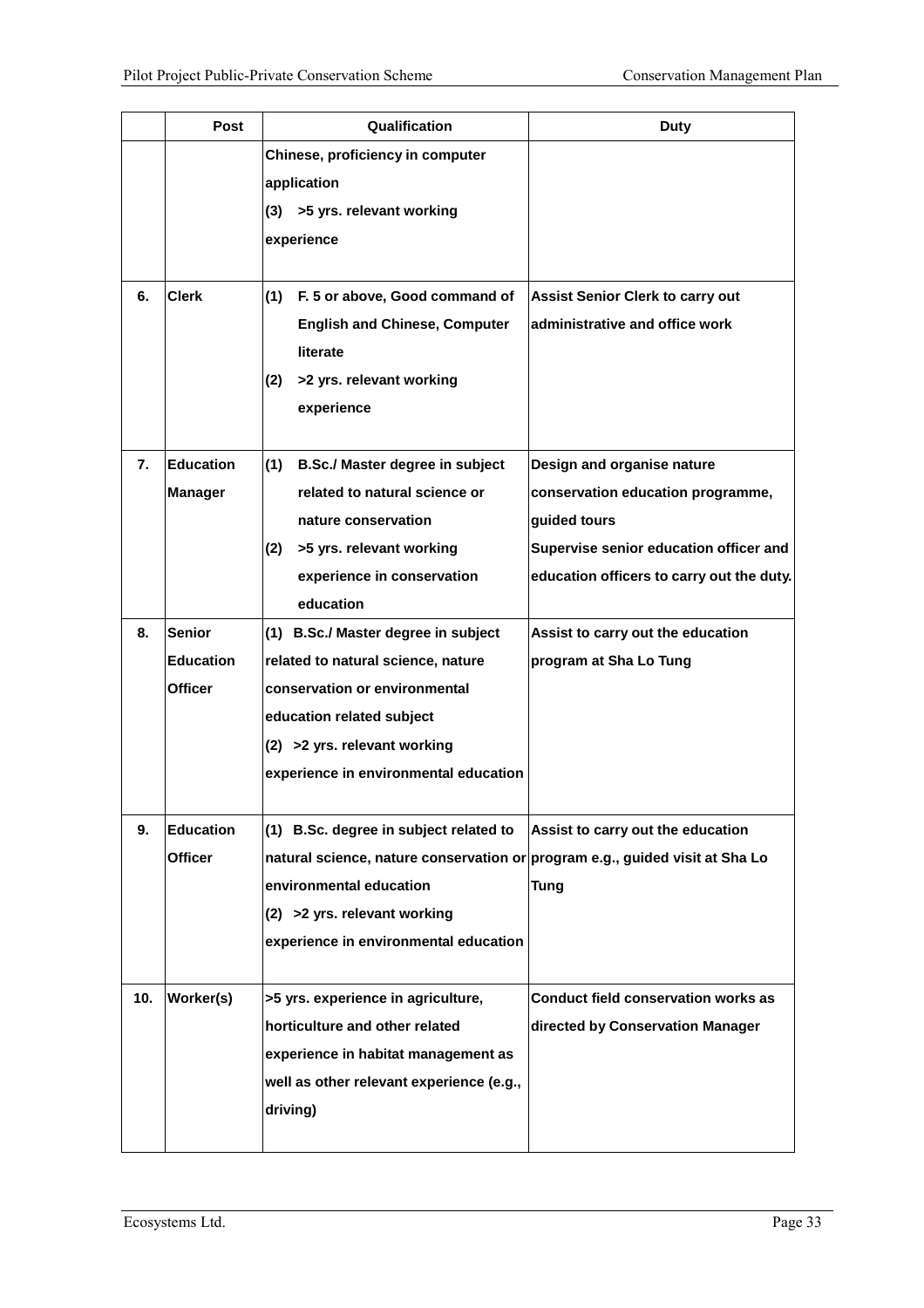|             |                                                | Unit        | No.          | <b>Unit</b> |                 |
|-------------|------------------------------------------------|-------------|--------------|-------------|-----------------|
| <b>Item</b> | <b>Description</b>                             | <b>Name</b> | <b>Units</b> | Cost        | <b>Subtotal</b> |
|             | <b>Interpretation Centre (excluding Public</b> |             |              |             |                 |
| 1           | Car Park)*                                     |             |              |             | \$8,000,000.00  |
| $\mathbf 2$ | <b>IT/Education Equipment</b>                  |             |              |             | \$3,700,000.00  |
|             | Office furniture, computers hardwares          |             |              |             |                 |
|             | and softwares                                  |             |              |             |                 |
|             | <b>CCTV</b>                                    |             |              |             |                 |
|             | Display design and set up (specimen            |             |              |             |                 |
|             | collection, intranet games, display board,     |             |              |             |                 |
|             | $etc.$ )                                       |             |              |             |                 |
|             | Pamphlet, brochures, education kits            |             |              |             |                 |
|             | Outdoor signage and display boards             |             |              |             |                 |
| 3           | <b>Public Utilities</b>                        |             |              |             | \$4,000,000.00  |
|             | Reconnection of power, water supply            |             |              |             |                 |
|             | Phone and broadband                            |             |              |             |                 |
|             |                                                |             |              |             |                 |
| 4           | <b>Conservation Work</b>                       |             |              |             |                 |
|             | Phase 1                                        |             |              |             | \$11,830,000.00 |
|             | Boundary delineation by soft type              |             |              |             |                 |
|             | fencing/planting                               | metres      | 4,800        | 500         | \$2,400,000.00  |
|             | Maintenance of existing footpaths              | metres      | 2,000        | 1,000       | \$2,000,000.00  |
|             | Site clearance (rubbish and weeds)             | contract    | 1            | 500,000     | \$500,000.00    |
|             | Plant nursery establishment & nursery          |             |              |             |                 |
|             | stock                                          | ha          | 1.72         | 250,000     | \$430,000.00    |
|             | Woodland planting                              | m2          | 30,000       | 100         | \$3,000,000.00  |
|             | Butterfly garden                               | m2          | 10,000       | 200         | \$2,000,000.00  |
|             | Others (e.g. habitat enhancement               |             |              |             |                 |
|             | works or land purchase in SSSIs)               |             |              |             | \$1,500,000.00  |
|             |                                                |             |              |             |                 |
|             | Phase 2                                        |             |              |             | \$9,950,000.00  |
|             | Restoration of marsh for Hong Kong             |             |              |             |                 |
|             | Paradise Fish                                  | m2          | 5,000        | 150         | \$750,000.00    |
|             | Stream modification for                        |             |              |             |                 |
|             | dragonflies/amphibians                         | metres      | 1,000        | 300         | \$300,000.00    |
|             | Tree planting (replacement and new)            | trees       | 10,000       | 100         | \$1,000,000.00  |

## **Appendix 3 Estimated Capital Costs**

Ecosystems Ltd. Page 34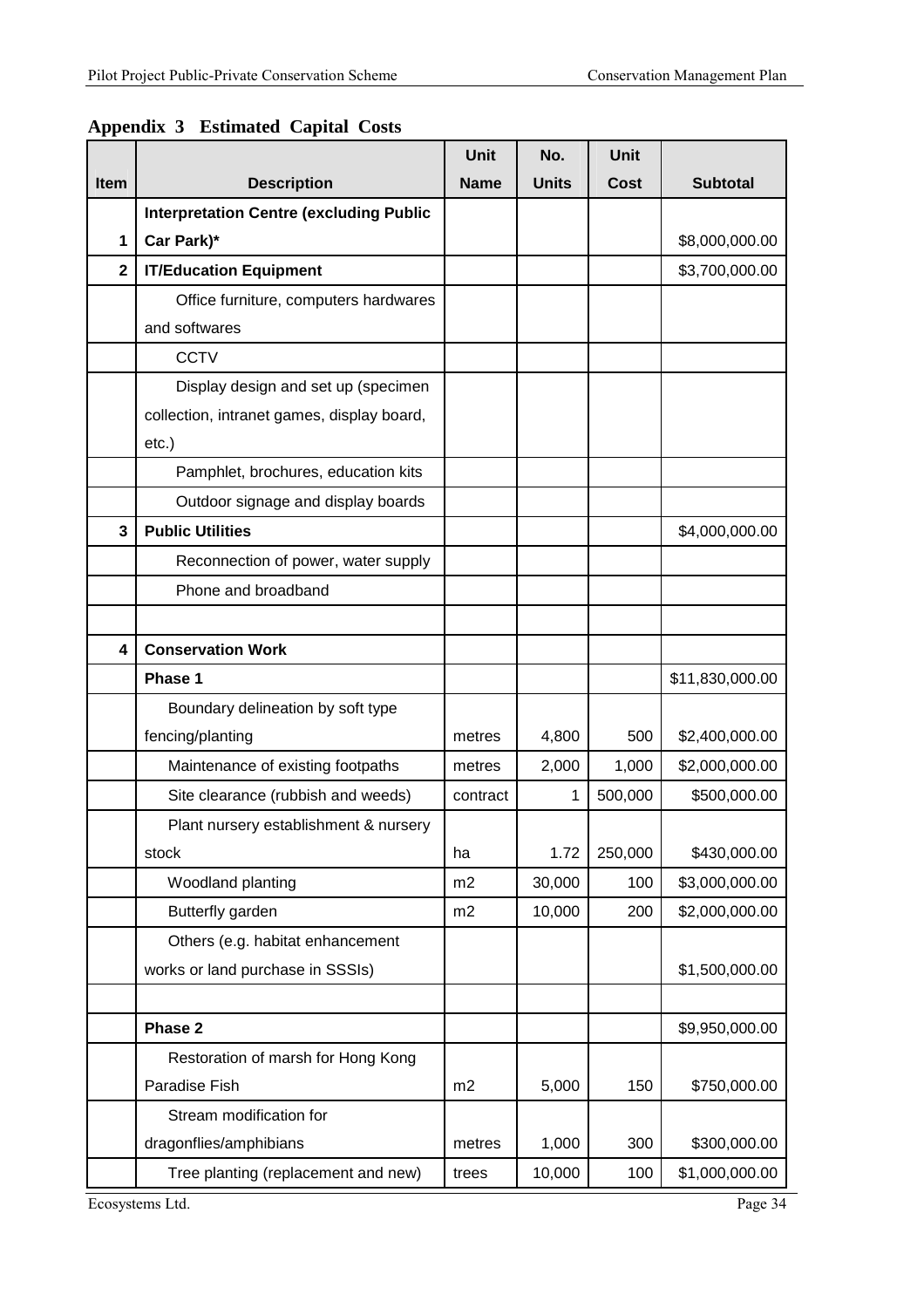|             |                                          | <b>Unit</b> | No.          | Unit    |                 |
|-------------|------------------------------------------|-------------|--------------|---------|-----------------|
| <b>Item</b> | <b>Description</b>                       | <b>Name</b> | <b>Units</b> | Cost    | <b>Subtotal</b> |
|             | Maintenance of existing footpaths        | metres      | 2,000        | 200     | \$400,000.00    |
|             | Site clearance (rubbish and weeds)       | contract    | 1            | 500,000 | \$500,000.00    |
|             | Others (e.g. habitat enhancement         |             |              |         |                 |
|             | works or land purchase in SSSIs)         |             |              |         | \$7,000,000.00  |
|             |                                          |             |              |         |                 |
| 5           | <b>Company Car</b>                       |             |              |         | \$600,000.00    |
| 6           | <b>Staff Cost</b>                        |             |              |         | \$2,088,000.00  |
|             | Others (including temporary office rent, |             |              |         |                 |
|             | hydrological and soil study, ecological  |             |              |         |                 |
|             | baseline study, conservation management  |             |              |         |                 |
|             | plan, contracted ecologists for site     |             |              |         |                 |
| 7           | supervision)                             |             |              |         | \$5,000,000.00  |
|             | <b>Subtotal</b>                          |             |              |         | \$45,168,000.00 |
|             | 10% Contingency                          |             |              |         | \$4,516,800.00  |
|             | <b>Total</b>                             |             |              |         | \$49,684,800.00 |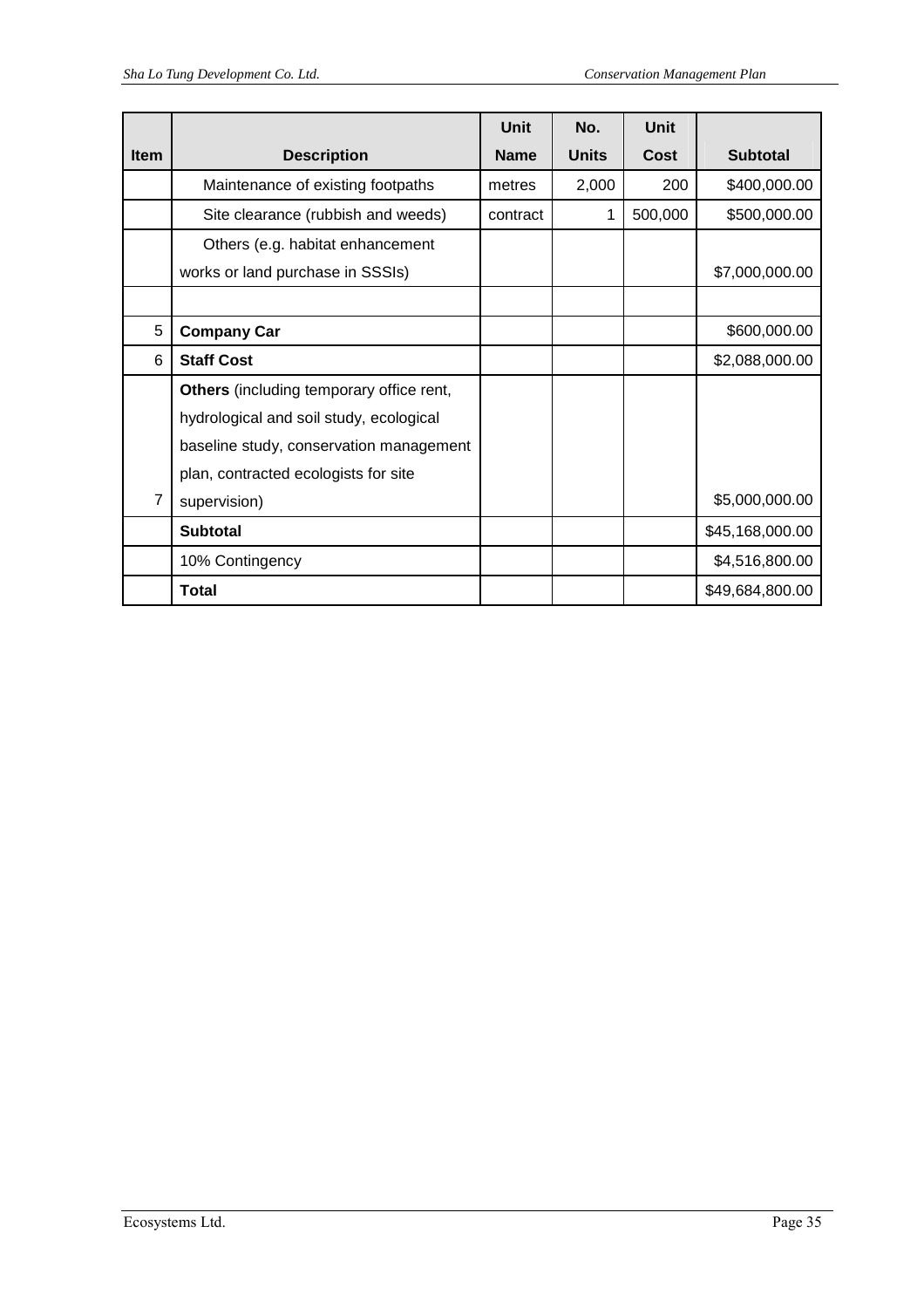|              |                                                 | Unit           | No.          | Unit    |                 |
|--------------|-------------------------------------------------|----------------|--------------|---------|-----------------|
| Item         | <b>Description</b>                              | name           | <b>Units</b> | Cost    | <b>Subtotal</b> |
| 1            | <b>Habitat Management</b>                       |                |              |         | \$814,800       |
| a            | Maintenance of Woodland Planting Area           | m <sub>2</sub> | 3000         | 24      | \$72,000        |
| b            | Maintenance of Butterfly Garden                 | m2             | 10,000       | 18      | \$180,000       |
| C            | Maintenance of marsh                            | m <sub>2</sub> | 3,000        | 24      | \$72,000        |
| d            | Maintenance of on-site nursery                  | ha             | 1.72         | 30,000  | \$51,600        |
| е            | Maintenance of stream                           | metre          | 2,400        | 12      | \$28,800        |
| f            | Exotic species control                          | ha             | 57           | 2,400   | \$136,800       |
| g            | Erosion control                                 | ha             | 57           | 2,400   | \$136,800       |
|              | Fire prevention including vegetation control at |                |              |         |                 |
| h            | grave sites                                     | ha             | 57           | 2,400   | \$136,800       |
|              |                                                 |                |              |         |                 |
| $\mathbf{2}$ | <b>Facilities Maintenance/Upgrade</b>           |                |              |         | \$900,000       |
|              | Basic maintenance/worker equipment - tools,     | month          | 12           | 9,000   |                 |
| a            | uniforms, etc.                                  |                |              |         | \$108,000       |
| b            | Office Equipment and Supply                     | month          | 12           | 6,000   | \$72,000        |
| C            | <b>Computing Equipment</b>                      | month          | 12           | 6,000   | \$72,000        |
| d            | <b>AV Equipment</b>                             | month          | 12           | 9,600   | \$115,200       |
|              | Utilities (gas, electricity, water supplies,    | month          | 12           | 7,200   |                 |
| е            | sewage charges)                                 |                |              |         | \$86,400        |
| $\mathsf f$  | <b>Buildings</b>                                | month          | 12           | 12,000  | \$144,000       |
| g            | <b>Trails</b>                                   | month          | 12           | 6,000   | \$72,000        |
| h            | <b>Rubbish</b>                                  | month          | 12           | 3,600   | \$43,200        |
| i            | Fencing/gate                                    | month          | 12           | 6,000   | \$72,000        |
| j            | Vehicle                                         | month          | 12           | 9,600   | \$115,200       |
|              |                                                 |                |              |         |                 |
| 3            | <b>Conservation &amp; Education</b>             |                |              |         | \$1,096,800     |
| a            | Signs                                           | sign           | 100          | 240     | \$24,000        |
| b            | Displays                                        | month          | 12           | 6,000   | \$72,000        |
| $\mathbf{C}$ | Brochure/pamphlets                              | month          | 12           | 4,800   | \$57,600        |
| d            | Scientific Equipment                            | month          | 12           | 9,600   | \$115,200       |
| е            | Research & Monitoring                           | contract       | 5            | 120,000 | \$600,000       |
| f            | Subsidy for volunteer (if required)             | month          | 12           | 6,000   | \$72,000        |

#### **Appendix 4 Estimated annual recurrent cost during operation (Year 2)**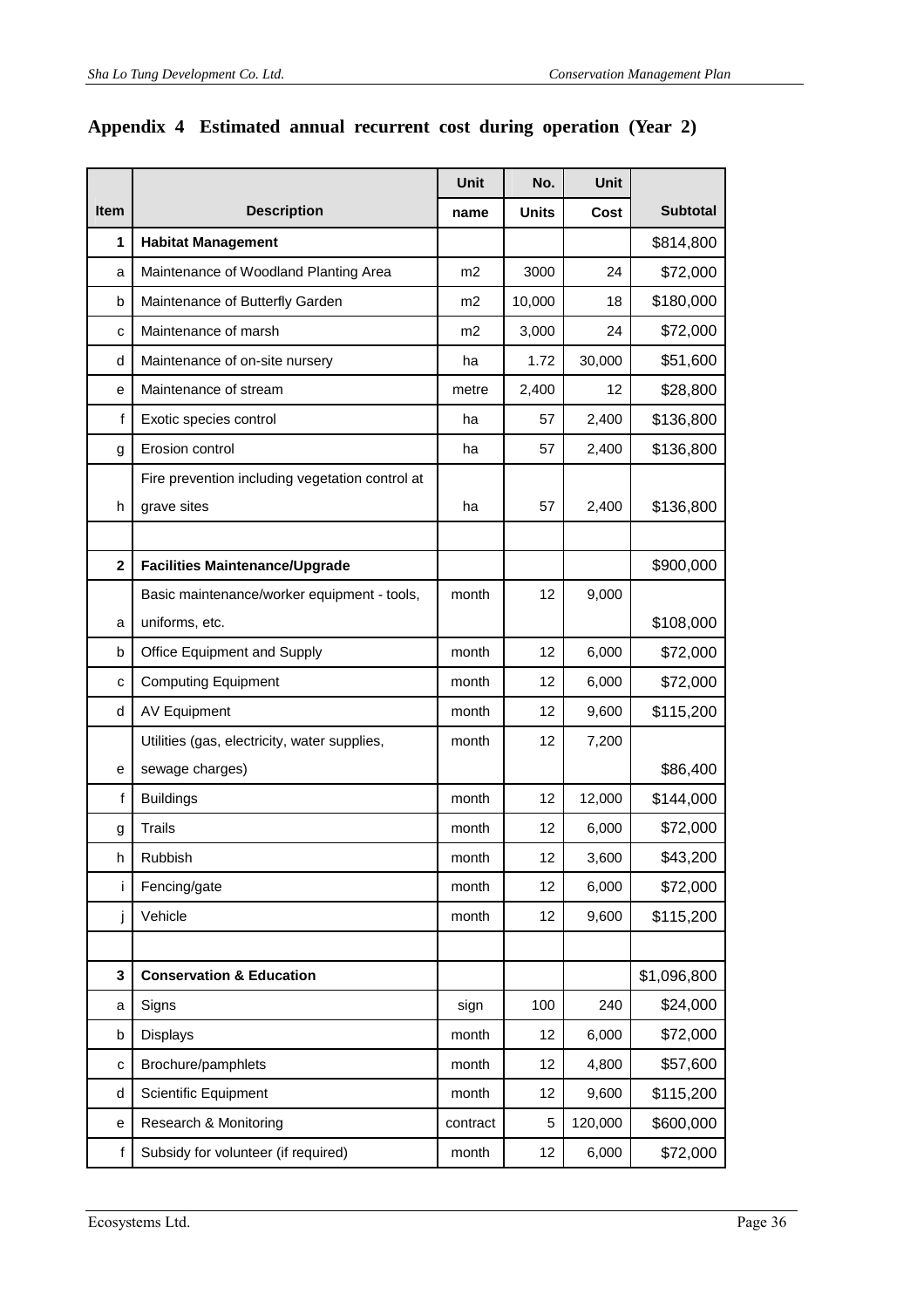|             |                                                 | Unit  | No.          | Unit  |                 |
|-------------|-------------------------------------------------|-------|--------------|-------|-----------------|
| <b>Item</b> | <b>Description</b>                              | name  | <b>Units</b> | Cost  | <b>Subtotal</b> |
| g           | Web site update and maintenance                 | month | 12           | 6,000 | \$72,000        |
| h           | Visiting speakers/lecturers                     | month | 12           | 7,000 | \$84,000        |
|             |                                                 |       |              |       |                 |
|             | Subtotal                                        |       |              |       | \$2,811,600     |
|             | less personnel items listed above               |       |              |       |                 |
|             | (i.e. tasks which can be covered by on-site)    |       |              |       |                 |
|             | staff and therefore expenses covered by         |       |              |       |                 |
|             | staffing cost and excluded from recurrent cost) |       |              |       | \$1,825,200     |
|             | <b>Adjusted Total Recurrent Cost</b>            |       |              |       | \$986,400       |

**\* Cost excludes:** 

Staffing cost

Slope stabilisation works, if required

Revenue generated from admission fee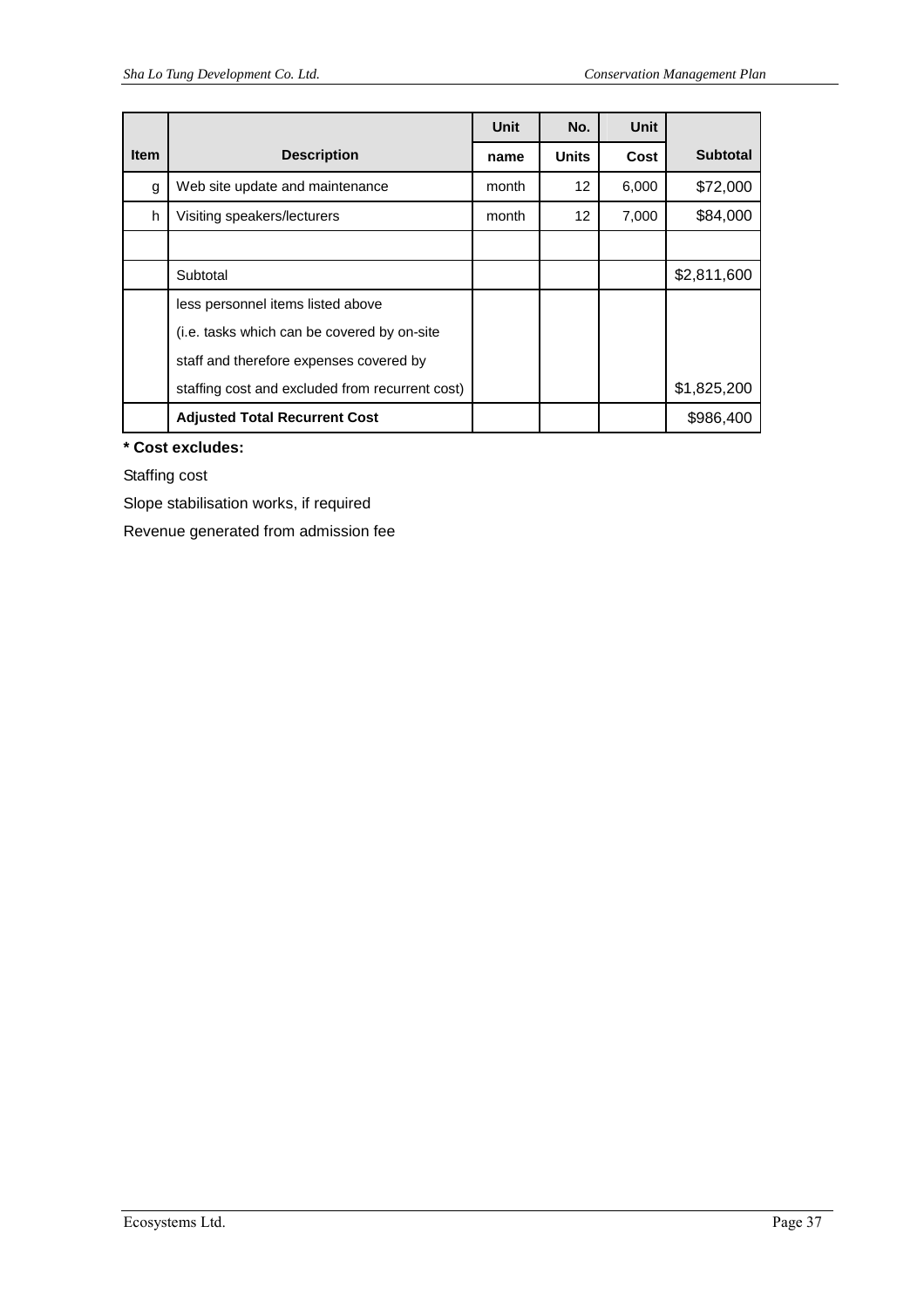

**Figure A1 Management Zones at Sha Lo Tung Valley**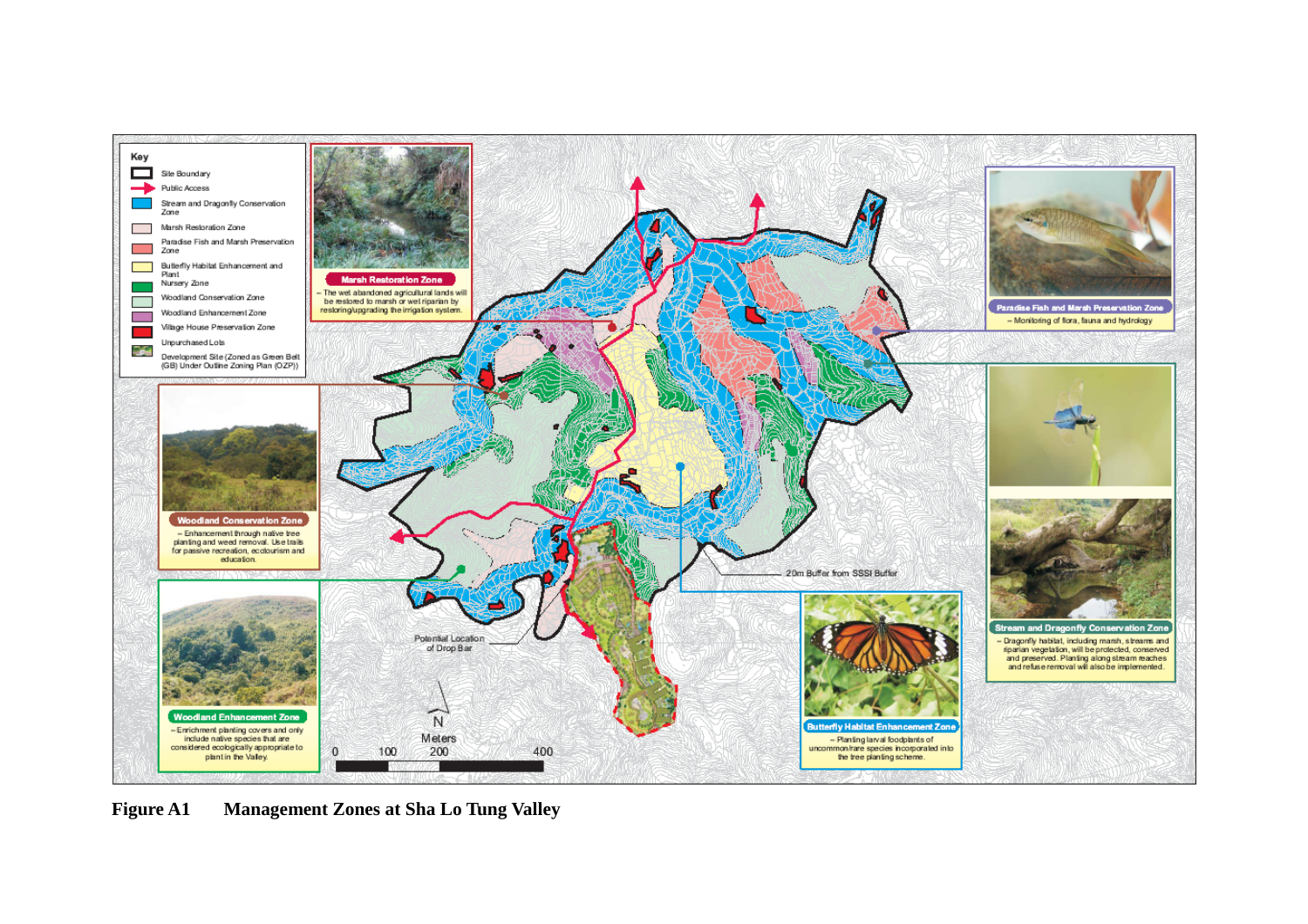## **Figure A2 Work Plan for Implementing the Conservation Management Work at Sha Lo Tung Ecological Reserve (SLTER)**

|                                                                                                     | Year                     |      |      |             |                          |   |   |   |   |
|-----------------------------------------------------------------------------------------------------|--------------------------|------|------|-------------|--------------------------|---|---|---|---|
|                                                                                                     | <b>Preparation phase</b> |      |      |             | <b>Operational Phase</b> |   |   |   |   |
| <b>ITEM</b>                                                                                         | $-3$                     | $-2$ | $-1$ | $\mathbf 0$ | $\mathbf{1}$             | 2 | 3 | 4 | 5 |
| <b>PREPARATION PHASE</b>                                                                            |                          |      |      |             |                          |   |   |   |   |
| Preparation of the Conservation Management Plan (CMP)                                               |                          |      |      |             |                          |   |   |   |   |
| Preparation of detailed management plans                                                            |                          |      |      |             |                          |   |   |   |   |
| Gathering of information about the natural history of the Valley                                    |                          |      |      |             |                          |   |   |   |   |
| Approval of Environmental Report and S12A and/or S16 Application                                    |                          |      |      |             |                          |   |   |   |   |
| Procedures of land grant and contract with government for management completed                      |                          |      |      |             |                          |   |   |   |   |
| Injection of one-off capital to a Government statutory fund                                         |                          |      |      |             |                          |   |   |   |   |
| Sha Lo Tung Road Improvement                                                                        |                          |      |      |             |                          |   |   |   |   |
| Interpretation Centre - detailed design and construction                                            |                          |      |      |             |                          |   |   |   |   |
| Production and display of new materials and exhibits for the Interpretation Centre                  |                          |      |      |             |                          |   |   |   |   |
| Installation of a drop bar, barricades and improvement of existing trails                           |                          |      |      |             |                          |   |   |   |   |
| Hiring of management staffs                                                                         |                          |      |      |             |                          |   |   |   |   |
| Staff training                                                                                      |                          |      |      |             |                          |   |   |   |   |
| <b>OPERATIONAL PHASE</b>                                                                            |                          |      |      |             |                          |   |   |   |   |
| ACTIONS TO ACHIEVE OBJECTIVE 1: ENHANCE DRAGONFLY HABITAT (CORE ACTIONS)                            |                          |      |      |             |                          |   |   |   |   |
| Expert review on and inputs for detailed management plan for dragonflies                            |                          |      |      |             |                          |   |   |   |   |
| Quantitative monitoring of dragonfly species richness and abundance for both adult and larval forms |                          |      |      |             |                          |   |   |   |   |
| Compile baseline maps of stream and marsh features                                                  |                          |      |      |             |                          |   |   |   |   |
| Compile baseline stream-corridor maps for Cheung Uk, Lei Uk Streams, Northeast Marsh and Stream     |                          |      |      |             |                          |   |   |   |   |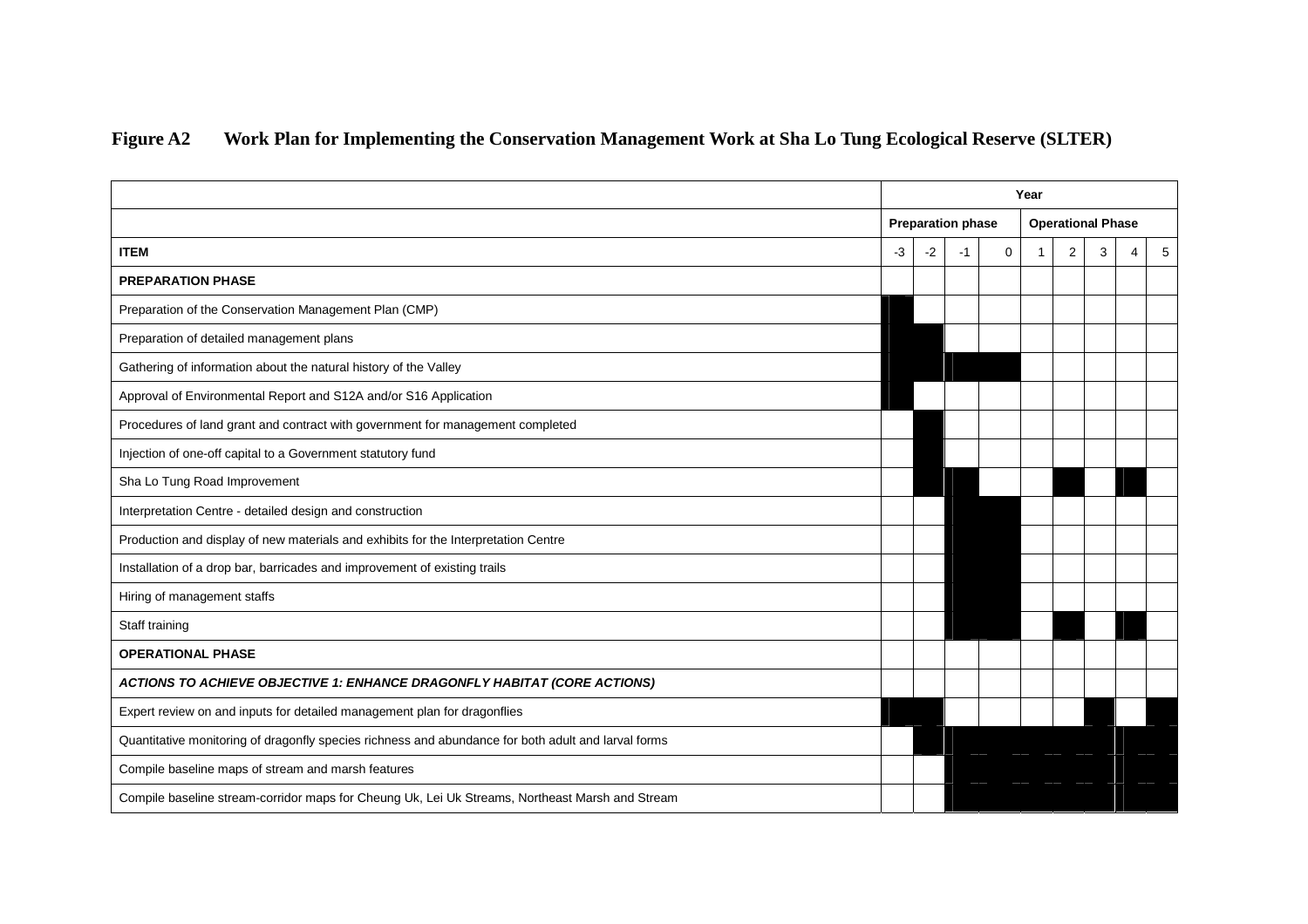|                                                                                                      | Year                     |      |    |                          |  |   |   |  |                 |
|------------------------------------------------------------------------------------------------------|--------------------------|------|----|--------------------------|--|---|---|--|-----------------|
|                                                                                                      | <b>Preparation phase</b> |      |    | <b>Operational Phase</b> |  |   |   |  |                 |
| <b>ITEM</b>                                                                                          | $-3$                     | $-2$ | -1 | $\mathbf 0$              |  | 2 | 3 |  | $5\overline{)}$ |
| Prepare species management or recovery plans                                                         |                          |      |    |                          |  |   |   |  |                 |
| Remove accumulated refuse from streams and marshes                                                   |                          |      |    |                          |  |   |   |  |                 |
| Trial management based on results of studies on habitat requirements of the target dragonfly species |                          |      |    |                          |  |   |   |  |                 |
| ACTIONS TO ACHIEVE OBJECTIVE 2: REMOVAL OF EXOTIC SPECIES (CORE ACTIONS)                             |                          |      |    |                          |  |   |   |  |                 |
| Mapping of exotic species and prepare removal programme (by phase and by species)                    |                          |      |    |                          |  |   |   |  |                 |
| Carry out exotic species removal projects                                                            |                          |      |    |                          |  |   |   |  |                 |
| Record, monitor and evaluate removal operations                                                      |                          |      |    |                          |  |   |   |  |                 |
| ACTIONS TO ACHIEVE OBJECTIVE 3: ENHANCE QUALITY AND AREA OF SECONDARY WOODLAND HABITAT (CORE         |                          |      |    |                          |  |   |   |  |                 |
| <b>ACTIONS)</b>                                                                                      |                          |      |    |                          |  |   |   |  |                 |
| Carry out a tree survey for inventory of existing trees in SLTER                                     |                          |      |    |                          |  |   |   |  |                 |
| Transplant trees from the development site and road improvement sites                                |                          |      |    |                          |  |   |   |  |                 |
| Implement compensatory planting for the development site and road improvement site                   |                          |      |    |                          |  |   |   |  |                 |
| Compile detailed baseline maps of secondary woodland                                                 |                          |      |    |                          |  |   |   |  |                 |
| Implement enhancement planting at existing woodland                                                  |                          |      |    |                          |  |   |   |  |                 |
| Set up nursery and cultivate native plants                                                           |                          |      |    |                          |  |   |   |  |                 |
| Update woodland mapping and monitoring of survival and growth of planted and transplanted trees      |                          |      |    |                          |  |   |   |  |                 |
| ACTIONS TO ACHIEVE OBJECTIVE 4: RESTORE ABANDONED FARMLANDS (CORE ACTIONS)                           |                          |      |    |                          |  |   |   |  |                 |
| Identifying location for the Butterfly Garden                                                        |                          |      |    |                          |  |   |   |  |                 |
| Compile species list for butterfly garden and woodland planting                                      |                          |      |    |                          |  |   |   |  |                 |
| Sourcing of seedling supply                                                                          |                          |      |    |                          |  |   |   |  |                 |
| Create and maintain the butterfly database                                                           |                          |      |    |                          |  |   |   |  |                 |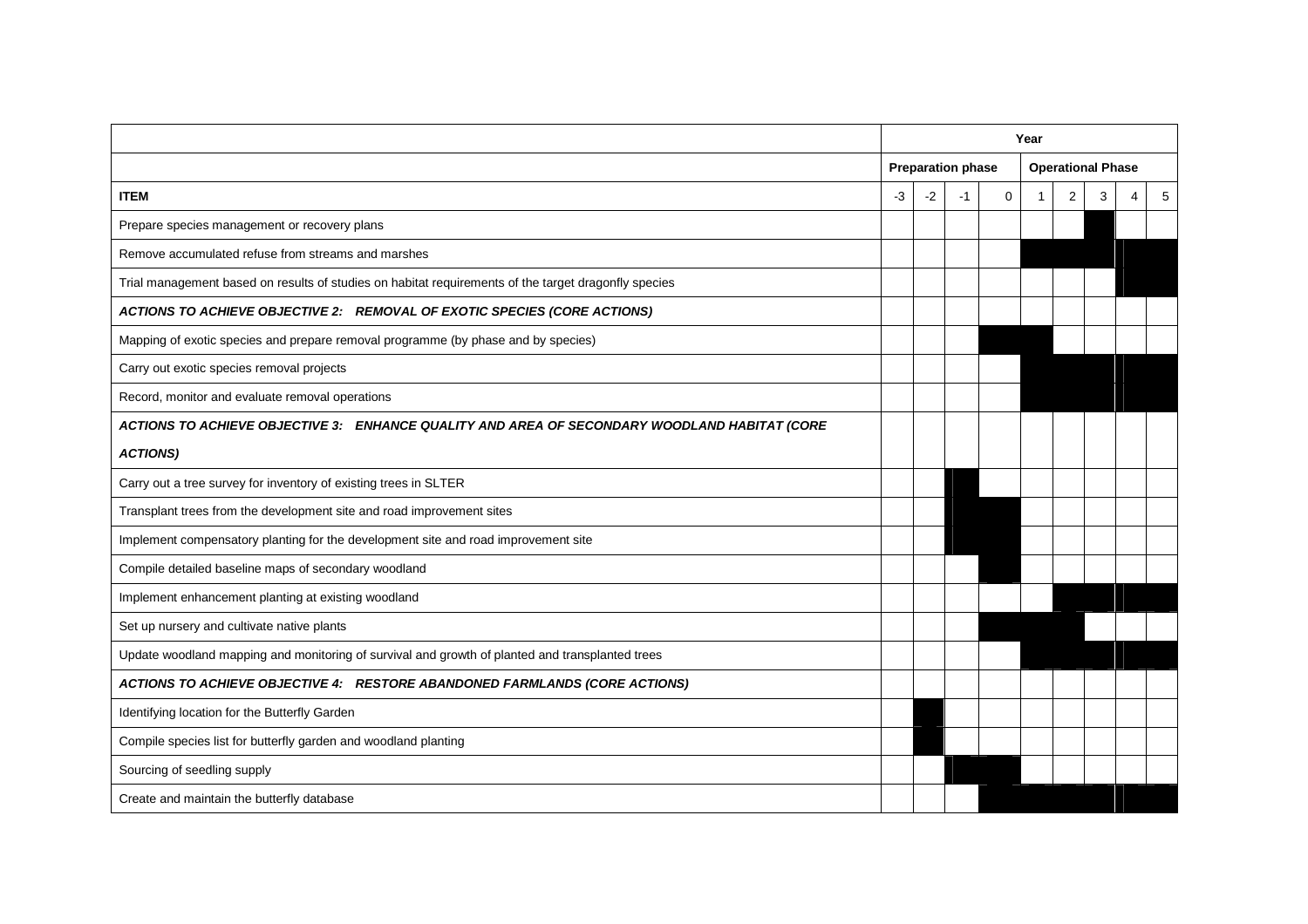|                                                                                                         | Year                     |      |    |                          |  |                |   |   |   |
|---------------------------------------------------------------------------------------------------------|--------------------------|------|----|--------------------------|--|----------------|---|---|---|
|                                                                                                         | <b>Preparation phase</b> |      |    | <b>Operational Phase</b> |  |                |   |   |   |
| <b>ITEM</b>                                                                                             | $-3$                     | $-2$ | -1 | 0                        |  | $\overline{2}$ | 3 | 4 | 5 |
| Plant butterfly garden                                                                                  |                          |      |    |                          |  |                |   |   |   |
| Monitor of the butterfly populations                                                                    |                          |      |    |                          |  |                |   |   |   |
| Draft restoration plan for wet abandoned agricultural lands and paddy farming demonstration site        |                          |      |    |                          |  |                |   |   |   |
| Implement and monitor wetland restoration using fixed-point photography and quantitative assessment     |                          |      |    |                          |  |                |   |   |   |
| Draft organic paddy farming plan                                                                        |                          |      |    |                          |  |                |   |   |   |
| Implement and monitor paddy farm in terms of harvest and use by wildlife                                |                          |      |    |                          |  |                |   |   |   |
| ACTIONS TO ACHIEVE OBJECTIVE 5: SUSTAINABLY MANAGE TOURISM (CORE ACTIONS)                               |                          |      |    |                          |  |                |   |   |   |
| Trail design                                                                                            |                          |      |    |                          |  |                |   |   |   |
| Installation of signage to detain off-site visitors                                                     |                          |      |    |                          |  |                |   |   |   |
| Visitor management                                                                                      |                          |      |    |                          |  |                |   |   |   |
| ACTIONS TO ACHIEVE OBJECTIVE 6: CONSERVE TARGET SPECIES (CORE ACTIONS)                                  |                          |      |    |                          |  |                |   |   |   |
| Define target species of plants, dragonflies, freshwater fishes and freshwater turtles for conservation |                          |      |    |                          |  |                |   |   |   |
| Ecological baseline study of stream and marshes (see objective 1)                                       |                          |      |    |                          |  |                |   |   |   |
| Quantitative monitoring of freshwater fish species richness and abundance                               |                          |      |    |                          |  |                |   |   |   |
| Prepare species management or recovery plans                                                            |                          |      |    |                          |  |                |   |   |   |
| Trial management based on results of studies on habitat requirements of the target species              |                          |      |    |                          |  |                |   |   |   |
| ACTIONS TO ACHIEVE OBJECTIVE 7: ENHANCE CONSERVATION EDUCATION OPPORTUNITIES (VALUE-ADDED ACTIONS)      |                          |      |    |                          |  |                |   |   |   |
| Periodic change of the exhibit display programme                                                        |                          |      |    |                          |  |                |   |   |   |
| Organize workshops                                                                                      |                          |      |    |                          |  |                |   |   |   |
| Maintain guided trails and relevant signage on a regular schedule                                       |                          |      |    |                          |  |                |   |   |   |
| Maintain records of visitor numbers and satisfaction                                                    |                          |      |    |                          |  |                |   |   |   |